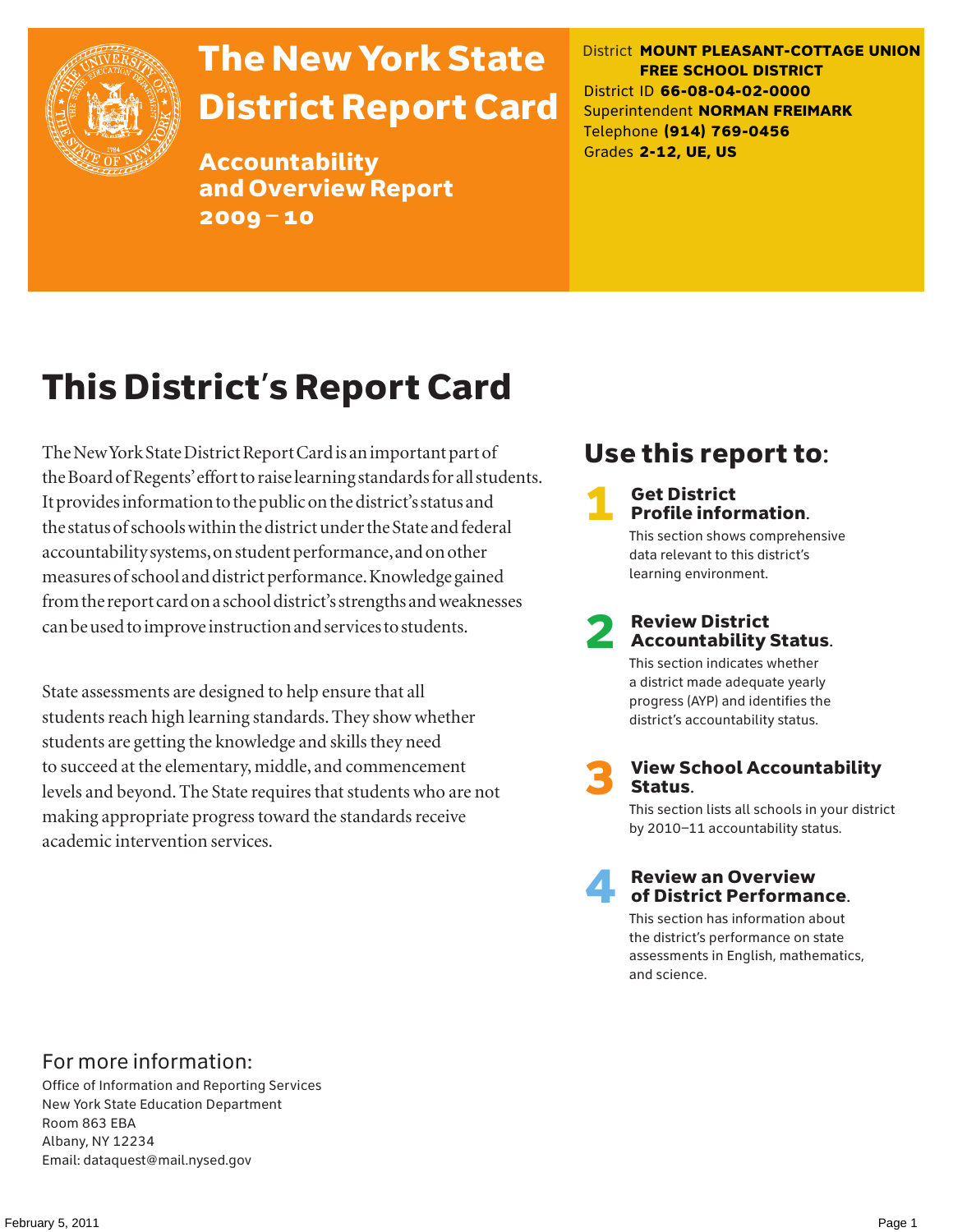## District Profile

This section shows comprehensive data relevant to this school district's learning environment, including information about enrollment, average class size, and teacher qualifications.

## Enrollment

|                            | $2007 - 08$    | $2008 - 09$    | 2009-10        |
|----------------------------|----------------|----------------|----------------|
| Pre-K                      | 0              | $\mathbf 0$    | 0              |
| Kindergarten               | 0              | 0              | 0              |
| Grade 1                    | $\overline{2}$ | 1              | 0              |
| Grade 2                    | 0              | $\mathbf 1$    | $\mathbf 1$    |
| Grade 3                    | 3              | $\overline{c}$ | $\overline{c}$ |
| Grade 4                    | 3              | $\mathbf{1}$   | 3              |
| Grade 5                    | 3              | 5              | 3              |
| Grade 6                    | 15             | 5              | 11             |
| <b>Ungraded Elementary</b> | 30             | 33             | 35             |
| Grade 7                    | 24             | 15             | 13             |
| Grade 8                    | 27             | 25             | 37             |
| Grade 9                    | 39             | 34             | 50             |
| Grade 10                   | 77             | 41             | 38             |
| Grade 11                   | 45             | 28             | 31             |
| Grade 12                   | 17             | 32             | 20             |
| <b>Ungraded Secondary</b>  | 121            | 103            | 87             |
| Total K-12                 | 406            | 326            | 331            |

### Enrollment Information

*Enrollment* counts are as of Basic Educational Data System (BEDS) day, which is typically the first Wednesday of October of the school year. Students who attend BOCES programs on a part-time basis are included in a district's enrollment. Students who attend BOCES on a full-time basis or who are placed full time by the district in an out-of-district placement are not included in a district's enrollment. Students classified by districts as "pre-first" are included in first grade counts.

### Average Class Size

|                       | $2007 - 08$ | 2008-09 | $2009 - 10$ |
|-----------------------|-------------|---------|-------------|
| <b>Common Branch</b>  |             |         |             |
| Grade 8               |             |         |             |
| English               |             |         |             |
| <b>Mathematics</b>    |             |         |             |
| Science               |             |         |             |
| <b>Social Studies</b> |             |         |             |
| Grade 10              |             |         |             |
| English               |             |         |             |
| <b>Mathematics</b>    |             |         |             |
| Science               |             |         |             |
| <b>Social Studies</b> |             |         |             |

### Average Class Size Information

*Average Class Size* is the total registration in specified classes divided by the number of those classes with registration. *Common Branch* refers to self-contained classes in Grades 1–6.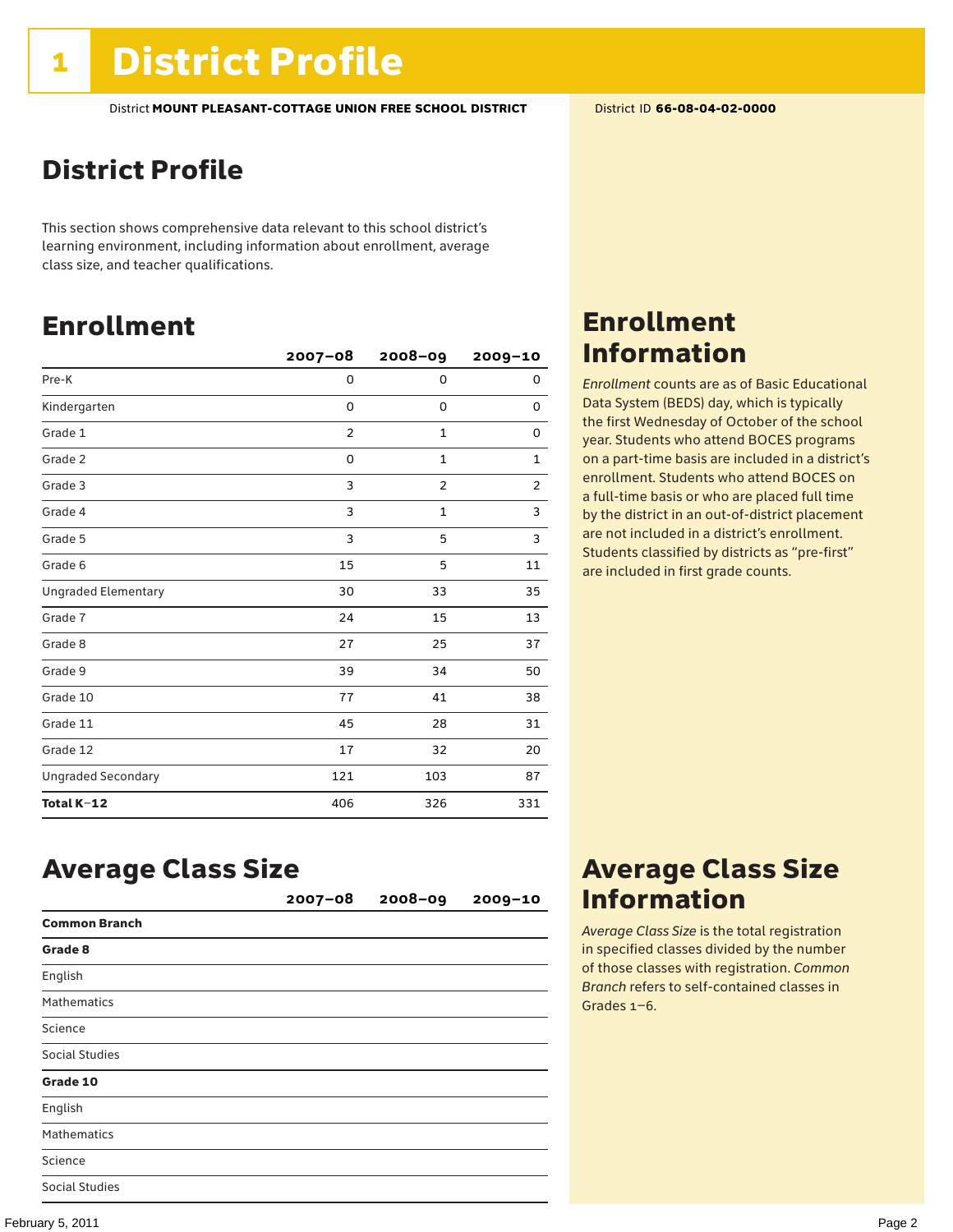## Demographic Factors

|                                  | $2007 - 08$ |      | $2008 - 09$  |     | $2009 - 10$  |     |
|----------------------------------|-------------|------|--------------|-----|--------------|-----|
|                                  | #           | %    | #            | %   | #            | %   |
| Eligible for Free Lunch          | 404         | 100% | 323          | 99% | 319          | 96% |
| Reduced-Price Lunch              | 0           | 0%   | 3            | 1%  | 0            | 0%  |
| Student Stability*               |             | N/A  |              | N/A |              | N/A |
| Limited English Proficient       | 0           | 0%   | 0            | 0%  | 0            | 0%  |
| <b>Racial/Ethnic Origin</b>      |             |      |              |     |              |     |
| American Indian or Alaska Native | 0           | 0%   | $\mathbf{1}$ | 0%  | $\mathbf{1}$ | 0%  |
| <b>Black or African American</b> | 265         | 65%  | 195          | 60% | 195          | 59% |
| Hispanic or Latino               | 114         | 28%  | 102          | 31% | 109          | 33% |
| Asian or Native                  | 5           | 1%   | 3            | 1%  | 4            | 1%  |
| Hawaiian/Other Pacific Islander  |             |      |              |     |              |     |
| White                            | 22          | 5%   | 25           | 8%  | 22           | 7%  |
| Multiracial                      | 0           | 0%   | 0            | 0%  | 0            | 0%  |

 \* Available only at the school level.

### Attendance and Suspensions

|                            |    | $2006 - 07$   |    | $2007 - 08$   | $2008 - 09$ |     |
|----------------------------|----|---------------|----|---------------|-------------|-----|
|                            | #  | $\frac{0}{6}$ | #  | $\frac{1}{2}$ | #           | %   |
| Annual Attendance Rate     |    |               |    | 0%            |             | 0%  |
| <b>Student Suspensions</b> | 45 | 10%           | 54 | 13%           | 98          | 30% |

### Demographic Factors Information

*Eligible for Free Lunch* and *Reduced*-*Price Lunch* percentages are determined by dividing the number of approved lunch applicants by the Basic Educational Data System (BEDS) enrollment in full-day Kindergarten through Grade 12. *Eligible for Free Lunch* and *Limited English Proficient* counts are used to determine *Similar Schools* groupings within a *Need*/*Resource Capacity* category.

### Attendance and Suspensions Information

*Annual Attendance Rate* is determined by dividing the school district's total actual attendance by the total possible attendance for a school year. A district's actual attendance is the sum of the number of students in attendance on each day the district's schools were open during the school year. Possible attendance is the sum of the number of enrolled students who should have been in attendance on each day schools were open during the school year. *Student Suspension* rate is determined by dividing the number of students who were suspended from school (not including in-school suspensions) for one full day or longer anytime during the school year by the Basic Educational Data System (BEDS) day enrollments for that school year. A student is counted only once, regardless of whether the student was suspended one or more times during the school year.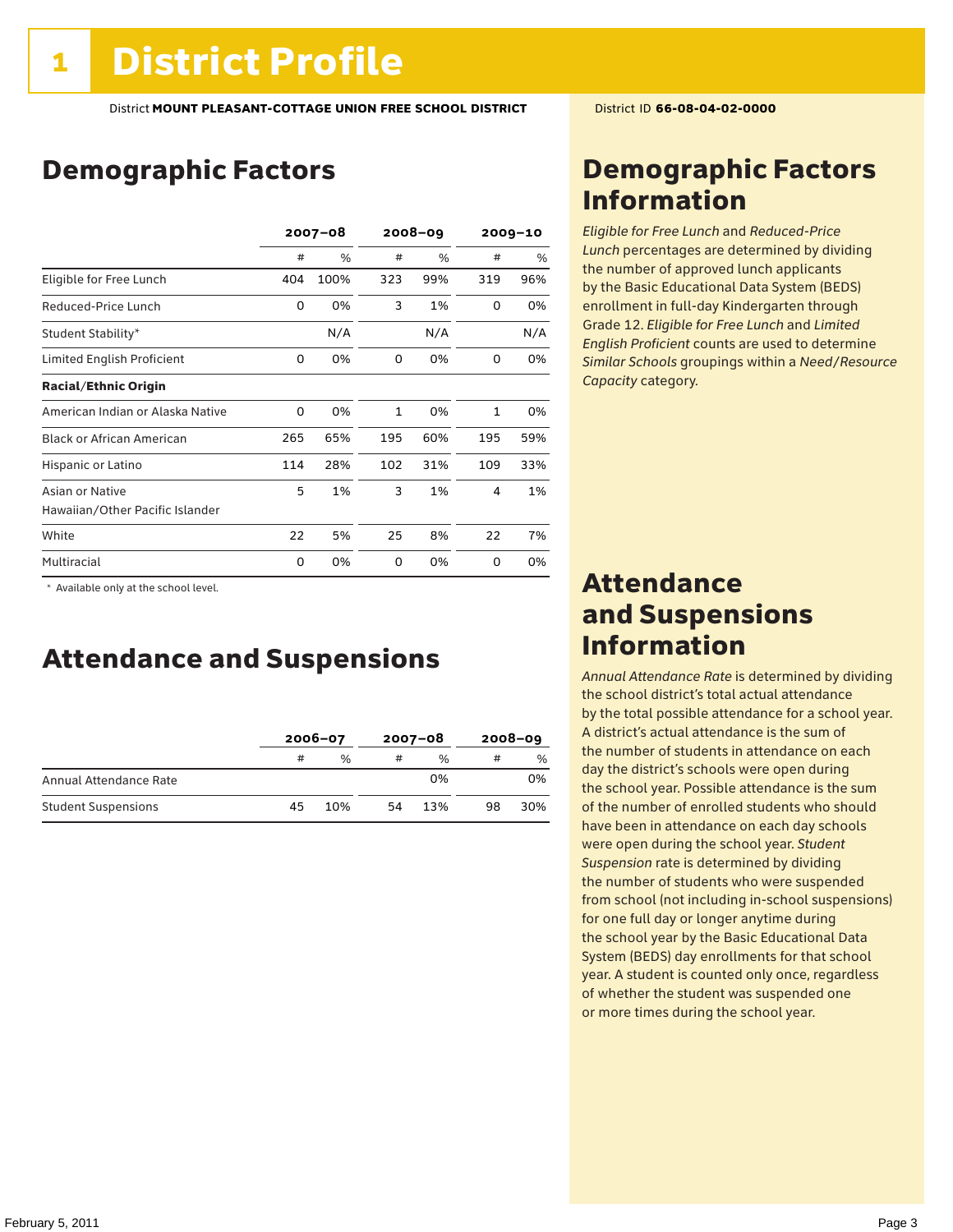### Teacher Qualifications

|                                                                             | $2007 - 08$ | $2008 - 09$ | $2009 - 10$ |
|-----------------------------------------------------------------------------|-------------|-------------|-------------|
| <b>Total Number of Teachers</b>                                             | 63          | 59          | 57          |
| Percent with No Valid<br><b>Teaching Certificate</b>                        | 2%          | 0%          | 0%          |
| Percent Teaching Out<br>of Certification                                    | 16%         | 10%         | 9%          |
| Percent with Fewer Than<br>Three Years of Experience                        | 8%          | 5%          | 4%          |
| Percentage with Master's Degree<br>Plus 30 Hours or Doctorate               | 40%         | 44%         | 44%         |
| <b>Total Number of Core Classes</b>                                         | 96          | 88          | 125         |
| Percent Not Taught by Highly Qualified<br><b>Teachers in This District</b>  | 19%         | 8%          | 6%          |
| Percent Not Taught by Highly Qualified<br>in High-Poverty Schools Statewide | 10%         | 8%          | 6%          |
| Percent Not Taught by Highly Qualified<br>in Low-Poverty Schools Statewide  | 1%          | 1%          | 1%          |
| <b>Total Number of Classes</b>                                              | 126         | 112         | 141         |
| Percent Taught by Teachers Without<br>Appropriate Certification             | 16%         | 13%         | 7%          |

### Teacher Turnover Rate

|                                                                       | $2006 - 07$ | 2007-08 | $2008 - 09$ |
|-----------------------------------------------------------------------|-------------|---------|-------------|
| Turnover Rate of Teachers with Fewer<br>than Five Years of Experience | N/A         | 14%     | 25%         |
| Turnover Rate of All Teachers                                         | 16%         | 19%     | 12%         |

### Staff Counts

|                                       | $2007 - 08$ | $2008 - 09$ | $2009 - 10$ |
|---------------------------------------|-------------|-------------|-------------|
| <b>Total Other Professional Staff</b> | 24          | 17          | 23          |
| Total Paraprofessionals*              | 64          | 55          | 82          |
| <b>Assistant Principals</b>           | O           |             |             |
| Principals                            |             |             |             |

\* Not available at the school level.

### Teacher Qualifications Information

The *Percent Teaching Out of Certification* is the percent doing so more than on an incidental basis; that is, the percent teaching for more than five periods per week outside certification.

*Core Classes* are primarily K-6 common branch, English, mathematics, science, social studies, art, music, and foreign languages. To be *Highly Qualified*, a teacher must have at least a Bachelor's degree, be certified to teach in the subject area, and show subject matter competency. A teacher who taught one class outside of the certification area(s) is counted as Highly Qualified provided that 1) the teacher had been determined by the school or district through the HOUSSE process or other state-accepted methods to have demonstrated acceptable subject knowledge and teaching skills and 2) the class in question was not the sole assignment reported. Credit for incidental teaching does not extend beyond a single assignment. Independent of Highly Qualified Teacher status, any assignment for which a teacher did not hold a valid certificate still registers as teaching out of certification. High-poverty and low-poverty schools are those schools in the upper and lower quartiles, respectively, for percentage of students eligible for a free or reduced-price lunch.

### Teacher Turnover Rate Information

*Teacher Turnover Rate* for a specified school year is the number of teachers in that school year who were not teaching in the following school year divided by the number of teachers in the specified school year, expressed as a percentage.

### Staff Counts Information

*Other Professionals* includes administrators, guidance counselors, school nurses, psychologists, and other professionals who devote more than half of their time to non-teaching duties. Teachers who are shared between buildings within a district are reported on the district report only.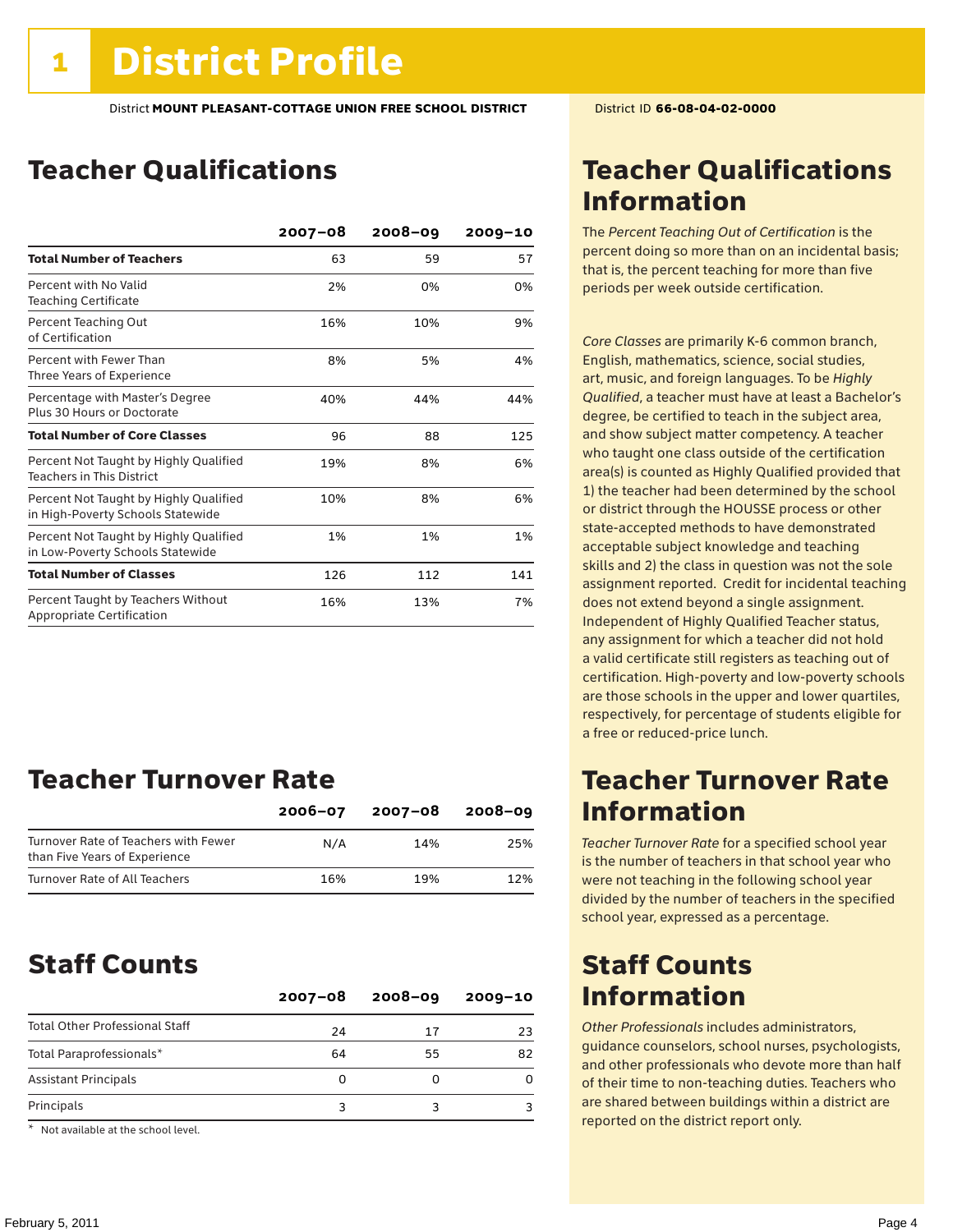### Understanding How Accountability Works in New York State

The federal No Child Left Behind (NCLB) Act requires that states develop and report on measures of student proficiency in 1) English language arts (ELA), in 2) mathematics, and on 3) a third indicator. In New York State in 2009–10, the third indicator is science at the elementary/middle level and graduation rate at the secondary level. Schools or districts that meet predefined goals on these measures are making Adequate Yearly Progress (AYP).



For more information about accountability in New York State, visit: http://www.p12.nysed.gov/irts/accountability/.

#### 1 English Language Arts (ELA)

To make AYP in ELA, every accountability group must make AYP. For a group to make AYP, it must meet the participation *and* the performance criteria.

#### A Participation Criterion

At the elementary/middle level, 95 percent of Grades 3–8 students enrolled during the test administration period in each group with 40 or more students must be tested on the New York State Testing Program (NYSTP) in ELA or, if appropriate, the New York State English as a Second Language Achievement Test (NYSESLAT), or the New York State Alternate Assessment (NYSAA) in ELA. At the secondary level, 95 percent of seniors in 2009–10 in each accountability group with 40 or more students must have taken an English examination that meets the students' graduation requirement.

#### B Performance Criterion

At the elementary/middle level, the Performance Index (PI) of each group with 30 or more continuously enrolled tested students must equal or exceed its Effective Annual Measurable Objective (AMO) or the group must make Safe Harbor. (NYSESLAT is used only for participation.) At the secondary level, the PI of each group in the 2006 cohort with 30 or more members must equal or exceed its Effective AMO or the group must make Safe Harbor. To make Safe Harbor, the PI of the group must equal or exceed its Safe Harbor Target and the group must qualify for Safe Harbor using the third indicator, science or graduation rate.

#### 2 Mathematics

The same criteria for making AYP in ELA apply to mathematics. At the elementary/middle level, the measures used to determine AYP are the NYSTP and the NYSAA in mathematics. At the secondary level, the measures are mathematics examinations that meet the students' graduation requirement.

#### 3 Third Indicator

In addition to English language arts and mathematics, the school must also make AYP in a third area of achievement. This means meeting the criteria in science at the elementary/middle level and the criteria in graduation rate at the secondary level.

Elementary/Middle-Level Science: To make AYP, the All Students group must meet the participation criterion *and* the performance criterion.

#### A Participation Criterion

Eighty percent of students in Grades 4 and/or 8 enrolled during the test administration period in the All Students group, if it has 40 or more students, must be tested on an accountability measure. In Grade 4, the measures are the Grade 4 elementary-level science test and the Grade 4 NYSAA in science. In Grade 8 science, the measures are the Grade 8 middle-level science test, Regents science examinations, and the Grade 8 NYSAA in science.

#### B Performance Criterion

The PI of the All Students group, if it has 30 or more students, must equal or exceed the State Science Standard (100) or the Science Progress Target.

Qualifying for Safe Harbor in Elementary/Middle-Level ELA and Math: To qualify, the group must meet both the participation criterion and the performance criterion in science.

Secondary-Level Graduation Rate: For a school to make AYP in graduation rate, the percent of students in the 2005 graduation-rate total cohort in the All Students group earning a local or Regents diploma by August 31, 2009 must equal or exceed the Graduation-Rate Standard (80%) or the Graduation-Rate Progress Target.

Qualifying for Safe Harbor in Secondary-Level ELA and Math: To qualify, the percent of the 2005 graduation-rate total cohort earning a local or Regents diploma by August 31, 2009 must equal or exceed the Graduation-Rate Standard (80%) or the Graduation-Rate Progress Target for that group.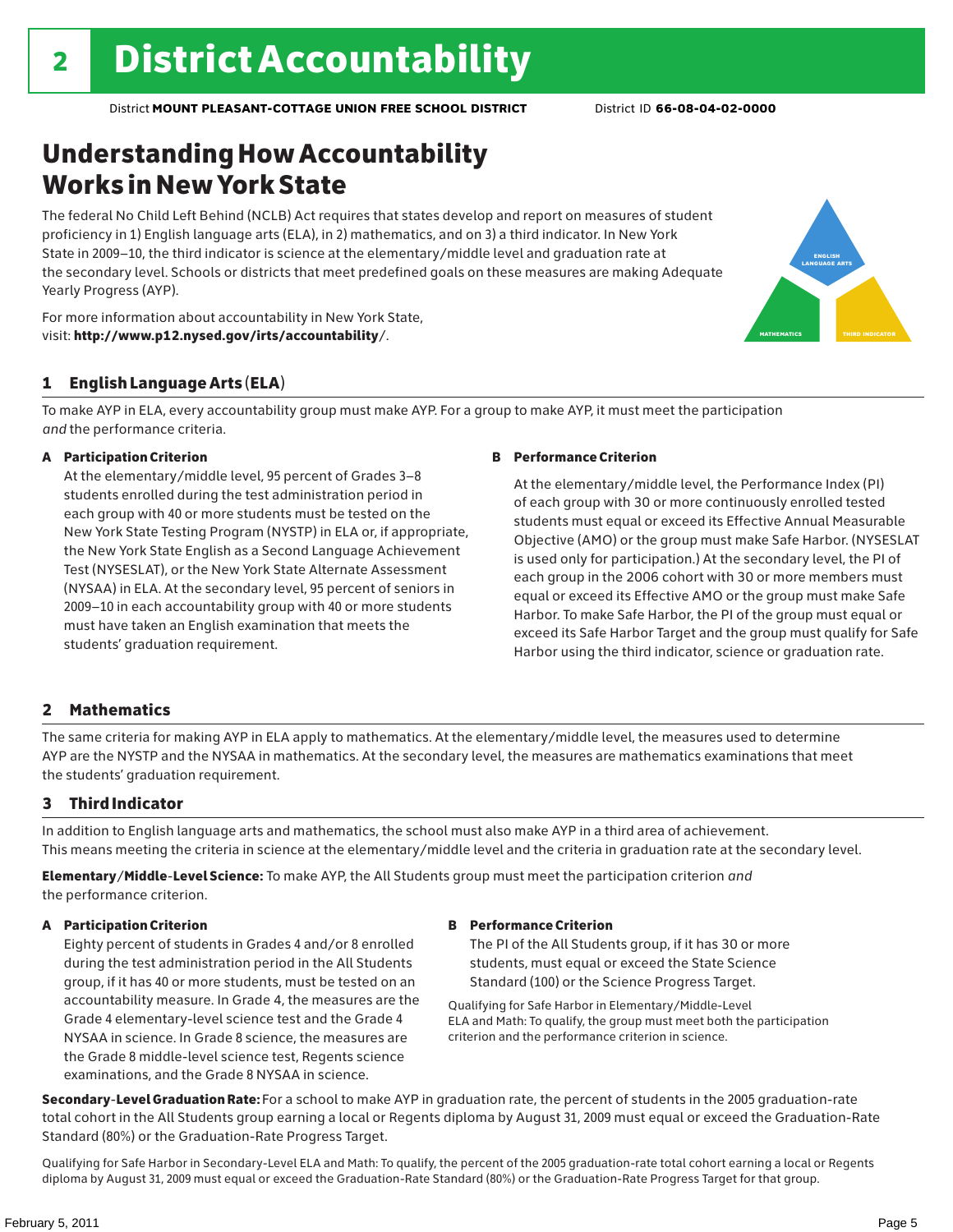## Useful Terms for Understanding Accountability

#### 12th Graders

The count of 12th graders enrolled during the 2009–10 school year used to determine the Percentage Tested for the Participation part of the AYP determination for secondarylevel ELA and mathematics. These are the first numbers in the parentheses after the subgroup label on the secondary-level ELA and mathematics pages.

#### 2006 Cohort

The count of students in the 2006 accountability cohort used to determine the Performance Index for the Test Performance part of the AYP determination for secondary-level ELA and mathematics. These are the second numbers in the parentheses after the subgroup label on the secondary-level ELA and mathematics pages.

#### Accountability Cohort for English and Mathematics

The accountability cohort is used to determine if a school or district met the performance criterion in secondary-level ELA and mathematics. The 2006 school accountability cohort consists of all students who first entered Grade 9 anywhere in the 2006–07 school year, and all ungraded students with disabilities who reached their seventeenth birthday in the 2006–07 school year, who were enrolled on October 7, 2009 and did not transfer to a diploma granting program. Students who earned a high school equivalency diploma or were enrolled in an approved high school equivalency preparation program on June 30, 2010, are not included in the 2006 school accountability cohort. The 2006 district accountability cohort consists of all students in each school accountability cohort plus students who transferred within the district after BEDS day plus students who were placed outside the district by the Committee on Special Education or district administrators and who met the other requirements for cohort membership. Cohort is defined in Section 100.2 (p) (16) of the Commissioner's Regulations.

#### Adequate Yearly Progress (AYP)

Adequate Yearly Progress (AYP) indicates satisfactory progress by a district or a school toward the goal of proficiency for all students.

#### Annual Measurable Objective (AMO)

The Annual Measurable Objective (AMO) is the Performance Index value that signifies that an accountability group is making satisfactory progress toward the goal that 100 percent of students will be proficient in the State's learning standards for English language arts and mathematics by 2013–14. The AMOs for each grade level will be increased as specified in CR100.2(p) (14) and will reach 200 in 2013–14. (See Effective AMO for further information.)

#### Continuous Enrollment

The count of continuously enrolled tested students used to determine the Performance Index for the Test Performance part of the AYP determination for elementary/middle-level ELA, mathematics, and science. These are the second numbers in the parentheses after the subgroup label on the elementary/ middle-level ELA, mathematics, and science pages.

#### Continuously Enrolled Students

At the elementary/middle level, continuously enrolled students are those enrolled in the school or district on BEDS day (usually the first Wednesday in October) of the school year until the test administration period. At the secondary level, all students who meet the criteria for inclusion in the accountability cohort are considered to be continuously enrolled.

#### Effective Annual Measurable Objective (Effective AMO)

The Effective Annual Measurable Objective is the Performance Index (PI) value that each accountability group within a school or district is expected to achieve to make AYP. The Effective AMO is the lowest PI that an accountability group of a given size can achieve in a subject for the group's PI not to be considered significantly different from the AMO for that subject. If an accountability group's PI equals or exceeds the Effective AMO, it is considered to have made AYP. A more complete definition of Effective AMO and a table showing the PI values that each group size must equal or exceed to make AYP are available at www.p12.nysed.gov/irts.

#### Graduation Rate

The Graduation Rate on the Graduation Rate page is the percentage of the 2005 cohort that earned a local or Regents diploma by August 31, 2009.

#### Graduation-Rate Total Cohort

The Graduation-Rate Total Cohort, shown on the Graduation Rate page, is used to determine if a school or district made AYP in graduation rate. For the 2009–10 school year, this cohort is the 2005 graduation-rate total cohort. The 2005 total cohort consists of all students who first entered Grade 9 anywhere in the 2005–06 school year, and all ungraded students with disabilities who reached their seventeenth birthday in the 2005–06 school year, and who were enrolled in the school/ district for five months or longer or who were enrolled in the school/district for less than five months but were previously enrolled in the same school/district for five months or longer between the date they first entered Grade 9 and the date they last ended enrollment. A more detailed definition of graduation-rate cohort can be found in the *SIRS Manual* at http://www.p12/nysed.gov/irts/sirs.

For districts and schools with fewer than 30 graduation-rate total cohort members in the All Students group in 2009–10, data for 2008–09 and 2009–10 for accountability groups were combined to determine counts and graduation rates. Groups with fewer than 30 students in the graduation-rate total cohort are not required to meet the graduation-rate criterion.

#### Limited English Proficient

For all accountability measures, if the count of LEP students is equal to or greater than 30, former LEP students are also included in the performance calculations.

#### Non-Accountability Groups

Female, Male, and Migrant groups are not part of the AYP determination for any measure.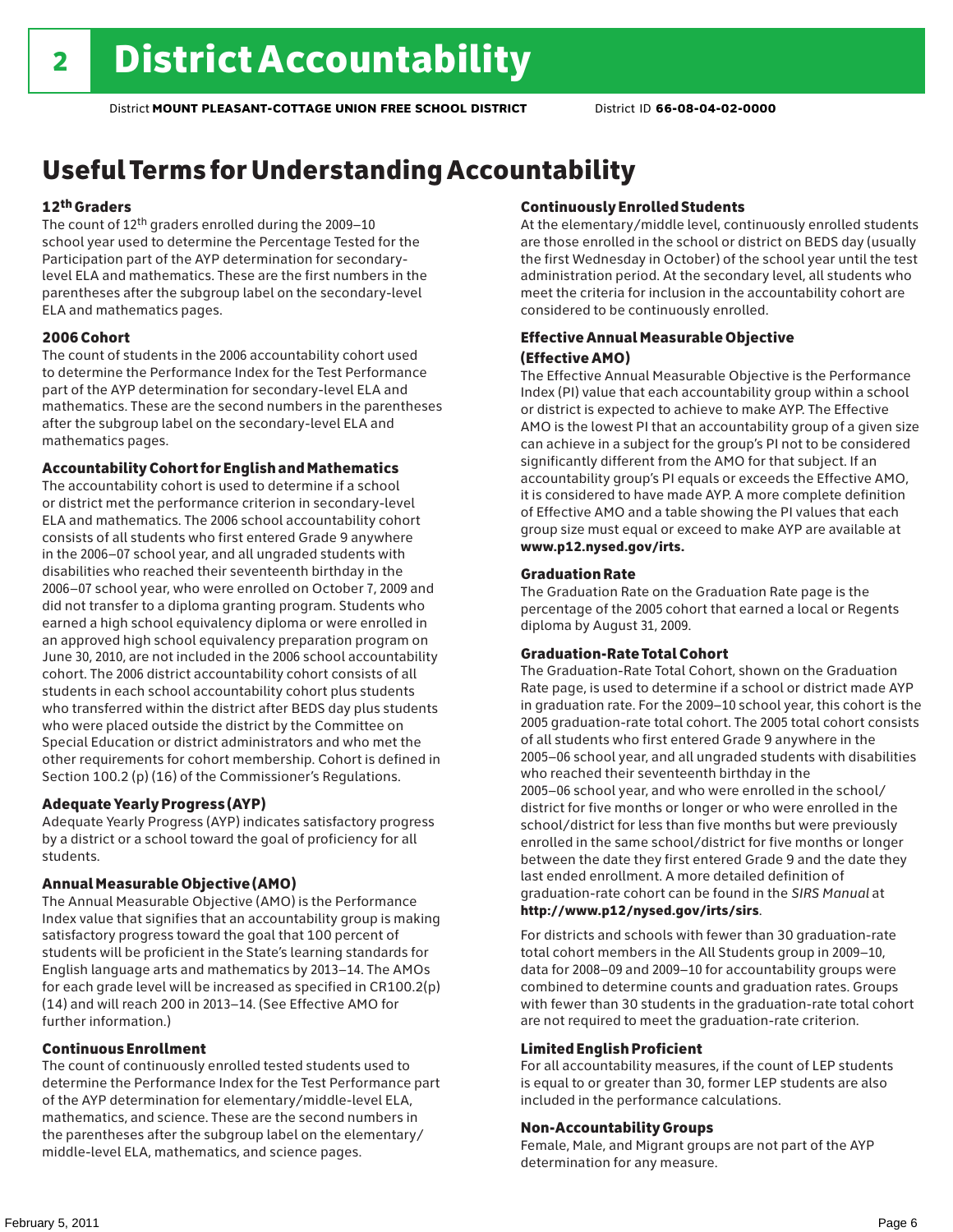# Useful Terms for Understanding Accountability (continued)

#### Participation

Accountability groups with fewer than 40 students enrolled during the test administration period (for elementary/middlelevel ELA, math, and science) or fewer than 40 12th graders (for secondary-level ELA and mathematics) are not required to meet the participation criterion. If the Percentage Tested for an accountability group fell below 95 percent for ELA and math or 80 percent for science in 2009–10, the participation enrollment ("Total" or "12th Graders") shown in the tables is the sum of 2008–09 and 2009–10 participation enrollments and the "Percentage Tested" shown is the weighted average of the participation rates over those two years.

#### Performance Index (PI)

A Performance Index is a value from 0 to 200 that is assigned to an accountability group, indicating how that group performed on a required State test (or approved alternative) in English language arts, mathematics, or science. Student scores on the tests are converted to four performance levels, from Level 1 to Level 4. (See performance level definitions on the Overview summary page.) At the elementary/middle level, the PI is calculated using the following equation:

100 × [(Count of Continuously Enrolled Tested Students Performing at Levels 2, 3, and 4 + the Count at Levels 3 and 4) Count of All Continuously Enrolled Tested Students]

At the secondary level, the PI is calculated using the following equation:

100 × [(Count of Cohort Members Performing at Levels 2, 3, and 4 + the Count at Levels 3 and 4) Count of All Cohort Members]

A list of tests used to measure student performance for accountability is available at www.p12.nysed.gov/irts.

#### Progress Targets

For accountability groups below the State Standard in science or graduation rate, the Progress Target is an alternate method for making AYP or qualifying for Safe Harbor in English language arts and mathematics based on improvement over the previous year's performance.

*Science:* The current year's Science Progress Target is calculated by adding one point to the previous year's Performance Index (PI). Example: The 2009–10 Science Progress Target is calculated by adding one point to the 2008–09 PI.

*Graduation Rate:* The Graduation-rate Progress Target is calculated by determining a 20% gap reduction between the rate of the previous year's graduation-rate cohort and the state standard. Example: The 2009–10 Graduation-Rate Progress Target = [(80 – percentage of the 2004 cohort earning a local or Regents diploma by August 31, 2008)  $\times$  0.20] + percentage of the 2004 cohort earning a local or Regents diploma by August 31, 2008.

Progress Targets are provided for groups whose PI (for science) or graduation rate (for graduation rate) is below the State Standard.

#### Safe Harbor Targets

Safe Harbor provides an alternate means to demonstrate AYP for accountability groups that do not achieve their EAMOs in English or mathematics. The 2009–10 safe harbor targets are calculated using the following equation: 2008–09 PI + (200 – the 2008–09 PI) × 0.10

Safe Harbor Targets are provided for groups whose PI is less than the EAMO.

#### Safe Harbor Qualification (‡)

On the science page, if the group met both the participation and the performance criteria for science, the Safe Harbor Qualification column will show "Qualified." If the group did not meet one or more criteria, the column will show "Did not qualify." A "‡" symbol after the 2009–10 Safe Harbor Target on the elementary/middle- or secondary-level ELA or mathematics page indicates that the student group did not make AYP in science (elementary/middle level) or graduation rate (secondary level) and; therefore, the group did not qualify for Safe Harbor in ELA or mathematics.

#### State Standard

The criterion value that represents minimally satisfactory performance (for science) or a minimally satisfactory percentage of cohort members earning a local or Regents diploma (for graduation rate). In 2009–10, the State Science Standard is a Performance Index of 100; the State Graduation-Rate Standard is 80%. The Commissioner may raise the State Standard at his discretion in future years.

#### Students with Disabilities

For all measures, if the count of students with disabilities is equal to or greater than 30, former students with disabilities are also included in the performance calculations.

#### Test Performance

For districts and schools with fewer than 30 continuously enrolled tested students (for elementary/middle-level ELA, math, and science) or fewer than 30 students in the 2006 cohort (for secondary-level ELA and mathematics) in the All Students group in 2009–10, data for 2008–09 and 2009–10 for accountability groups were combined to determine counts and Performance Indices. For districts and schools with 30 or more continuously enrolled students/2006 cohort members in the All Students group in 2009–10, student groups with fewer than 30 members are not required to meet the performance criterion. This is indicated by a "—" in the Test Performance column in the table.

#### Total

The count of students enrolled during the test administration period used to determine the Percentage Tested for the Participation part of the AYP determination for elementary/ middle-level ELA, mathematics, and science. These are the first numbers in the parentheses after the subgroup label on the elementary/middle-level ELA, mathematics, and science pages. For accountability calculations, students who were excused from testing for medical reasons in accordance with federal NCLB guidance are not included in the count.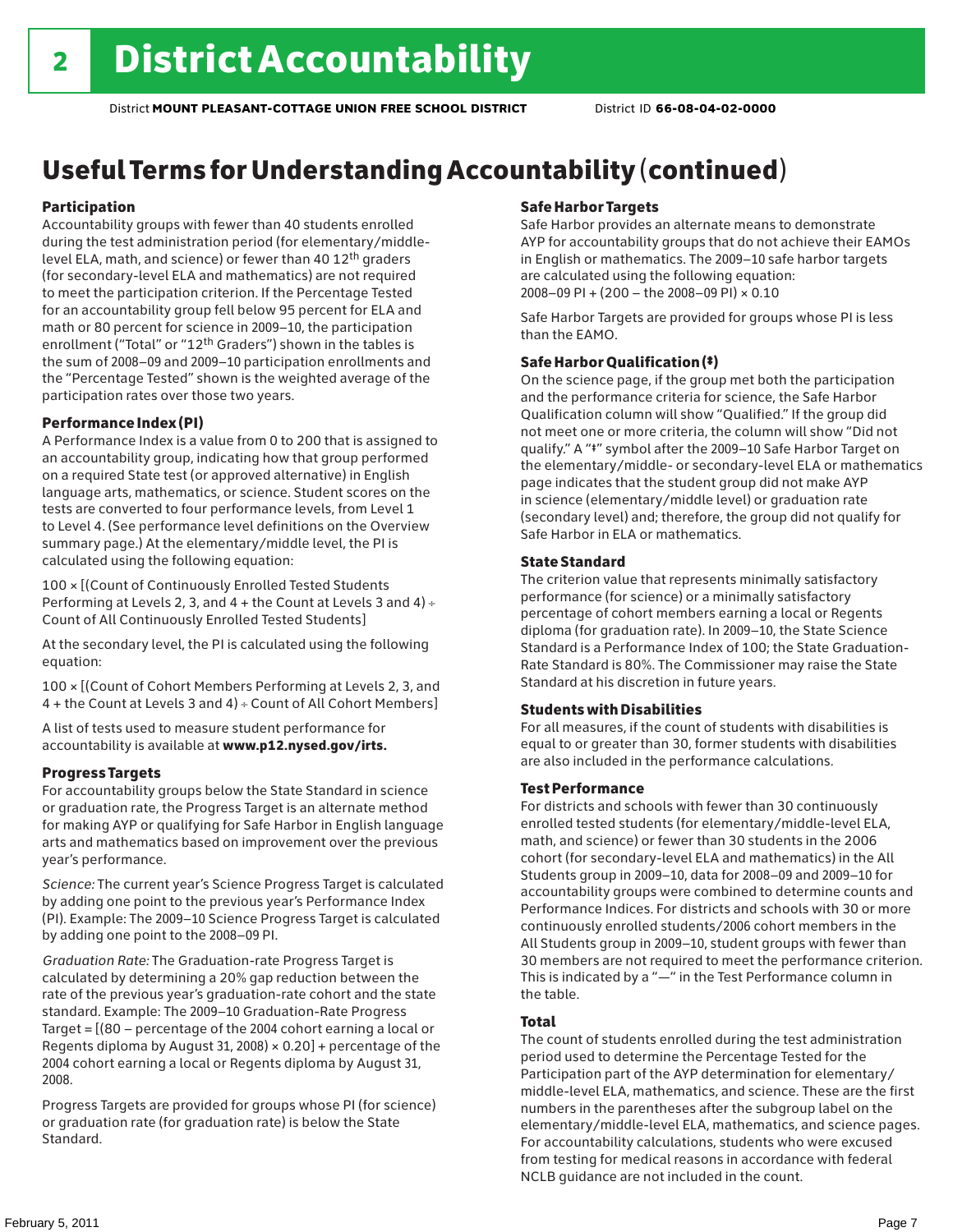### Understanding Your District Accountability Status

The list below defines the district status categories applied to each accountability measure under New York State's district accountability system, which is divided into a Federal Title I component and a State component. Accountability measures for districts are English language arts (ELA), mathematics, elementary/middle-level science, and graduation rate. A district may be assigned a different status for different accountability measures. The overall status of a district is the status assigned to the district for the accountability measure with the most advanced designation in the hierarchy. If the district receives Title I funds, it is the most advanced designation in the Title I hierarchy, unless the district is in good standing under Title I but identified as DRAP under the State hierarchy. A district that does not receive Title I funding in a school year does not have a federal status in that year; however, all districts receive a state status even if they do not receive Title I funding. Consequences for districts not in good standing can be found at: http://www.p12.nysed.gov/irts/accountability/.

| <b>Federal Title I Status</b>      | (Applies to all New York State districts receiving Title I funds)                                                                                                                                                                                                                                                                              | <b>New York State Status</b><br>(Applies to New York State districts)                                                                                                                                                                                                                                          |
|------------------------------------|------------------------------------------------------------------------------------------------------------------------------------------------------------------------------------------------------------------------------------------------------------------------------------------------------------------------------------------------|----------------------------------------------------------------------------------------------------------------------------------------------------------------------------------------------------------------------------------------------------------------------------------------------------------------|
| <b>◆</b> District in Good Standing | or a District Requiring Academic Progress.                                                                                                                                                                                                                                                                                                     | A district is considered to be in good standing if it has not been identified as a District in Need of Improvement                                                                                                                                                                                             |
| ∧                                  | District in Need of Improvement (Year 1)<br>A district that has not made AYP for two consecutive years<br>on the same accountability measure is considered a District<br>in Need of Improvement (Year 1) for the following year, if it<br>continues to receive Title I funds.                                                                  | <b>District Requiring Academic Progress (Year 1)</b><br>A district that has not made AYP on the same accountability<br>measure for two consecutive years is considered a District Requiring<br>Academic Progress (Year 1) for the following year.                                                              |
| Title I funds.                     | District in Need of Improvement (Year 2)<br>A District in Need of Improvement (Year 1) that does not<br>make AYP on the accountability measure for which it was<br>identified is considered a District in Need of Improvement<br>(Year 2) for the following year, if it continues to receive                                                   | <b>District Requiring Academic Progress (Year 2)</b><br>A District Requiring Academic Progress (Year 1) that does not<br>make AYP on the accountability measure for which it was identified<br>is considered a District Requiring Academic Progress (Year 2) for<br>the following year.                        |
| Title I funds.                     | District in Need of Improvement (Year 3)<br>A District in Need of Improvement (Year 2) that does not<br>make AYP on the accountability measure for which it was<br>identified is considered a District in Need of Improvement<br>(Year 3) for the following year, if it continues to receive                                                   | <b>District Requiring Academic Progress (Year 3)</b><br>A District Requiring Academic Progress (Year 2) that does not<br>make AYP on the accountability measure for which it was identified<br>is considered a District Requiring Academic Progress (Year 3) for<br>the following year.                        |
| Title I funds.                     | District in Need of Improvement (Year 4)<br>A District in Need of Improvement (Year 3) that does not<br>make AYP on the accountability measure for which it was<br>identified is considered a District in Need of Improvement<br>(Year 4) for the following year, if it continues to receive                                                   | <b>District Requiring Academic Progress (Year 4)</b><br>A District Requiring Academic Progress (Year 3) that does not<br>make AYP on the accountability measure for which it was identified<br>is considered a District Requiring Academic Progress (Year 4) for<br>the following year.                        |
|                                    | ◆ District in Need of Improvement (Year 5 and above)<br>A District in Need of Improvement (Year 4 and above)<br>that does not make AYP on the accountability measure<br>for which it was identified is considered a District in Need<br>of Improvement (Year 5 and above) for the following year,<br>if it continues to receive Title I funds. | District Requiring Academic Progress (Year 5 and above)<br>A District Requiring Academic Progress (Year 4 and above) that<br>does not make AYP on the accountability measure for which it was<br>identified is considered a District Requiring Academic Progress<br>(Year 5 and above) for the following year. |

Pending - A district's status is "Pending" if the district requires special evaluation procedures and they have not yet been completed.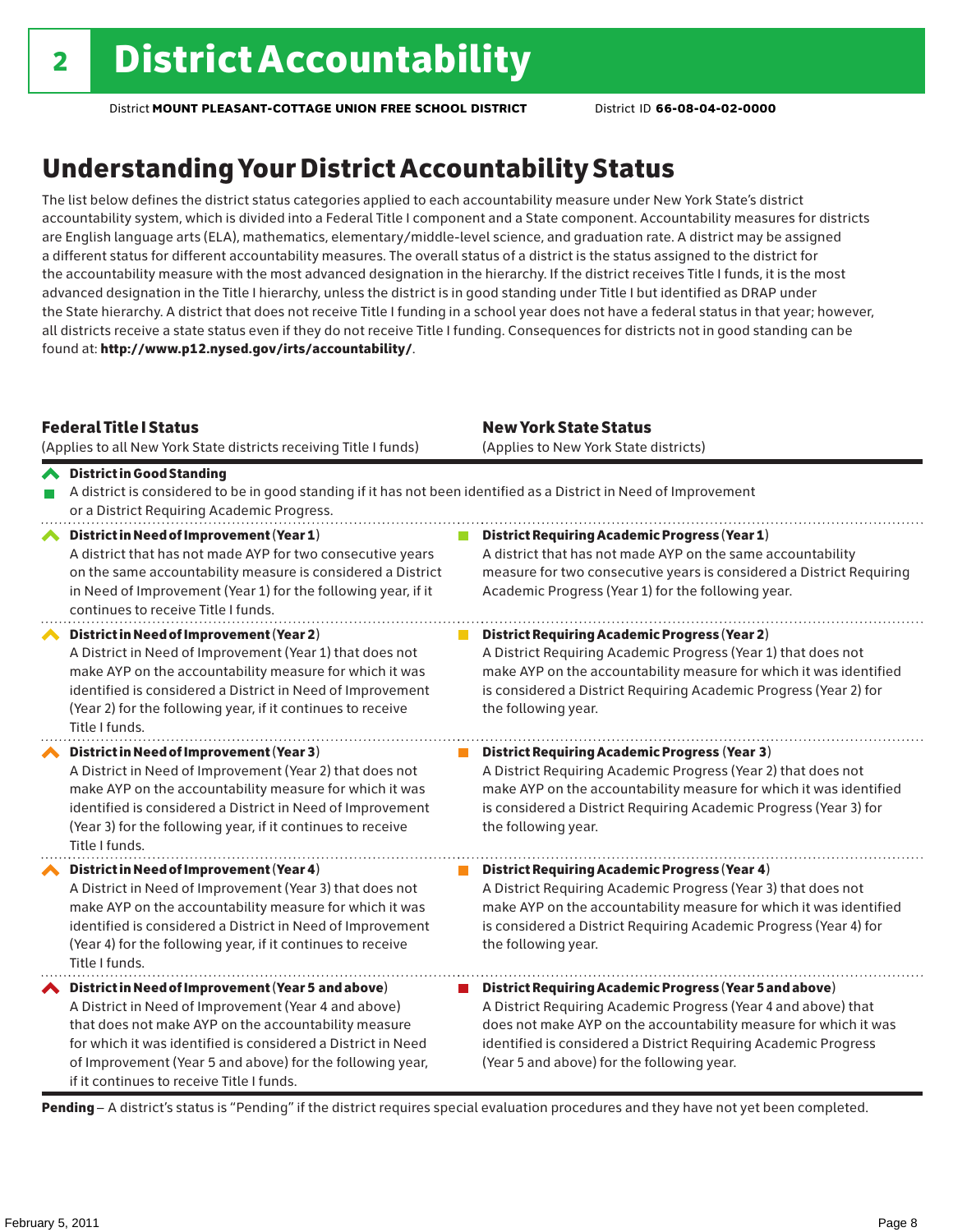# 2 **District Accountability**

District **MOUNT PLEASANT-COTTAGE UNION FREE SCHOOL DISTRICT** District ID **66-08-04-02-0000**

### Summary

| <b>Overall Accountability</b> | <b>Requiring Academic Progress (Year 6)</b>               |                                         |                        |                                         |  |  |  |
|-------------------------------|-----------------------------------------------------------|-----------------------------------------|------------------------|-----------------------------------------|--|--|--|
| Status (2010-11)              | ELA                                                       | Requiring Academic Progress<br>(Year 6) | Science                | Requiring Academic Progress<br>(Year 3) |  |  |  |
|                               | Math                                                      | Requiring Academic Progress<br>(Year 6) | <b>Graduation Rate</b> | Good Standing                           |  |  |  |
| <b>Title I Part A Funding</b> | <b>Years the District Received Title I Part A Funding</b> |                                         |                        |                                         |  |  |  |
|                               | $2008 - 09$                                               | $2009 - 10$                             |                        | $2010 - 11$                             |  |  |  |
|                               | NO.                                                       | NO.                                     |                        | YES                                     |  |  |  |

#### On which accountability measures did this district make Adequate Yearly Progress (AYP) and which groups made AYP on each measure?

|                                                     | <b>Elementary/Middle Level</b> |             |                     | <b>Secondary Level</b> |                     |                        |  |
|-----------------------------------------------------|--------------------------------|-------------|---------------------|------------------------|---------------------|------------------------|--|
|                                                     | English                        |             |                     | English                |                     |                        |  |
| <b>Student Groups</b>                               | Language Arts                  | Mathematics | Science             | Language Arts          | Mathematics         | <b>Graduation Rate</b> |  |
| <b>All Students</b>                                 | X                              | X           | X                   | X.                     | X                   | X                      |  |
| <b>Ethnicity</b>                                    |                                |             |                     |                        |                     |                        |  |
| American Indian or Alaska Native                    |                                |             |                     |                        |                     |                        |  |
| <b>Black or African American</b>                    | X                              | X           |                     |                        |                     |                        |  |
| Hispanic or Latino                                  | X                              | X           |                     |                        |                     |                        |  |
| Asian or Native<br>Hawaiian/Other Pacific Islander  |                                |             |                     |                        |                     |                        |  |
| White                                               |                                |             |                     |                        |                     |                        |  |
| Multiracial                                         |                                |             |                     |                        |                     |                        |  |
| <b>Other Groups</b>                                 |                                |             |                     |                        |                     |                        |  |
| <b>Students with Disabilities</b>                   | X                              | ×           |                     | ×                      | X                   |                        |  |
| Limited English Proficient                          |                                |             |                     |                        |                     |                        |  |
| <b>Economically Disadvantaged</b>                   | X                              | X           |                     |                        |                     |                        |  |
| <b>Student groups making</b><br>AYP in each subject | $X$ 0 of 5                     | $X$ 0 of 5  | $\mathbf{X}$ 0 of 1 | $\mathbf{X}$ 0 of 2    | $\mathbf{X}$ 0 of 2 | $X$ 0 of 1             |  |

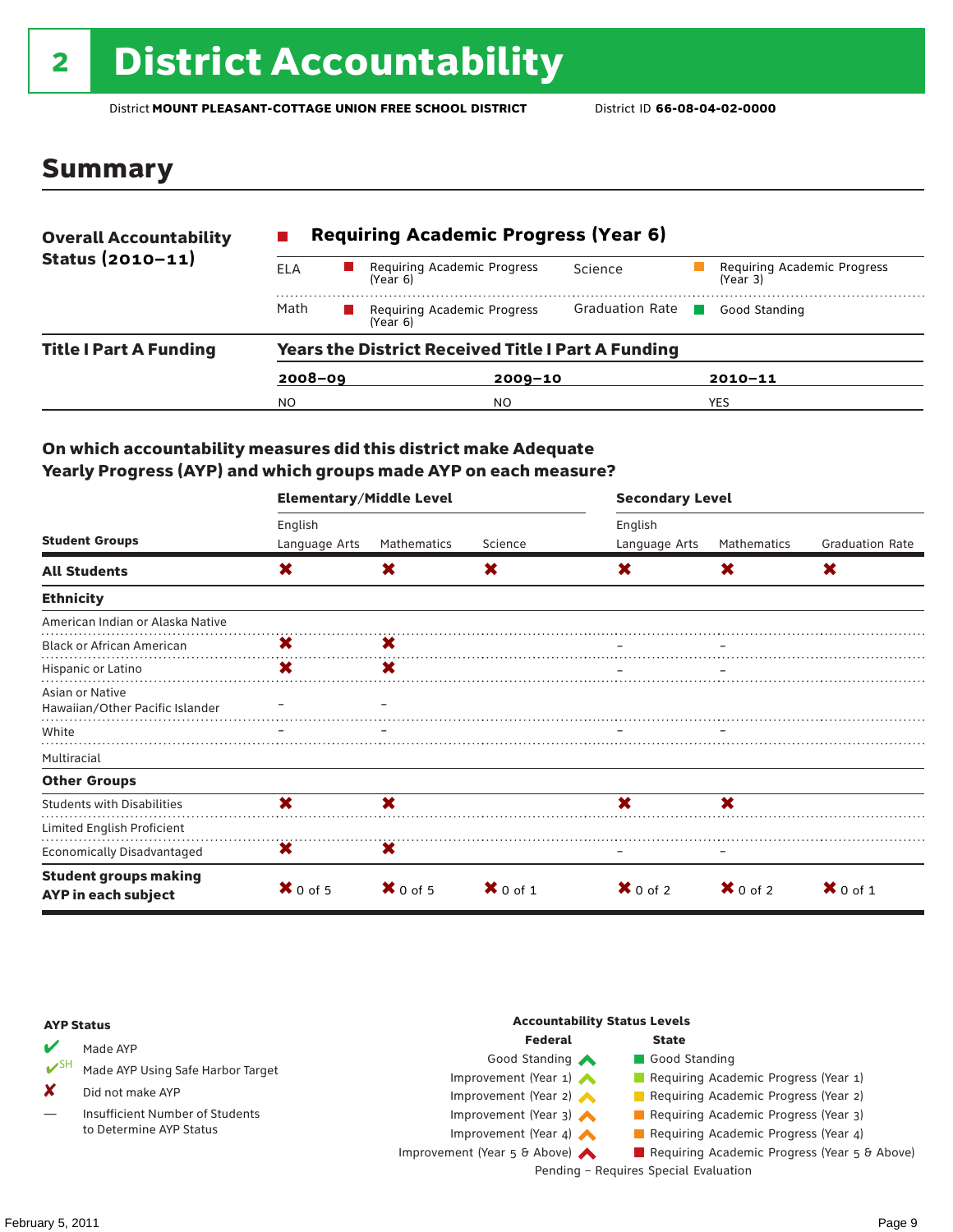# **Elementary/Middle-Level English Language Arts**

| <b>Accountability Status</b><br>for This Subject<br>$(2010 - 11)$ |        | Requiring Academic Progress (Year 6)               |
|-------------------------------------------------------------------|--------|----------------------------------------------------|
| <b>Accountability Measures</b>                                    | 0 of 5 | Student groups making AYP in English language arts |
|                                                                   |        | Did not make AYP                                   |
|                                                                   |        |                                                    |

#### Prospective Status

#### How did students in each accountability group perform on **elementary/middle-level English language arts accountability measures?**

|                                                          | <b>AYP</b>    | <b>Participation</b> |               | <b>Test Performance</b> |             | <b>Performance Objectives</b> |                    |             |
|----------------------------------------------------------|---------------|----------------------|---------------|-------------------------|-------------|-------------------------------|--------------------|-------------|
| <b>Student Group</b>                                     |               | Met                  | Percentage    | Met                     | Performance | Effective                     | Safe Harbor Target |             |
| (Total: Continuous Enrollment)                           | <b>Status</b> | Criterion            | <b>Tested</b> | Criterion               | Index       | AMO                           | 2009-10            | $2010 - 11$ |
| <b>Accountability Groups</b>                             |               |                      |               |                         |             |                               |                    |             |
| All Students (216:47)                                    | X             |                      |               |                         |             |                               |                    |             |
| <b>Ethnicity</b>                                         |               |                      |               |                         |             |                               |                    |             |
| American Indian or Alaska Native<br>(0:0)                |               |                      |               |                         |             |                               |                    |             |
| <b>Black or African American</b><br>(116:22)             | X             |                      |               |                         |             |                               |                    |             |
| Hispanic or Latino (77:19)                               | X             |                      |               |                         |             |                               |                    |             |
| Asian or Native Hawaiian/Other Pacific<br>Islander (1:1) |               |                      |               |                         |             |                               |                    |             |
| White (12:5)<br>Multiracial (0:0)                        |               |                      |               |                         |             |                               |                    |             |
| <b>Other Groups</b>                                      |               |                      |               |                         |             |                               |                    |             |
| <b>Students with Disabilities</b><br>(156:43)            | X             |                      |               |                         |             |                               |                    |             |
| Limited English Proficient<br>(0:0)                      |               |                      |               |                         |             |                               |                    |             |
| <b>Economically Disadvantaged</b><br>(96:43)             | X             |                      |               |                         |             |                               |                    |             |
| <b>Final AYP Determination</b>                           | $X$ 0 of 5    |                      |               |                         |             |                               |                    |             |
| <b>Non-Accountability Groups</b>                         |               |                      |               |                         |             |                               |                    |             |
| Female (49:23)                                           |               |                      | 76%           |                         |             |                               |                    |             |
| Male (63:24)                                             |               |                      | 73%           |                         |             |                               |                    |             |
| Migrant (0:0)                                            |               |                      |               |                         |             |                               |                    |             |
|                                                          |               |                      |               |                         |             |                               |                    |             |

used on this page.

note: See *Useful Terms for Understanding Accountability*  for explanations and definitions of terms and table labels

#### Symbols

- Made AYP
- Made AYP Using Safe Harbor Target
- X Did not make AYP
- Fewer Than 40 Total/Fewer Than 30 Continuous Enrollment
- ‡ Did not qualify for Safe Harbor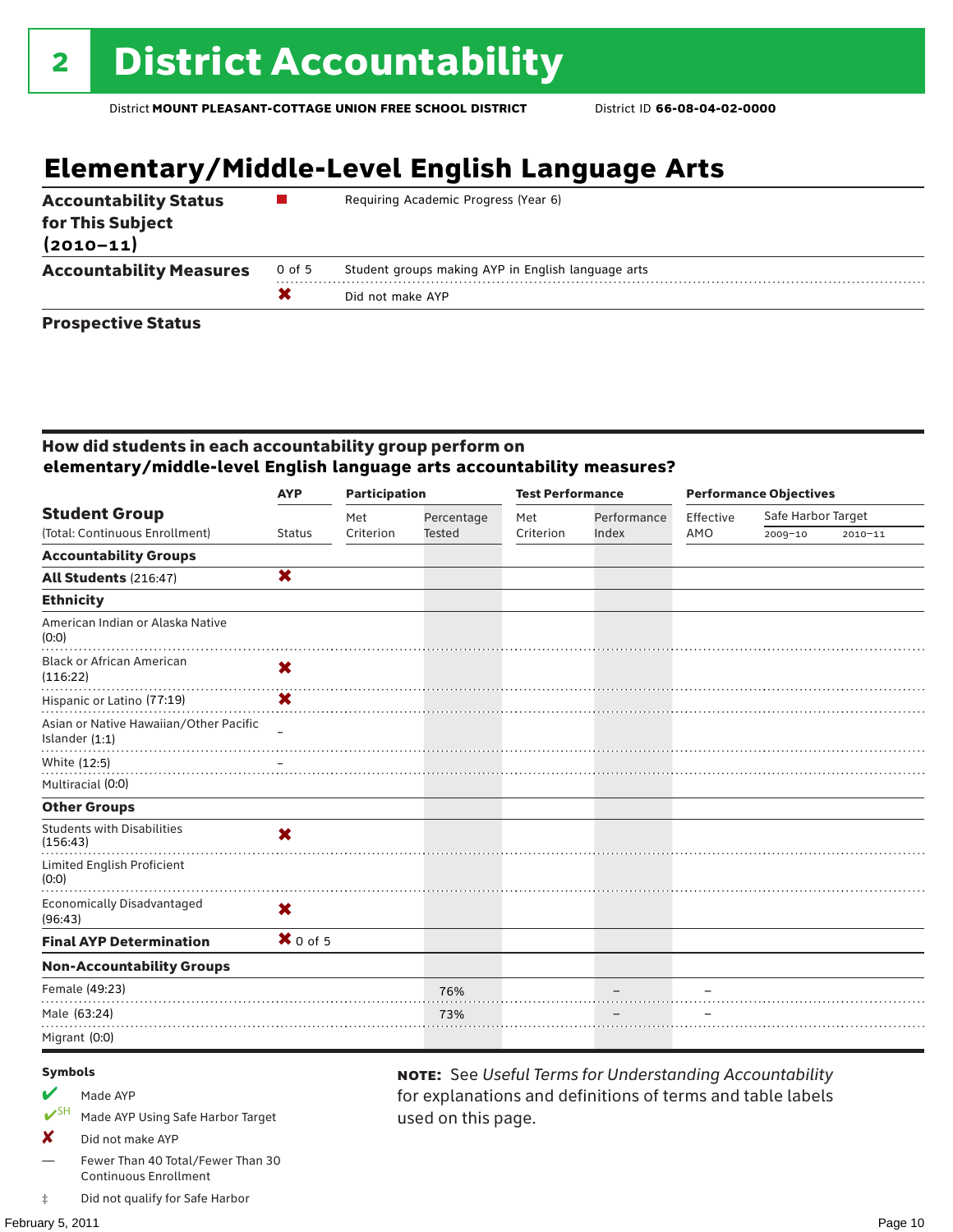# **Elementary/Middle-Level Mathematics**

| <b>Accountability Status</b><br>for This Subject<br>$(2010 - 11)$ |        | Requiring Academic Progress (Year 6)     |
|-------------------------------------------------------------------|--------|------------------------------------------|
| <b>Accountability Measures</b>                                    | 0 of 5 | Student groups making AYP in mathematics |
|                                                                   |        | Did not make AYP                         |
| Business and the Blakes                                           |        |                                          |

#### Prospective Status

#### How did students in each accountability group perform on **elementary/middle-level mathematics accountability measures?**

|                                                          | <b>AYP</b>                | <b>Participation</b> |            | <b>Test Performance</b> |             |           | <b>Performance Objectives</b> |             |
|----------------------------------------------------------|---------------------------|----------------------|------------|-------------------------|-------------|-----------|-------------------------------|-------------|
| <b>Student Group</b>                                     |                           | Met                  | Percentage | Met                     | Performance | Effective | Safe Harbor Target            |             |
| (Total: Continuous Enrollment)                           | <b>Status</b>             | Criterion            | Tested     | Criterion               | Index       | AMO       | 2009-10                       | $2010 - 11$ |
| <b>Accountability Groups</b>                             |                           |                      |            |                         |             |           |                               |             |
| All Students (228:48)                                    | X                         |                      |            |                         |             |           |                               |             |
| <b>Ethnicity</b>                                         |                           |                      |            |                         |             |           |                               |             |
| American Indian or Alaska Native<br>(0:0)                |                           |                      |            |                         |             |           |                               |             |
| <b>Black or African American</b><br>(127:23)             | X                         |                      |            |                         |             |           |                               |             |
| Hispanic or Latino (78:20)                               | $\mathbf x$               |                      |            |                         |             |           |                               |             |
| Asian or Native Hawaiian/Other Pacific<br>Islander (1:1) |                           |                      |            |                         |             |           |                               |             |
| White (12:4)                                             |                           |                      |            |                         |             |           |                               |             |
| Multiracial (0:0)                                        |                           |                      |            |                         |             |           |                               |             |
| <b>Other Groups</b>                                      |                           |                      |            |                         |             |           |                               |             |
| <b>Students with Disabilities</b><br>(168:44)            | $\boldsymbol{\mathsf{x}}$ |                      |            |                         |             |           |                               |             |
| Limited English Proficient<br>(0:0)                      |                           |                      |            |                         |             |           |                               |             |
| <b>Economically Disadvantaged</b><br>(107:44)            | X                         |                      |            |                         |             |           |                               |             |
| <b>Final AYP Determination</b>                           | $X$ 0 of 5                |                      |            |                         |             |           |                               |             |
| <b>Non-Accountability Groups</b>                         |                           |                      |            |                         |             |           |                               |             |
| Female (50:24)                                           |                           |                      | 76%        |                         |             |           |                               |             |
| Male (64:24)                                             |                           |                      | 77%        |                         |             |           |                               |             |
| Migrant (0:0)                                            |                           |                      |            |                         |             |           |                               |             |
|                                                          |                           |                      |            |                         |             |           |                               |             |

used on this page.

note: See *Useful Terms for Understanding Accountability*  for explanations and definitions of terms and table labels

#### Symbols

- Made AYP
- Made AYP Using Safe Harbor Target
- X Did not make AYP
- Fewer Than 40 Total/Fewer Than 30 Continuous Enrollment
- ‡ Did not qualify for Safe Harbor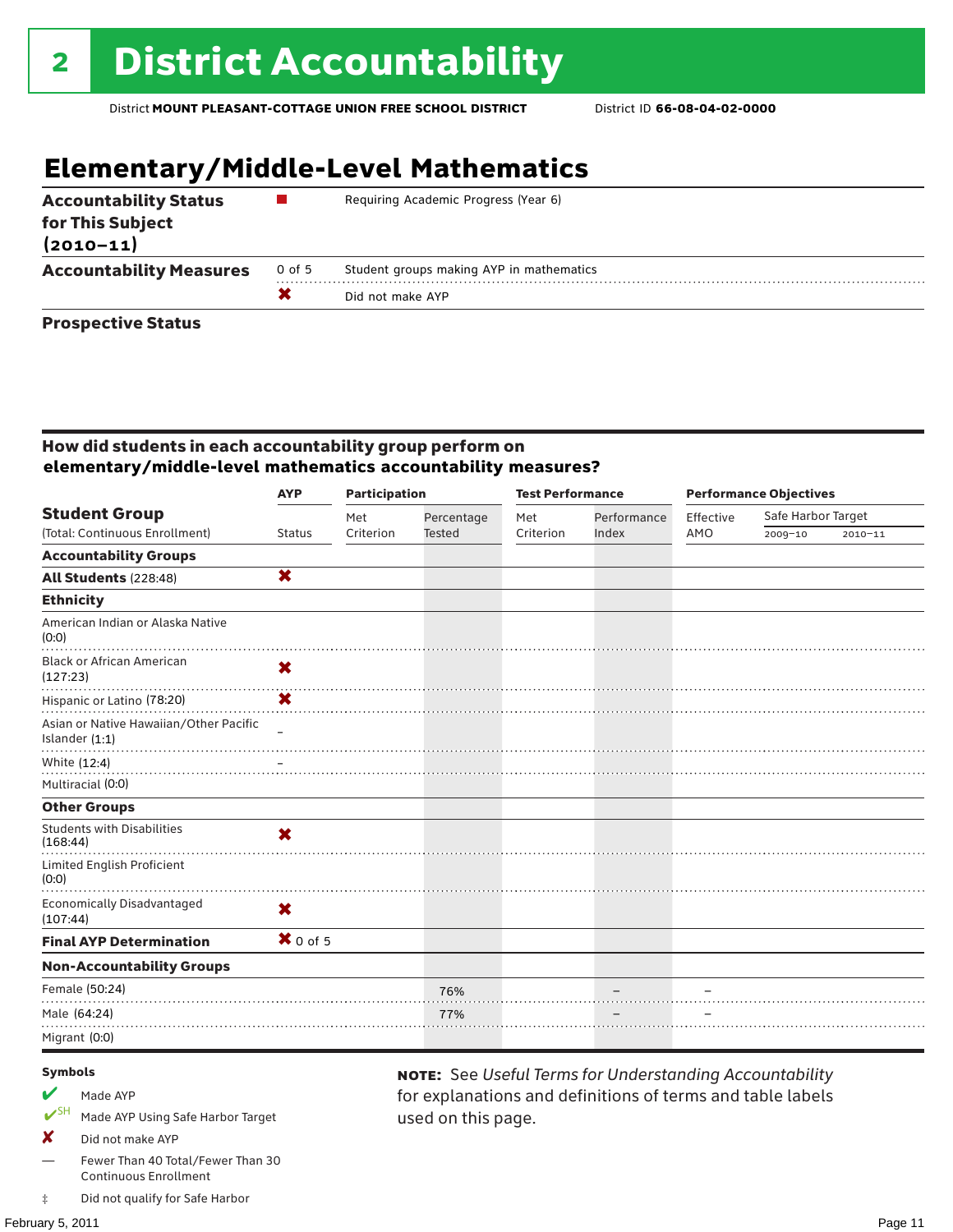# Elementary/Middle-Level Science

| <b>Accountability Status</b><br>for This Subject<br>$(2010 - 11)$ |        | Requiring Academic Progress (Year 3) |
|-------------------------------------------------------------------|--------|--------------------------------------|
| <b>Accountability Measures</b>                                    | 0 of 1 | Student groups making AYP in science |
|                                                                   |        | Did not make AYP                     |
|                                                                   |        |                                      |

#### Prospective Status

#### How did students in each accountability group perform on elementary/middle-level science accountability measures?

|                                                          | <b>AYP</b> |                      | <b>Participation</b> |            | <b>Test Performance</b> |                                                                | <b>Performance Objectives</b> |                 |                 |
|----------------------------------------------------------|------------|----------------------|----------------------|------------|-------------------------|----------------------------------------------------------------|-------------------------------|-----------------|-----------------|
| <b>Student Group</b>                                     |            | Safe Harbor          | Met                  | Percentage | Met                     | Performance                                                    | <b>State</b>                  | Progress Target |                 |
| (Total: Continuous Enrollment)                           |            | Status Qualification | Criterion            | Tested     | Criterion               | Index                                                          | Standard                      |                 | 2009-10 2010-11 |
| <b>Accountability Groups</b>                             |            |                      |                      |            |                         |                                                                |                               |                 |                 |
| All Students (115:41)                                    | X          |                      |                      |            |                         |                                                                |                               |                 |                 |
| <b>Ethnicity</b>                                         |            |                      |                      |            |                         |                                                                |                               |                 |                 |
| American Indian or Alaska Native<br>(0:0)                |            |                      |                      |            |                         |                                                                |                               |                 |                 |
| <b>Black or African American</b><br>(31:15)              |            |                      |                      |            |                         |                                                                |                               |                 |                 |
| Hispanic or Latino (23:18)                               |            |                      |                      |            |                         |                                                                |                               |                 |                 |
| Asian or Native Hawaiian/Other Pacific<br>Islander (1:1) |            |                      |                      |            |                         |                                                                |                               |                 |                 |
| White (6:7)                                              |            |                      |                      |            |                         |                                                                |                               |                 |                 |
| Multiracial (0:0)                                        |            |                      |                      |            |                         |                                                                |                               |                 |                 |
| <b>Other Groups</b>                                      |            |                      |                      |            |                         |                                                                |                               |                 |                 |
| <b>Students with Disabilities</b><br>(36:36)             |            |                      |                      |            |                         |                                                                |                               |                 |                 |
| Limited English Proficient<br>(0:0)                      |            |                      |                      |            |                         |                                                                |                               |                 |                 |
| <b>Economically Disadvantaged</b><br>(36:20)             |            |                      |                      |            |                         |                                                                |                               |                 |                 |
| <b>Final AYP Determination</b>                           | $X$ 0 of 1 |                      |                      |            |                         |                                                                |                               |                 |                 |
| <b>Non-Accountability Groups</b>                         |            |                      |                      |            |                         |                                                                |                               |                 |                 |
| Female (30:10)                                           |            |                      |                      |            |                         |                                                                |                               |                 |                 |
| Male (31:11)                                             |            |                      |                      |            |                         |                                                                |                               |                 |                 |
| Migrant (0:0)                                            |            |                      |                      |            |                         |                                                                |                               |                 |                 |
| <b>Symbols</b>                                           |            |                      |                      |            |                         | <b>NOTE:</b> See Useful Terms for Understanding Accountability |                               |                 |                 |
| Made AYP                                                 |            |                      |                      |            |                         | for explanations and definitions of terms and table labels     |                               |                 |                 |

Fewer Than 40 Total/Fewer Than 30 Continuous Enrollment

✘ Did not make AYP

for explanations and definitions of terms and table labels used on this page.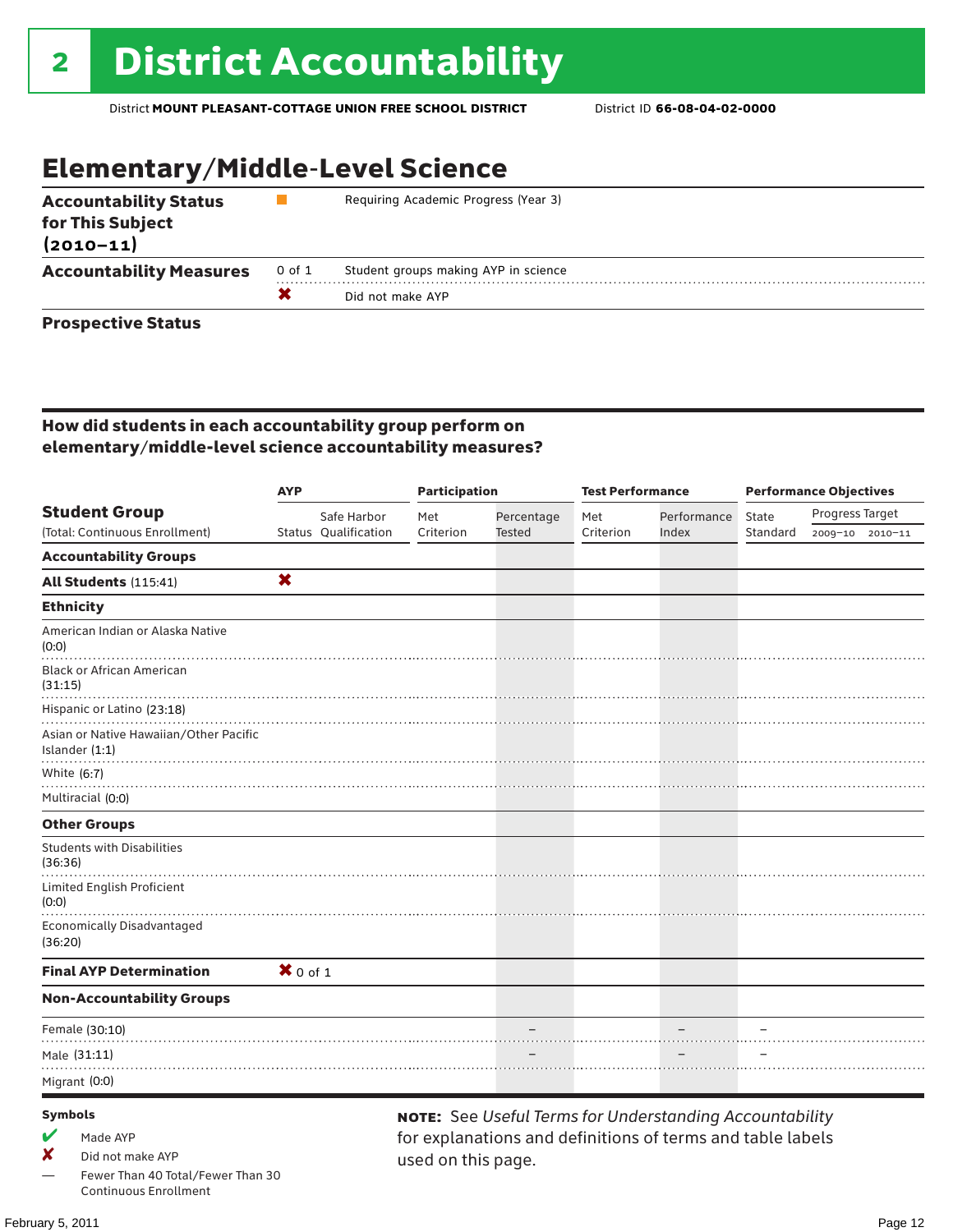### **Secondary-Level English Language Arts**

| <b>Accountability Status</b><br>for This Subject<br>$(2010 - 11)$ |        | Requiring Academic Progress (Year 6)               |  |  |  |
|-------------------------------------------------------------------|--------|----------------------------------------------------|--|--|--|
| <b>Accountability Measures</b>                                    | 0 of 2 | Student groups making AYP in English language arts |  |  |  |
|                                                                   |        | Did not make AYP                                   |  |  |  |
| Bussies office Blattic                                            |        |                                                    |  |  |  |

#### Prospective Status

#### How did students in each accountability group perform on **secondary-level English language arts accountability measures?**

|                                                          | <b>AYP</b>                | <b>Participation</b> |               | <b>Test Performance</b> |             |           | <b>Performance Objectives</b> |             |
|----------------------------------------------------------|---------------------------|----------------------|---------------|-------------------------|-------------|-----------|-------------------------------|-------------|
| <b>Student Group</b>                                     |                           | Met                  | Percentage    | Met                     | Performance | Effective | Safe Harbor Target            |             |
| (12th Graders: 2006 Cohort)                              | <b>Status</b>             | Criterion            | <b>Tested</b> | Criterion               | Index       | AMO       | 2009-10                       | $2010 - 11$ |
| <b>Accountability Groups</b>                             |                           |                      |               |                         |             |           |                               |             |
| All Students (9:42)                                      | X                         |                      |               |                         |             |           |                               |             |
| <b>Ethnicity</b>                                         |                           |                      |               |                         |             |           |                               |             |
| American Indian or Alaska Native<br>(0:0)                |                           |                      |               |                         |             |           |                               |             |
| <b>Black or African American</b><br>(8:28)               |                           |                      |               |                         |             |           |                               |             |
| Hispanic or Latino (0:9)                                 |                           |                      |               |                         |             |           |                               |             |
| Asian or Native Hawaiian/Other Pacific<br>Islander (0:0) |                           |                      |               |                         |             |           |                               |             |
| White (1:5)                                              |                           |                      |               |                         |             |           |                               |             |
| Multiracial (0:0)                                        |                           |                      |               |                         |             |           |                               |             |
| <b>Other Groups</b>                                      |                           |                      |               |                         |             |           |                               |             |
| <b>Students with Disabilities</b><br>(8:39)              | $\boldsymbol{\mathsf{x}}$ |                      |               |                         |             |           |                               |             |
| Limited English Proficient<br>(0:0)                      |                           |                      |               |                         |             |           |                               |             |
| <b>Economically Disadvantaged</b><br>(8:15)              |                           |                      |               |                         |             |           |                               |             |
| <b>Final AYP Determination</b>                           | $X$ 0 of 2                |                      |               |                         |             |           |                               |             |
| <b>Non-Accountability Groups</b>                         |                           |                      |               |                         |             |           |                               |             |
| Female (2:4)                                             |                           |                      |               |                         |             |           |                               |             |
| Male (7:12)                                              |                           |                      |               |                         |             |           |                               |             |
| Migrant (0:0)                                            |                           |                      |               |                         |             |           |                               |             |

used on this page.

note: See *Useful Terms for Understanding Accountability*  for explanations and definitions of terms and table labels

#### Symbols

- Made AYP<br>
<del>V</del>SH Made AVP
- Made AYP Using Safe Harbor Target
- $\boldsymbol{X}$  Did not make AYP
- Fewer Than 40 12<sup>th</sup> Graders/Fewer Than 30 Cohort
- ‡ Did not qualify for Safe Harbor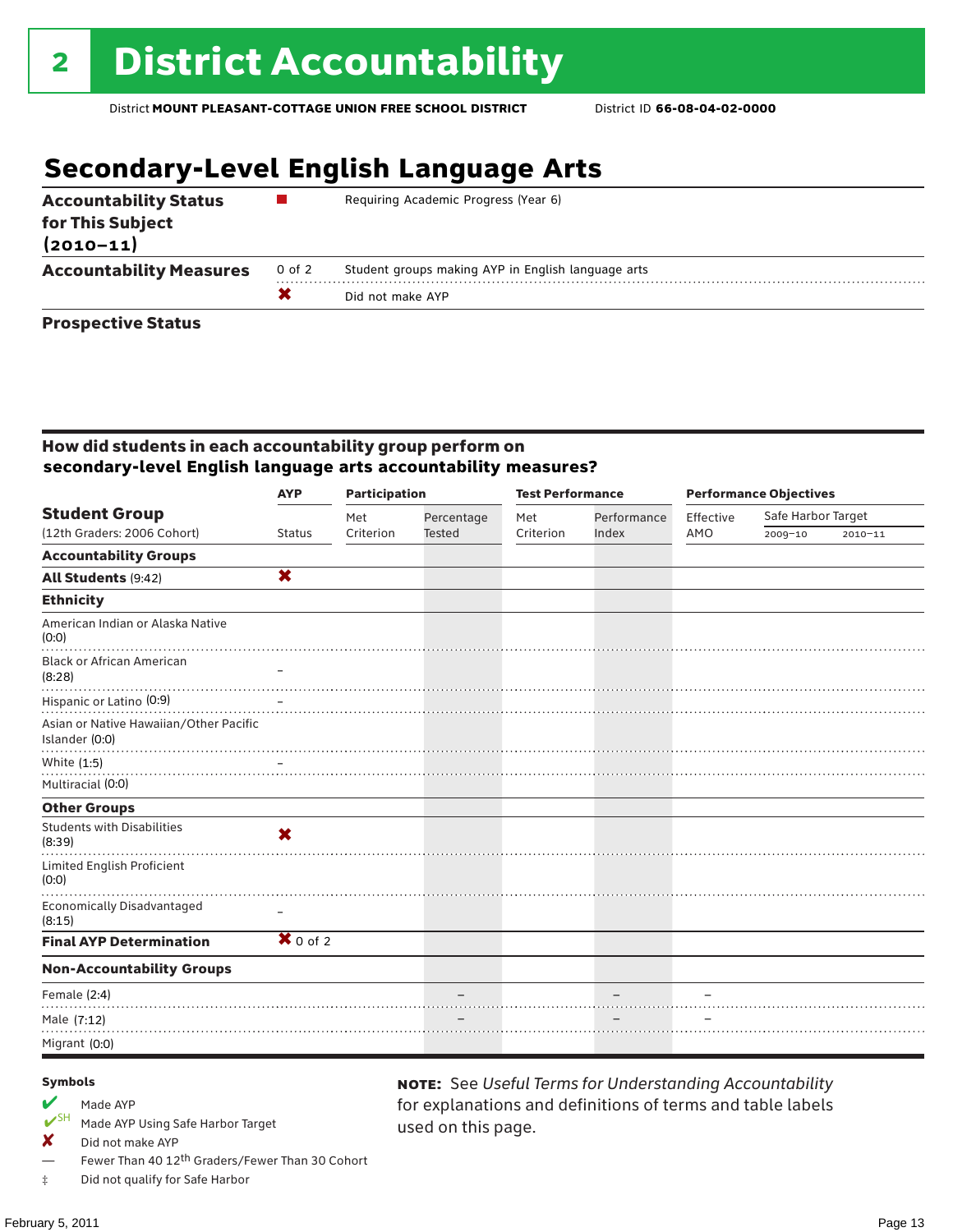## **Secondary-Level Mathematics**

| <b>Accountability Status</b><br>for This Subject<br>$(2010 - 11)$ |        | Requiring Academic Progress (Year 6)     |
|-------------------------------------------------------------------|--------|------------------------------------------|
| <b>Accountability Measures</b>                                    | 0 of 2 | Student groups making AYP in mathematics |
|                                                                   |        | Did not make AYP                         |
|                                                                   |        |                                          |

#### Prospective Status

#### How did students in each accountability group perform on **secondary-level mathematics accountability measures?**

|                                                          | <b>AYP</b>                     | <b>Participation</b> |            | <b>Test Performance</b> |             | <b>Performance Objectives</b> |                    |             |
|----------------------------------------------------------|--------------------------------|----------------------|------------|-------------------------|-------------|-------------------------------|--------------------|-------------|
| <b>Student Group</b>                                     |                                | Met                  | Percentage | Met                     | Performance | Effective                     | Safe Harbor Target |             |
| (12th Graders: 2006 Cohort)                              | <b>Status</b>                  | Criterion            | Tested     | Criterion               | Index       | AMO                           | 2009-10            | $2010 - 11$ |
| <b>Accountability Groups</b>                             |                                |                      |            |                         |             |                               |                    |             |
| All Students (9:42)                                      | $\overline{\mathbf{x}}$        |                      |            |                         |             |                               |                    |             |
| <b>Ethnicity</b>                                         |                                |                      |            |                         |             |                               |                    |             |
| American Indian or Alaska Native<br>(0:0)                |                                |                      |            |                         |             |                               |                    |             |
| <b>Black or African American</b><br>(8:28)               |                                |                      |            |                         |             |                               |                    |             |
| Hispanic or Latino (0:9)                                 |                                |                      |            |                         |             |                               |                    |             |
| Asian or Native Hawaiian/Other Pacific<br>Islander (0:0) |                                |                      |            |                         |             |                               |                    |             |
| White (1:5)                                              |                                |                      |            |                         |             |                               |                    |             |
| Multiracial (0:0)                                        |                                |                      |            |                         |             |                               |                    |             |
| <b>Other Groups</b>                                      |                                |                      |            |                         |             |                               |                    |             |
| <b>Students with Disabilities</b><br>(8:39)              | $\boldsymbol{\mathsf{x}}$      |                      |            |                         |             |                               |                    |             |
| Limited English Proficient<br>(0:0)                      |                                |                      |            |                         |             |                               |                    |             |
| <b>Economically Disadvantaged</b><br>(8:15)              |                                |                      |            |                         |             |                               |                    |             |
| <b>Final AYP Determination</b>                           | $\overline{\mathbf{X}}$ 0 of 2 |                      |            |                         |             |                               |                    |             |
| <b>Non-Accountability Groups</b>                         |                                |                      |            |                         |             |                               |                    |             |
| Female (2:4)                                             |                                |                      |            |                         |             |                               |                    |             |
| Male (7:12)                                              |                                |                      |            |                         |             |                               |                    |             |
| Migrant (0:0)                                            |                                |                      |            |                         |             |                               |                    |             |

used on this page.

note: See *Useful Terms for Understanding Accountability*  for explanations and definitions of terms and table labels

#### Symbols

- Made AYP<br>
<del>V</del>SH Made AVP
- Made AYP Using Safe Harbor Target
- $\boldsymbol{X}$  Did not make AYP
- Fewer Than 40 12<sup>th</sup> Graders/Fewer Than 30 Cohort
- ‡ Did not qualify for Safe Harbor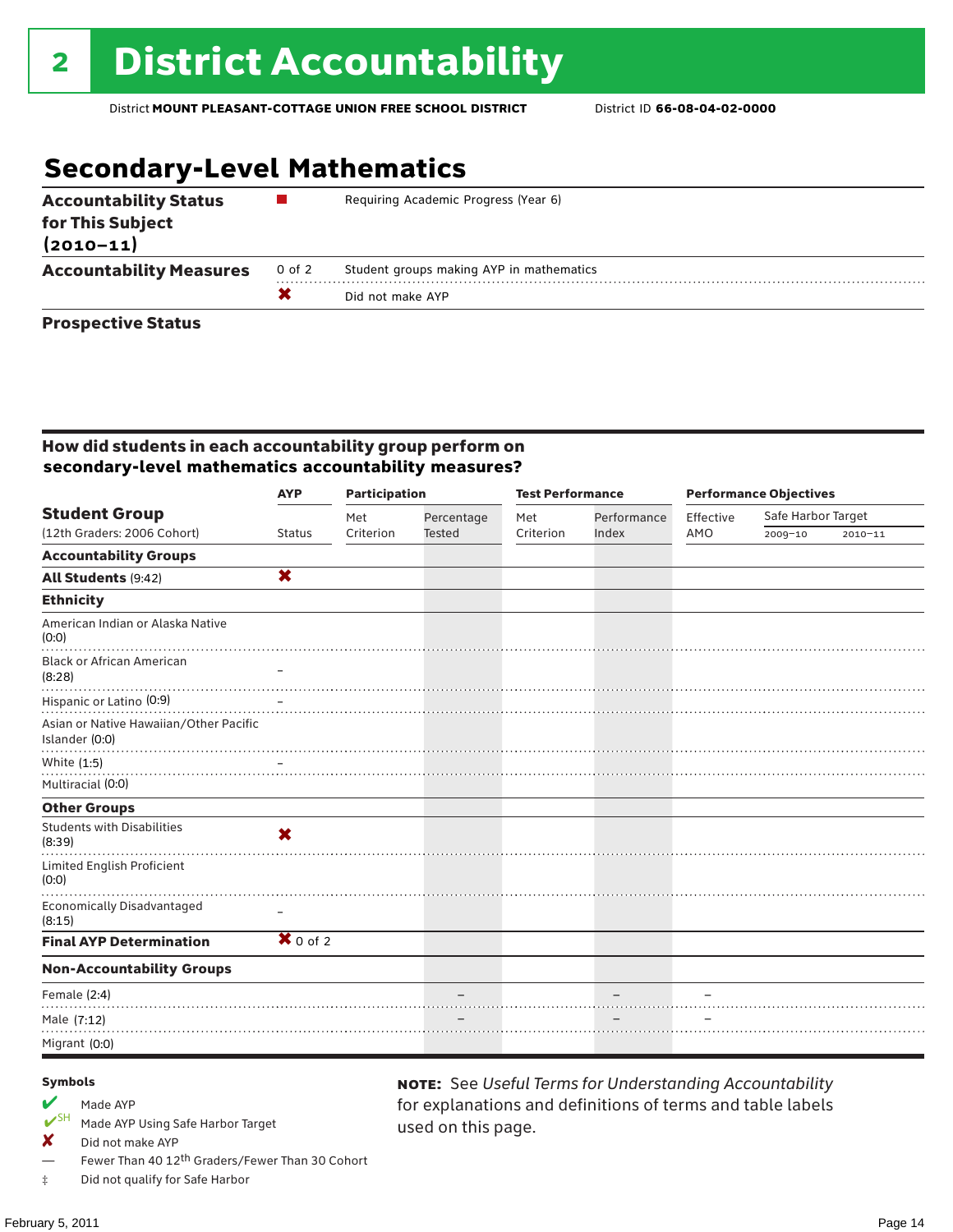### Graduation Rate

| <b>Accountability Status for</b><br>This Indicator (2010-11) |        | Good Standing                                                                                                                                                                                                                                                                                                                                    |
|--------------------------------------------------------------|--------|--------------------------------------------------------------------------------------------------------------------------------------------------------------------------------------------------------------------------------------------------------------------------------------------------------------------------------------------------|
| <b>Accountability Measures</b>                               | 0 of 1 | Student groups making AYP in graduation rate                                                                                                                                                                                                                                                                                                     |
|                                                              | X      | Did not make AYP                                                                                                                                                                                                                                                                                                                                 |
| <b>Prospective Status</b>                                    |        | A district that fails to make AYP in graduation rate for two consecutive years is placed in<br>improvement status. If this district fails to make AYP in 2010-11, the district will be District In Need<br>of Improvement (Year 1) in 2011-12. If this district makes AYP in 2010-11, the district will be in<br>good standing in 2011-12. [203] |

#### How did students in each accountability group perform on graduation rate accountability measures?

|                                                     | <b>Graduation</b> |           |            | <b>Objectives</b> |         |                 |
|-----------------------------------------------------|-------------------|-----------|------------|-------------------|---------|-----------------|
| <b>Student Group</b>                                |                   | Met       | Graduation | State             |         | Progress Target |
| (2005 Graduation-Rate Total Cohort)                 | AYP               | Criterion | Rate       | Standard          | 2009-10 | $2010 - 11$     |
| <b>Accountability Groups</b>                        |                   |           |            |                   |         |                 |
| All Students (59)                                   | X                 |           |            |                   |         |                 |
| <b>Ethnicity</b>                                    |                   |           |            |                   |         |                 |
| American Indian or Alaska Native (0)                |                   |           |            |                   |         |                 |
| Black or African American (41)                      |                   |           |            |                   |         |                 |
| Hispanic or Latino (16)                             |                   |           |            |                   |         |                 |
| Asian or Native Hawaiian/Other Pacific Islander (O) |                   |           |            |                   |         |                 |
| White (2)                                           |                   |           |            |                   |         |                 |
| Multiracial (0)                                     |                   |           |            |                   |         |                 |
| <b>Other Groups</b>                                 |                   |           |            |                   |         |                 |
| Students with Disabilities (49)                     |                   |           |            |                   |         |                 |
| Limited English Proficient (O)                      |                   |           |            |                   |         |                 |
| Economically Disadvantaged (34)                     |                   |           |            |                   |         |                 |
| <b>Final AYP Determination</b>                      | $X$ 0 of 1        |           |            |                   |         |                 |
| <b>Non-Accountability Groups</b>                    |                   |           |            |                   |         |                 |
| Female (29)                                         |                   |           |            |                   |         |                 |
| Male (30)                                           |                   |           | 23%        | 80%               |         |                 |
| Migrant (0)                                         |                   |           |            |                   |         |                 |
|                                                     |                   |           |            |                   |         |                 |

#### Symbols

- $M$  Made AYP
- X Did not make AYP

note: See *Useful Terms for Understanding Accountability*  for explanations and definitions of terms and table labels used on this page.

— Fewer than 30 Graduation-Rate Total Cohort

#### **Aspirational Goal**

The Board of Regents has set an aspirational goal that 95% of students in each public school and school district will graduate within five years of first entry into grade 9. The graduation rate for the 2005 total cohort through June 2010 (after 5 years) for this district is 15% and, therefore, this district *did not* meet this goal. The aspirational goal does not impact accountability.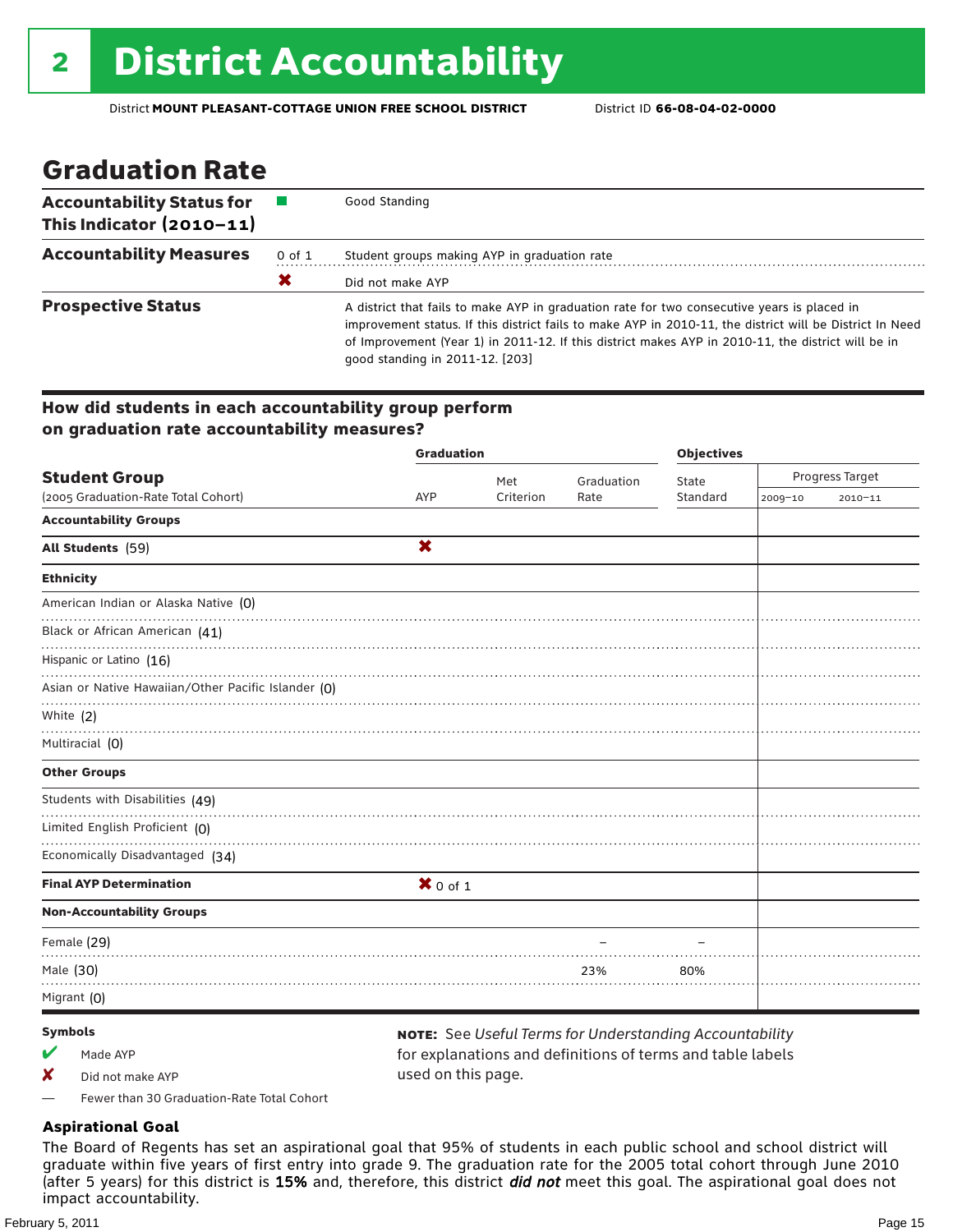### 2010–11 Accountability Status of Schools in Your District

This section lists all schools in your district by 2010–11 accountability status.

| <b>Corrective Action (year 1) Comprehensive</b> |
|-------------------------------------------------|
| 1 school identified 50% of total                |
| EDENWALD SCHOOL                                 |
| <b>Restructuring (advanced) Comprehensive</b>   |
| 1 school identified 50% of total                |

MOUNT PLEASANT COTTAGE SCHOOL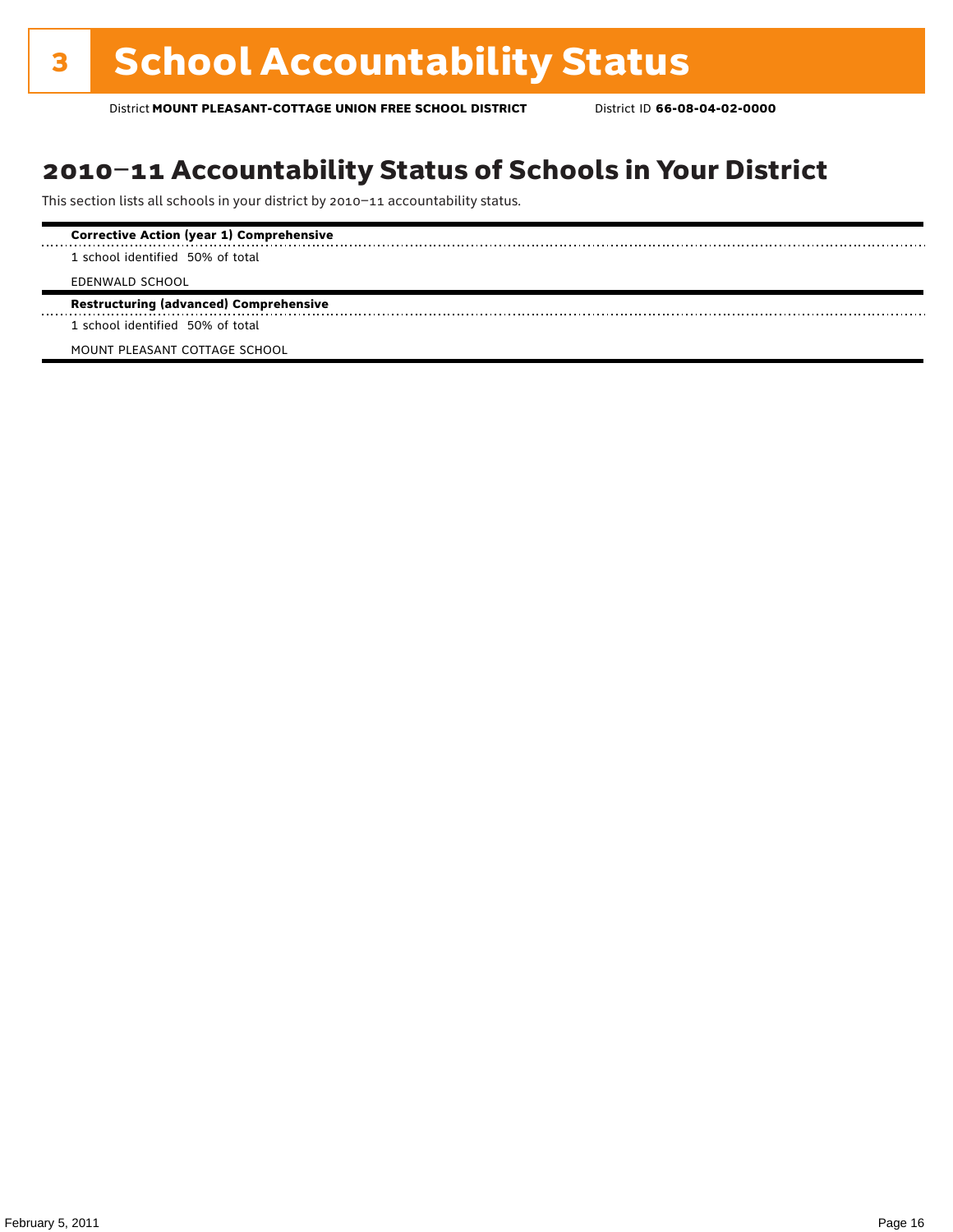### Summary of 2009–10 **District Performance**

Performance on the State assessments in English language arts, mathematics, and science at the elementary and middle levels is reported in terms of mean scores and the percentage of tested students scoring at or above Level 2, Level 3, and Level 4. Performance on the State assessments in ELA and mathematics at the secondary level is reported in terms of the percentage of students in a cohort scoring at these levels.

|                              |      | Percentage of students that<br>scored at or above Level 3 | Total<br>Tested             |              |
|------------------------------|------|-----------------------------------------------------------|-----------------------------|--------------|
| <b>English Language Arts</b> |      | 0%                                                        | 50%                         | 100%         |
| Grade 3                      |      |                                                           |                             | 3            |
| Grade 4<br>.                 | 0%   |                                                           |                             | 5            |
| Grade 5                      | 17%  |                                                           |                             | 6            |
| Grade 6                      | 8%   |                                                           |                             | 12           |
| Grade 7<br>.                 | 0%   |                                                           |                             | 18           |
| Grade 8                      | 5% l |                                                           |                             | 39           |
| <b>Mathematics</b>           |      |                                                           |                             |              |
| Grade 3                      |      |                                                           |                             | 3            |
| Grade 4<br>.                 | 20%  |                                                           |                             | 5            |
| Grade 5<br>.                 | 0%   |                                                           |                             | 6            |
| Grade 6<br>.                 | 7%   |                                                           |                             | 14           |
| Grade 7<br>.                 | 0%   |                                                           |                             | 20           |
| Grade 8                      | 0%   |                                                           |                             | 39           |
| <b>Science</b>               |      |                                                           |                             |              |
| Grade 4                      | 40%  |                                                           |                             | 5            |
| Grade 8                      | 6%   |                                                           |                             | 31           |
|                              |      |                                                           | Dorcontago of students that | $2006$ Total |

|                        |        | <b>FULCIRAGE OF SUBJERTS LITAL</b><br>scored at or above Level 3 |      |  |  |  |  |  |
|------------------------|--------|------------------------------------------------------------------|------|--|--|--|--|--|
| <b>Secondary Level</b> | 0%     | 50%                                                              | 100% |  |  |  |  |  |
| English                | 5% I   |                                                                  | 41   |  |  |  |  |  |
| Mathematics            | $5%$ 1 |                                                                  |      |  |  |  |  |  |

#### About the Performance Level Descriptors

#### Level 1: Not Meeting Learning Standards.

Student performance does not demonstrate an understanding of the content expected in the subject and grade level.

#### Level 2: Partially Meeting Learning Standards.

Student performance demonstrates a partial understanding of the content expected in the subject and grade level.

#### Level 3: Meeting Learning Standards.

Student performance demonstrates an understanding of the content expected in the subject and grade level.

#### Level 4: Meeting Learning Standards with Distinction.

Student performance demonstrates a thorough understanding of the content expected in the subject and grade level.

#### How are Need/Resource Capacity (N/RC) categories determined?

Districts are divided into high, average, and low need categories based on their ability to meet the special needs of their students with local resources. Districts in the high need category are subdivided into four categories based on enrollment size and, in some cases, number of students per square mile. More information about the categories can be found in the *Report to the Governor and the Legislature on the Educational Status of the State's Schools* at www.p12.nysed.gov/irts.

In this section, this district's performance is compared with that of public schools statewide.

#### This District's N/RC Category:

#### **Average Need Districts**

This is a school district with average student needs in relation to district resource capacity.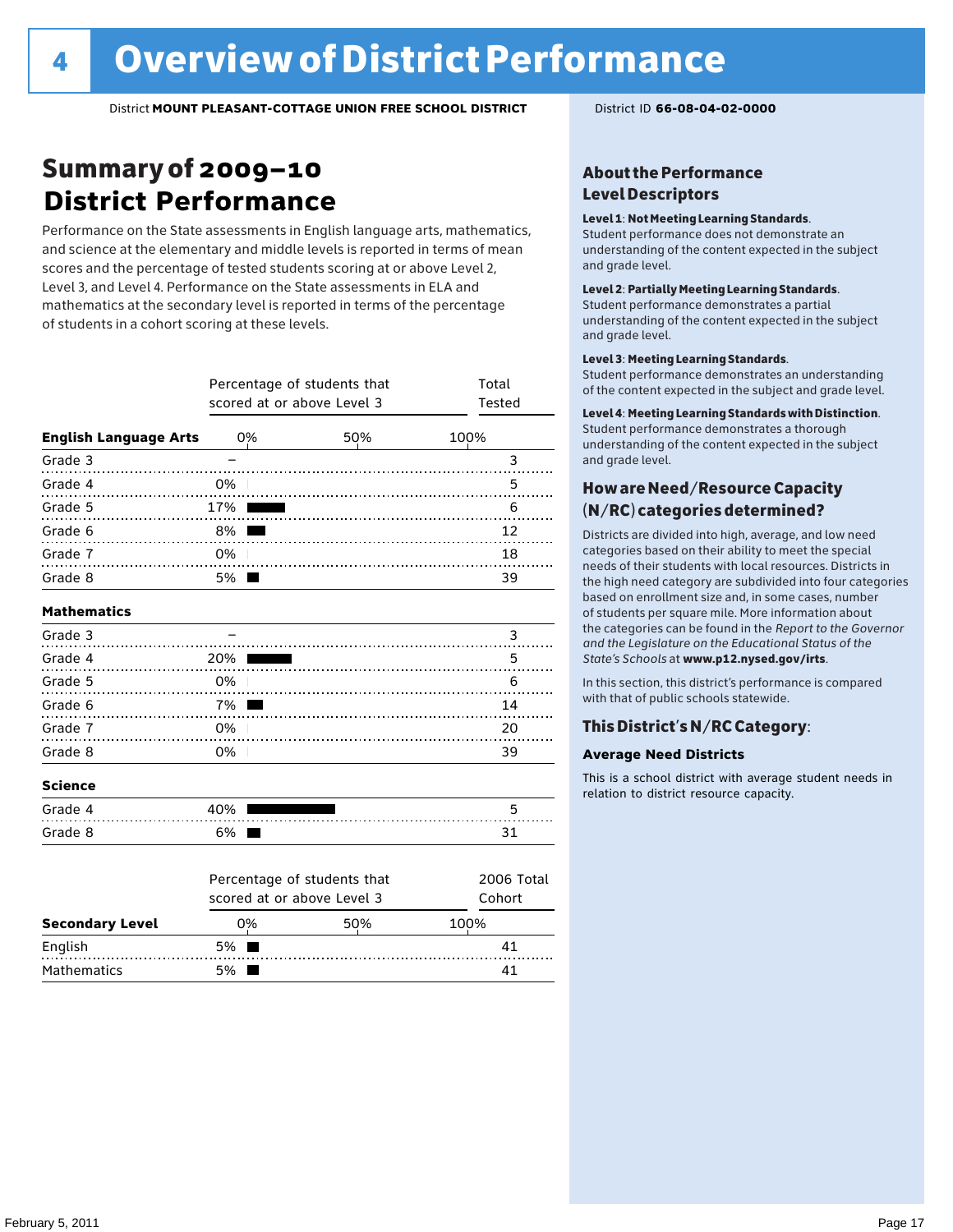### **This District's Results in Grade 3 English Language Arts**

|                            |         | <b>This District</b>            |         |         | <b>NY State Public</b>          |         |   |  |
|----------------------------|---------|---------------------------------|---------|---------|---------------------------------|---------|---|--|
|                            |         | Percentage scoring at level(s): |         |         | Percentage scoring at level(s): |         |   |  |
|                            |         | $2 - 4$                         | $3 - 4$ | 4       | $2 - 4$                         | $3 - 4$ | 4 |  |
| 2010 Mean Score: $-$       | *Range: | 643-780                         | 662-780 | 694-780 |                                 |         |   |  |
|                            | 100%    |                                 |         |         |                                 |         |   |  |
|                            |         |                                 |         |         |                                 |         |   |  |
|                            |         |                                 |         |         |                                 |         |   |  |
| $\blacksquare$ 2009-10     |         |                                 |         |         |                                 |         |   |  |
| $\blacksquare$ 2008-09     |         |                                 |         |         |                                 |         |   |  |
| Number of Tested Students: |         |                                 |         |         |                                 |         |   |  |

| <b>Results by</b>                               |                | 2009-10 School Year |                                 |   | 2008-09 School Year     |         |                                 |   |
|-------------------------------------------------|----------------|---------------------|---------------------------------|---|-------------------------|---------|---------------------------------|---|
| <b>Student Group</b>                            | Total          |                     | Percentage scoring at level(s): |   | Total                   |         | Percentage scoring at level(s): |   |
|                                                 | Tested         | $2 - 4$             | $3 - 4$                         | 4 | Tested                  | $2 - 4$ | $3 - 4$                         | 4 |
| <b>All Students</b>                             | з              |                     |                                 |   | $\overline{\mathbf{2}}$ |         |                                 |   |
| Female                                          | $\mathfrak{p}$ |                     |                                 |   |                         |         |                                 |   |
| Male                                            | 1              |                     |                                 |   | 2                       |         |                                 |   |
| American Indian or Alaska Native                |                |                     |                                 |   |                         |         |                                 |   |
| Black or African American                       | $\overline{2}$ |                     |                                 |   |                         |         |                                 |   |
| Hispanic or Latino                              |                |                     |                                 |   | $\overline{2}$          |         |                                 |   |
| Asian or Native Hawaiian/Other Pacific Islander |                |                     |                                 |   |                         |         |                                 |   |
| White                                           | 1              |                     |                                 |   |                         |         |                                 |   |
| Multiracial                                     |                |                     |                                 |   |                         |         |                                 |   |
| Small Group Totals                              | 3              |                     |                                 |   | 2                       |         |                                 |   |
| <b>General-Education Students</b>               | $\overline{2}$ |                     |                                 |   |                         |         |                                 |   |
| <b>Students with Disabilities</b>               | 1              |                     |                                 |   | 2                       |         |                                 |   |
| English Proficient                              | 3              |                     |                                 |   | $\mathcal{P}$           |         |                                 |   |
| Limited English Proficient                      |                |                     |                                 |   |                         |         |                                 |   |
| Economically Disadvantaged                      | 1              |                     |                                 |   |                         |         |                                 |   |
| Not Disadvantaged                               | 2              |                     |                                 |   | 2                       |         |                                 |   |
| Migrant                                         |                |                     |                                 |   |                         |         |                                 |   |
| Not Migrant                                     | 3              |                     |                                 |   | 2                       |         |                                 |   |

**NOTES** 

The – symbol indicates that data for a group of students have been suppressed. If a group has fewer than five students,

data for that group and the next smallest group(s) are suppressed to protect the privacy of individual students.

| * These ranges are for 2009–10 data only. Ranges for the 2008–09 data are available in the 2008–09 Accountability and Overview Reports.<br><b>Other</b> |        | 2009-10 School Year |                             |     | 2008-09 School Year |                             |         |     |
|---------------------------------------------------------------------------------------------------------------------------------------------------------|--------|---------------------|-----------------------------|-----|---------------------|-----------------------------|---------|-----|
| <b>Assessments</b>                                                                                                                                      | Total  |                     | Number scoring at level(s): |     |                     | Number scoring at level(s): |         |     |
|                                                                                                                                                         | Tested | $2 - 4$             | $3 - 4$                     | 4   | Tested              | $2 - 4$                     | $3 - 4$ | 4   |
| New York State Alternate Assessment<br>(NYSAA): Grade 3 Equivalent                                                                                      | 0      |                     |                             |     | 0                   |                             |         |     |
| New York State English as a Second Language<br>Achievement Test (NYSESLAT) <sup>+</sup> : Grade 3                                                       | 0      | N/A                 | N/A                         | N/A | 0                   | N/A                         | N/A     | N/A |
|                                                                                                                                                         | Total  |                     |                             |     | Total               |                             |         |     |
| Recently Arrived LEP Students NOT Tested on<br>the ELA NYSTP: Grade 3                                                                                   | 0      | N/A                 | N/A                         | N/A | N/A                 | N/A                         | N/A     | N/A |

February 5, 2011 **Page 18** † These counts represent recently arrived LEP students who used the NYSESLAT to fulfill the English language arts participation requirement.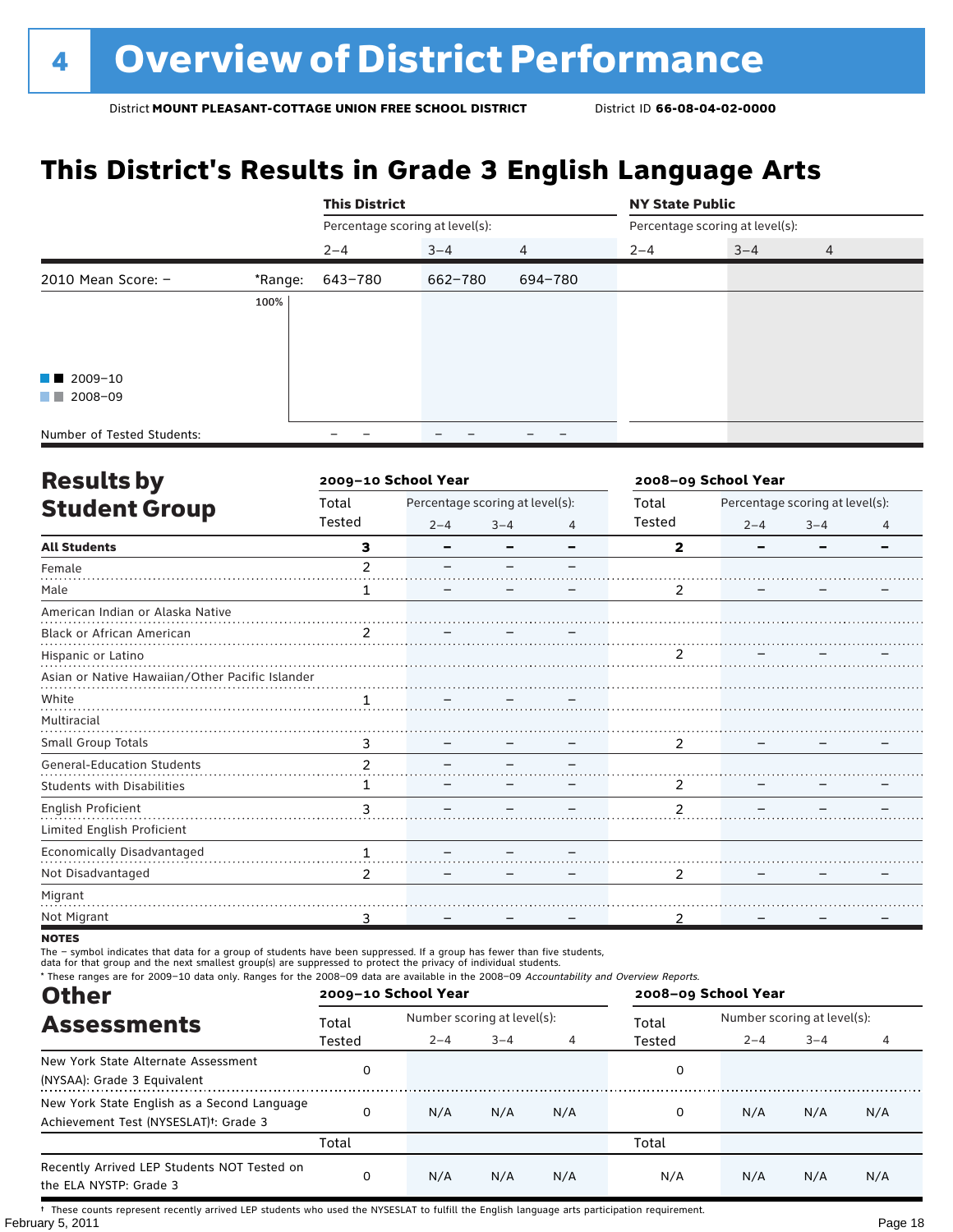### **This District's Results in Grade 3 Mathematics**

|                            |         | <b>This District</b>            |         |         | <b>NY State Public</b> |                                 |   |  |
|----------------------------|---------|---------------------------------|---------|---------|------------------------|---------------------------------|---|--|
|                            |         | Percentage scoring at level(s): |         |         |                        | Percentage scoring at level(s): |   |  |
|                            |         | $2 - 4$                         | $3 - 4$ | 4       | $2 - 4$                | $3 - 4$                         | 4 |  |
| 2010 Mean Score: $-$       | *Range: | 661-770                         | 684-770 | 707-770 |                        |                                 |   |  |
|                            | 100%    |                                 |         |         |                        |                                 |   |  |
|                            |         |                                 |         |         |                        |                                 |   |  |
|                            |         |                                 |         |         |                        |                                 |   |  |
| $\blacksquare$ 2009-10     |         |                                 |         |         |                        |                                 |   |  |
| $\blacksquare$ 2008-09     |         |                                 |         |         |                        |                                 |   |  |
| Number of Tested Students: |         |                                 |         |         |                        |                                 |   |  |

| <b>Results by</b>                               |                | 2009-10 School Year |                                 |   | 2008-09 School Year |         |                                 |   |
|-------------------------------------------------|----------------|---------------------|---------------------------------|---|---------------------|---------|---------------------------------|---|
| <b>Student Group</b>                            | Total          |                     | Percentage scoring at level(s): |   | Total               |         | Percentage scoring at level(s): |   |
|                                                 | Tested         | $2 - 4$             | $3 - 4$                         | 4 | Tested              | $2 - 4$ | $3 - 4$                         | 4 |
| <b>All Students</b>                             | 3              |                     |                                 |   | $\overline{2}$      |         |                                 |   |
| Female                                          | $\mathfrak{p}$ |                     |                                 |   |                     |         |                                 |   |
| Male                                            | 1              |                     |                                 |   | 1                   |         |                                 |   |
| American Indian or Alaska Native                |                |                     |                                 |   |                     |         |                                 |   |
| Black or African American                       | $\mathfrak{p}$ |                     |                                 |   |                     |         |                                 |   |
| Hispanic or Latino                              |                |                     |                                 |   |                     |         |                                 |   |
| Asian or Native Hawaiian/Other Pacific Islander |                |                     |                                 |   |                     |         |                                 |   |
| White                                           |                |                     |                                 |   |                     |         |                                 |   |
| Multiracial                                     |                |                     |                                 |   |                     |         |                                 |   |
| <b>Small Group Totals</b>                       | 3              |                     |                                 |   | $\overline{2}$      |         |                                 |   |
| <b>General-Education Students</b>               | $\overline{2}$ |                     |                                 |   |                     |         |                                 |   |
| <b>Students with Disabilities</b>               | 1              |                     |                                 |   | 2                   |         |                                 |   |
| English Proficient                              | 3              |                     |                                 |   | 2                   |         |                                 |   |
| Limited English Proficient                      |                |                     |                                 |   |                     |         |                                 |   |
| Economically Disadvantaged                      | 1              |                     |                                 |   |                     |         |                                 |   |
| Not Disadvantaged                               | 2              |                     |                                 |   | 1                   |         |                                 |   |
| Migrant                                         |                |                     |                                 |   |                     |         |                                 |   |
| Not Migrant                                     | 3              |                     |                                 |   | 2                   |         |                                 |   |
|                                                 |                |                     |                                 |   |                     |         |                                 |   |

**NOTES** 

The – symbol indicates that data for a group of students have been suppressed. If a group has fewer than five students,

data for that group and the next smallest group(s) are suppressed to protect the privacy of individual students.

\* These ranges are for 2009–10 data only. Ranges for the 2008–09 data are available in the 2008–09 Accountability and Overview Reports.

| <b>Other</b>                                                       |        | 2009-10 School Year |                             | 2008-09 School Year |                             |         |  |  |
|--------------------------------------------------------------------|--------|---------------------|-----------------------------|---------------------|-----------------------------|---------|--|--|
| <b>Assessments</b>                                                 | Total  |                     | Number scoring at level(s): | Total               | Number scoring at level(s): |         |  |  |
|                                                                    | Tested | $2 - 4$             | $3 - 4$                     | Tested              | $2 - 4$                     | $3 - 4$ |  |  |
| New York State Alternate Assessment<br>(NYSAA): Grade 3 Equivalent |        |                     |                             |                     |                             |         |  |  |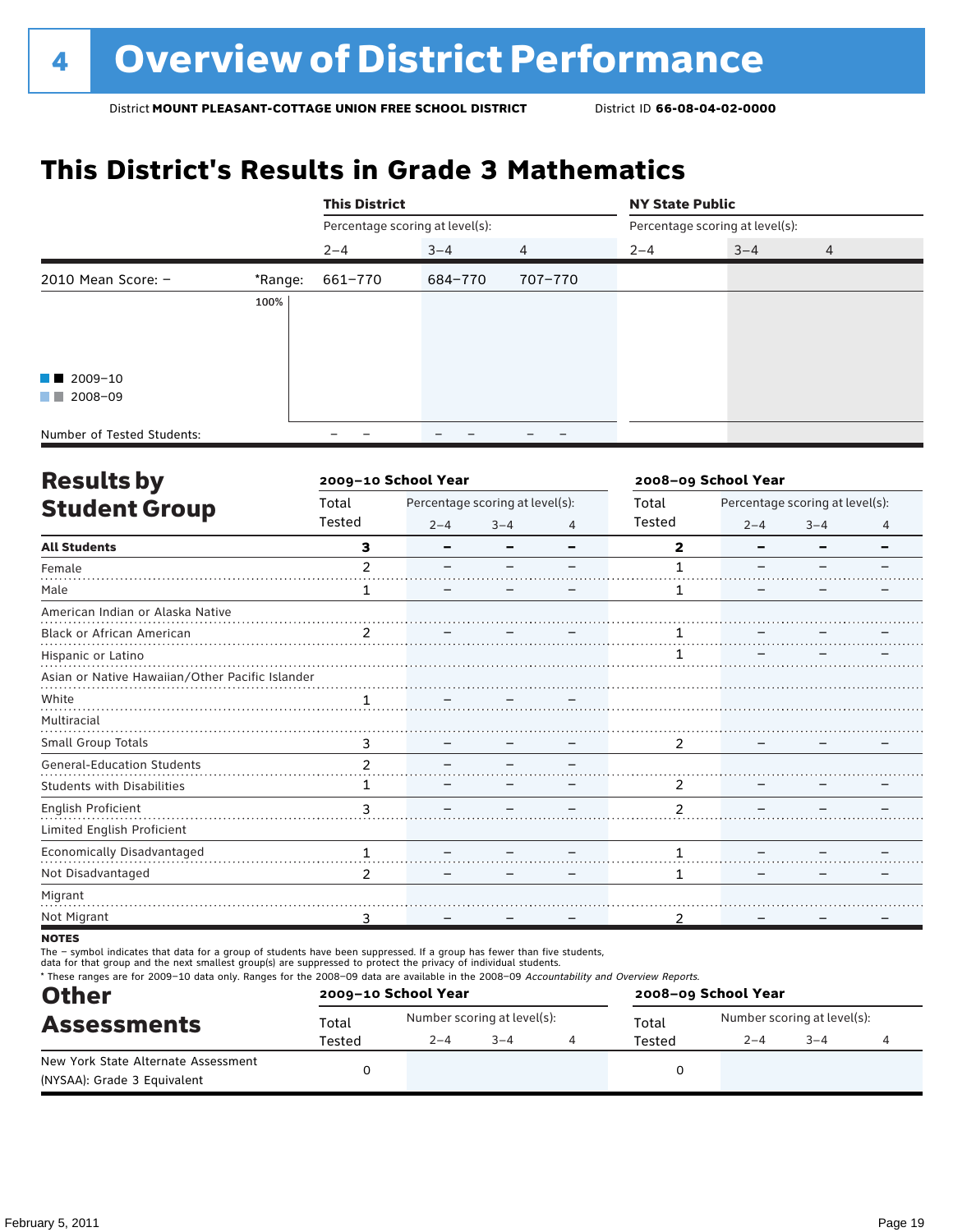### **This District's Results in Grade 4 English Language Arts**

|                            |         | <b>This District</b> |                                 |                | <b>NY State Public</b> |                                 |                |
|----------------------------|---------|----------------------|---------------------------------|----------------|------------------------|---------------------------------|----------------|
|                            |         |                      | Percentage scoring at level(s): |                |                        | Percentage scoring at level(s): |                |
|                            |         | $2 - 4$              | $3 - 4$                         | $\overline{4}$ | $2 - 4$                | $3 - 4$                         | $\overline{4}$ |
| 2010 Mean Score: 582       | *Range: | 637-775              | 668-775                         | 720-775        |                        |                                 |                |
|                            | 100%    |                      |                                 |                |                        |                                 |                |
|                            |         |                      |                                 |                | 92%                    |                                 |                |
|                            |         |                      |                                 |                |                        | 57%                             |                |
| $\blacksquare$ 2009-10     |         |                      |                                 |                |                        |                                 |                |
| 2008-09<br><b>The Co</b>   |         | 20%                  |                                 |                |                        |                                 |                |
|                            |         |                      | 0%                              | 0%             |                        |                                 | 6%             |
| Number of Tested Students: |         |                      | $\mathbf 0$                     | 0              |                        |                                 |                |

| <b>Results by</b>                               |                | 2009-10 School Year             |         |    | 2008-09 School Year |         |                                 |   |
|-------------------------------------------------|----------------|---------------------------------|---------|----|---------------------|---------|---------------------------------|---|
| <b>Student Group</b>                            | Total          | Percentage scoring at level(s): |         |    | Total               |         | Percentage scoring at level(s): |   |
|                                                 | Tested         | $2 - 4$                         | $3 - 4$ | 4  | Tested              | $2 - 4$ | $3 - 4$                         | 4 |
| <b>All Students</b>                             | 5              | 20%                             | 0%      | 0% | 1                   |         |                                 |   |
| Female                                          | $\overline{2}$ |                                 |         |    |                     |         |                                 |   |
| Male                                            | 3              |                                 |         |    |                     |         |                                 |   |
| American Indian or Alaska Native                |                |                                 |         |    |                     |         |                                 |   |
| Black or African American                       | 4              |                                 |         |    |                     |         |                                 |   |
| Hispanic or Latino                              |                |                                 |         |    |                     |         |                                 |   |
| Asian or Native Hawaiian/Other Pacific Islander |                |                                 |         |    |                     |         |                                 |   |
| White                                           |                |                                 |         |    |                     |         |                                 |   |
| Multiracial                                     |                |                                 |         |    |                     |         |                                 |   |
| Small Group Totals                              | 5              | 20%                             | 0%      | 0% | 1                   |         |                                 |   |
| <b>General-Education Students</b>               | 1              |                                 |         |    |                     |         |                                 |   |
| <b>Students with Disabilities</b>               | 4              |                                 |         |    |                     |         |                                 |   |
| English Proficient                              | 5              | 20%                             | 0%      | 0% |                     |         |                                 |   |
| Limited English Proficient                      |                |                                 |         |    |                     |         |                                 |   |
| Economically Disadvantaged                      | 4              |                                 |         |    |                     |         |                                 |   |
| Not Disadvantaged                               | 1              |                                 |         |    | 1                   |         |                                 |   |
| Migrant                                         |                |                                 |         |    |                     |         |                                 |   |
| Not Migrant                                     | 5              | 20%                             | 0%      | 0% |                     |         |                                 |   |

**NOTES** 

The – symbol indicates that data for a group of students have been suppressed. If a group has fewer than five students,

data for that group and the next smallest group(s) are suppressed to protect the privacy of individual students.

\* These ranges are for 2009–10 data only. Ranges for the 2008–09 data are available in the 2008–09 Accountability and Overview Reports.

| <b>Other</b>                                                                                      |          | 2009-10 School Year |                             |     | 2008-09 School Year |                             |         |     |  |
|---------------------------------------------------------------------------------------------------|----------|---------------------|-----------------------------|-----|---------------------|-----------------------------|---------|-----|--|
| <b>Assessments</b>                                                                                | Total    |                     | Number scoring at level(s): |     |                     | Number scoring at level(s): |         |     |  |
|                                                                                                   | Tested   | $2 - 4$             | $3 - 4$                     | 4   | Tested              | $2 - 4$                     | $3 - 4$ | 4   |  |
| New York State Alternate Assessment<br>(NYSAA): Grade 4 Equivalent                                | 0        |                     |                             |     | 0                   |                             |         |     |  |
| New York State English as a Second Language<br>Achievement Test (NYSESLAT) <sup>†</sup> : Grade 4 | $\Omega$ | N/A                 | N/A                         | N/A | 0                   | N/A                         | N/A     | N/A |  |
|                                                                                                   | Total    |                     |                             |     | Total               |                             |         |     |  |
| Recently Arrived LEP Students NOT Tested on<br>the ELA NYSTP: Grade 4                             | 0        | N/A                 | N/A                         | N/A | N/A                 | N/A                         | N/A     | N/A |  |

February 5, 2011 **Page 20** † These counts represent recently arrived LEP students who used the NYSESLAT to fulfill the English language arts participation requirement.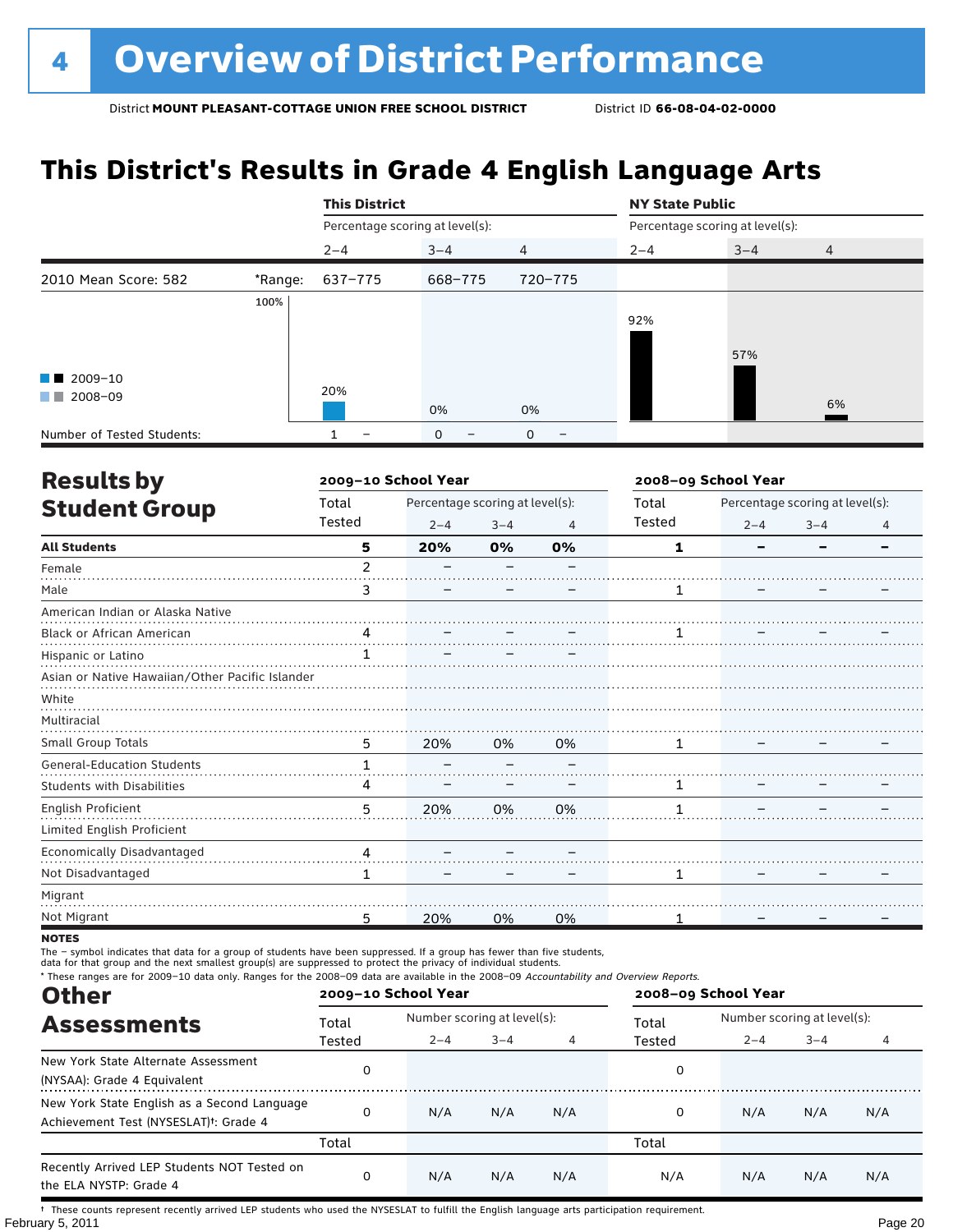### **This District's Results in Grade 4 Mathematics**

|                                                       |         | <b>This District</b>            |                   |                | <b>NY State Public</b> |                                 |     |
|-------------------------------------------------------|---------|---------------------------------|-------------------|----------------|------------------------|---------------------------------|-----|
|                                                       |         | Percentage scoring at level(s): |                   |                |                        | Percentage scoring at level(s): |     |
|                                                       |         | $2 - 4$                         | $3 - 4$           | $\overline{4}$ | $2 - 4$                | $3 - 4$                         | 4   |
| 2010 Mean Score: 625                                  | *Range: | 636-800                         | 676-800           | 707-800        |                        |                                 |     |
| $\blacksquare$ 2009-10<br>2008-09<br><b>The State</b> | 100%    | 40%                             | 20%               | 0%             | 95%                    | 64%                             | 26% |
| Number of Tested Students:                            |         | -                               | $\qquad \qquad -$ | 0              |                        |                                 |     |

| <b>Results by</b>                               | 2009-10 School Year |         |                                 |                | 2008-09 School Year |         |                                 |   |
|-------------------------------------------------|---------------------|---------|---------------------------------|----------------|---------------------|---------|---------------------------------|---|
| <b>Student Group</b>                            | Total               |         | Percentage scoring at level(s): |                | Total               |         | Percentage scoring at level(s): |   |
|                                                 | Tested              | $2 - 4$ | $3 - 4$                         | $\overline{4}$ | Tested              | $2 - 4$ | $3 - 4$                         | 4 |
| <b>All Students</b>                             | 5                   | 40%     | 20%                             | 0%             | $\mathbf{2}$        |         |                                 |   |
| Female                                          | $\overline{2}$      |         |                                 |                |                     |         |                                 |   |
| Male                                            | 3                   |         |                                 |                | 2                   |         |                                 |   |
| American Indian or Alaska Native                |                     |         |                                 |                |                     |         |                                 |   |
| Black or African American                       | 4                   |         |                                 |                | 2                   |         |                                 |   |
| Hispanic or Latino                              |                     |         |                                 |                |                     |         |                                 |   |
| Asian or Native Hawaiian/Other Pacific Islander |                     |         |                                 |                |                     |         |                                 |   |
| White                                           |                     |         |                                 |                |                     |         |                                 |   |
| Multiracial                                     |                     |         |                                 |                |                     |         |                                 |   |
| Small Group Totals                              | 5                   | 40%     | 20%                             | 0%             | 2                   |         |                                 |   |
| <b>General-Education Students</b>               | $\mathbf{1}$        |         |                                 |                |                     |         |                                 |   |
| <b>Students with Disabilities</b>               | 4                   |         |                                 |                | 2                   |         |                                 |   |
| English Proficient                              | 5                   | 40%     | 20%                             | 0%             | $\mathfrak{p}$      |         |                                 |   |
| Limited English Proficient                      |                     |         |                                 |                |                     |         |                                 |   |
| Economically Disadvantaged                      | 4                   |         |                                 |                | 1                   |         |                                 |   |
| Not Disadvantaged                               | 1                   |         |                                 |                | 1                   |         |                                 |   |
| Migrant                                         |                     |         |                                 |                |                     |         |                                 |   |
| Not Migrant                                     | 5                   | 40%     | 20%                             | 0%             | 2                   |         |                                 |   |

**NOTES** 

The – symbol indicates that data for a group of students have been suppressed. If a group has fewer than five students,

data for that group and the next smallest group(s) are suppressed to protect the privacy of individual students.

\* These ranges are for 2009–10 data only. Ranges for the 2008–09 data are available in the 2008–09 Accountability and Overview Reports.

| <b>Other</b>                                                       |        | 2009-10 School Year         |         | 2008-09 School Year |                             |         |  |  |
|--------------------------------------------------------------------|--------|-----------------------------|---------|---------------------|-----------------------------|---------|--|--|
| <b>Assessments</b>                                                 | Total  | Number scoring at level(s): |         | Total               | Number scoring at level(s): |         |  |  |
|                                                                    | Tested | $2 - 4$                     | $3 - 4$ | Tested              | $2 - 4$                     | $3 - 4$ |  |  |
| New York State Alternate Assessment<br>(NYSAA): Grade 4 Equivalent |        |                             |         |                     |                             |         |  |  |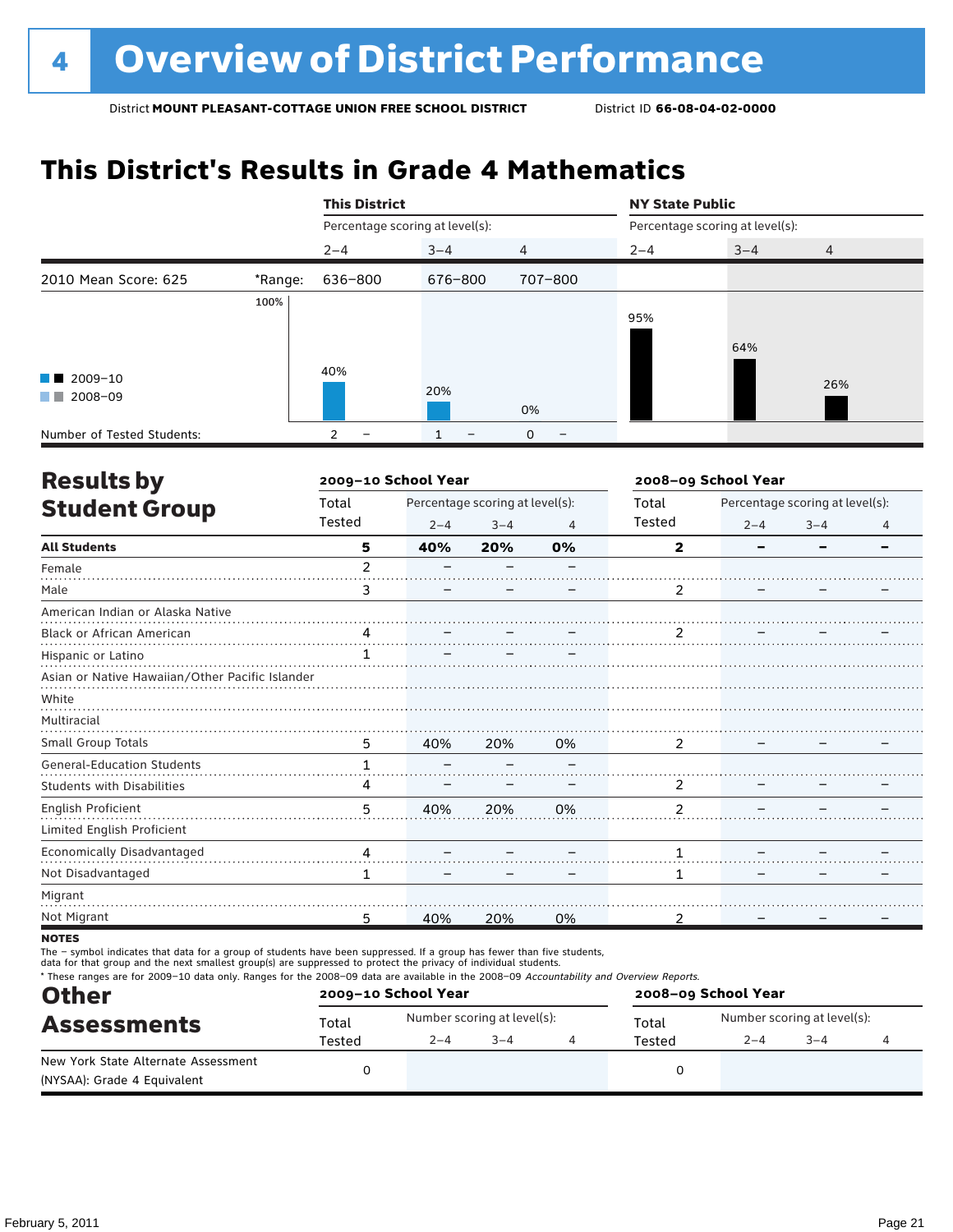### **This District's Results in Grade 4 Science**

|                                             |        | <b>This District</b> |                                 |                | <b>NY State Public</b>          |         |                |  |
|---------------------------------------------|--------|----------------------|---------------------------------|----------------|---------------------------------|---------|----------------|--|
|                                             |        |                      | Percentage scoring at level(s): |                | Percentage scoring at level(s): |         |                |  |
|                                             |        | $2 - 4$              | $3 - 4$                         | $\overline{4}$ | $2 - 4$                         | $3 - 4$ | $\overline{4}$ |  |
| 2010 Mean Score: 51                         | Range: | $45 - 100$           | $65 - 100$                      | $85 - 100$     |                                 |         |                |  |
| $\blacksquare$ 2009-10<br>2008-09<br>a sa T | 100%   | 60%                  | 40%                             | 0%             | 97%                             | 88%     | 55%            |  |
| Number of Tested Students:                  |        | 3                    | 2                               | $\mathbf 0$    |                                 |         |                |  |

| <b>Results by</b>                               |                | 2009-10 School Year |                                 |    | 2008-09 School Year |         |                                 |   |
|-------------------------------------------------|----------------|---------------------|---------------------------------|----|---------------------|---------|---------------------------------|---|
| <b>Student Group</b>                            | Total          |                     | Percentage scoring at level(s): |    | Total               |         | Percentage scoring at level(s): |   |
|                                                 | Tested         | $2 - 4$             | $3 - 4$                         | 4  | Tested              | $2 - 4$ | $3 - 4$                         | 4 |
| <b>All Students</b>                             | 5              | 60%                 | 40%                             | 0% | 1                   |         |                                 |   |
| Female                                          | $\overline{2}$ |                     |                                 |    |                     |         |                                 |   |
| Male                                            | 3              |                     |                                 |    | 1                   |         |                                 |   |
| American Indian or Alaska Native                |                |                     |                                 |    |                     |         |                                 |   |
| Black or African American                       | 4              |                     |                                 |    |                     |         |                                 |   |
| Hispanic or Latino                              |                |                     |                                 |    |                     |         |                                 |   |
| Asian or Native Hawaiian/Other Pacific Islander |                |                     |                                 |    |                     |         |                                 |   |
| White                                           |                |                     |                                 |    |                     |         |                                 |   |
| Multiracial                                     |                |                     |                                 |    |                     |         |                                 |   |
| Small Group Totals                              | 5              | 60%                 | 40%                             | 0% | 1                   |         |                                 |   |
| <b>General-Education Students</b>               | 1              |                     |                                 |    |                     |         |                                 |   |
| <b>Students with Disabilities</b>               | 4              |                     |                                 |    |                     |         |                                 |   |
| English Proficient                              | 5              | 60%                 | 40%                             | 0% | 1                   |         |                                 |   |
| Limited English Proficient                      |                |                     |                                 |    |                     |         |                                 |   |
| Economically Disadvantaged                      | 4              |                     |                                 |    | 1                   |         |                                 |   |
| Not Disadvantaged                               | 1              |                     |                                 |    |                     |         |                                 |   |
| Migrant                                         |                |                     |                                 |    |                     |         |                                 |   |
| Not Migrant                                     | 5              | 60%                 | 40%                             | 0% |                     |         |                                 |   |
|                                                 |                |                     |                                 |    |                     |         |                                 |   |

**NOTES** 

The – symbol indicates that data for a group of students have been suppressed. If a group has fewer than five students,<br>data for that group and the next smallest group(s) are suppressed to protect the privacy of individual

| <b>Other</b>                        |        | 2009-10 School Year |                             | 2008-09 School Year |                             |        |  |  |
|-------------------------------------|--------|---------------------|-----------------------------|---------------------|-----------------------------|--------|--|--|
| <b>Assessments</b>                  | Total  |                     | Number scoring at level(s): | Total               | Number scoring at level(s): |        |  |  |
|                                     | Tested | $2 - 4$             | $3 - 4$                     | Tested              | $2 - 4$                     | $-3-4$ |  |  |
| New York State Alternate Assessment |        |                     |                             |                     |                             |        |  |  |
| (NYSAA): Grade 4 Equivalent         |        |                     |                             |                     |                             |        |  |  |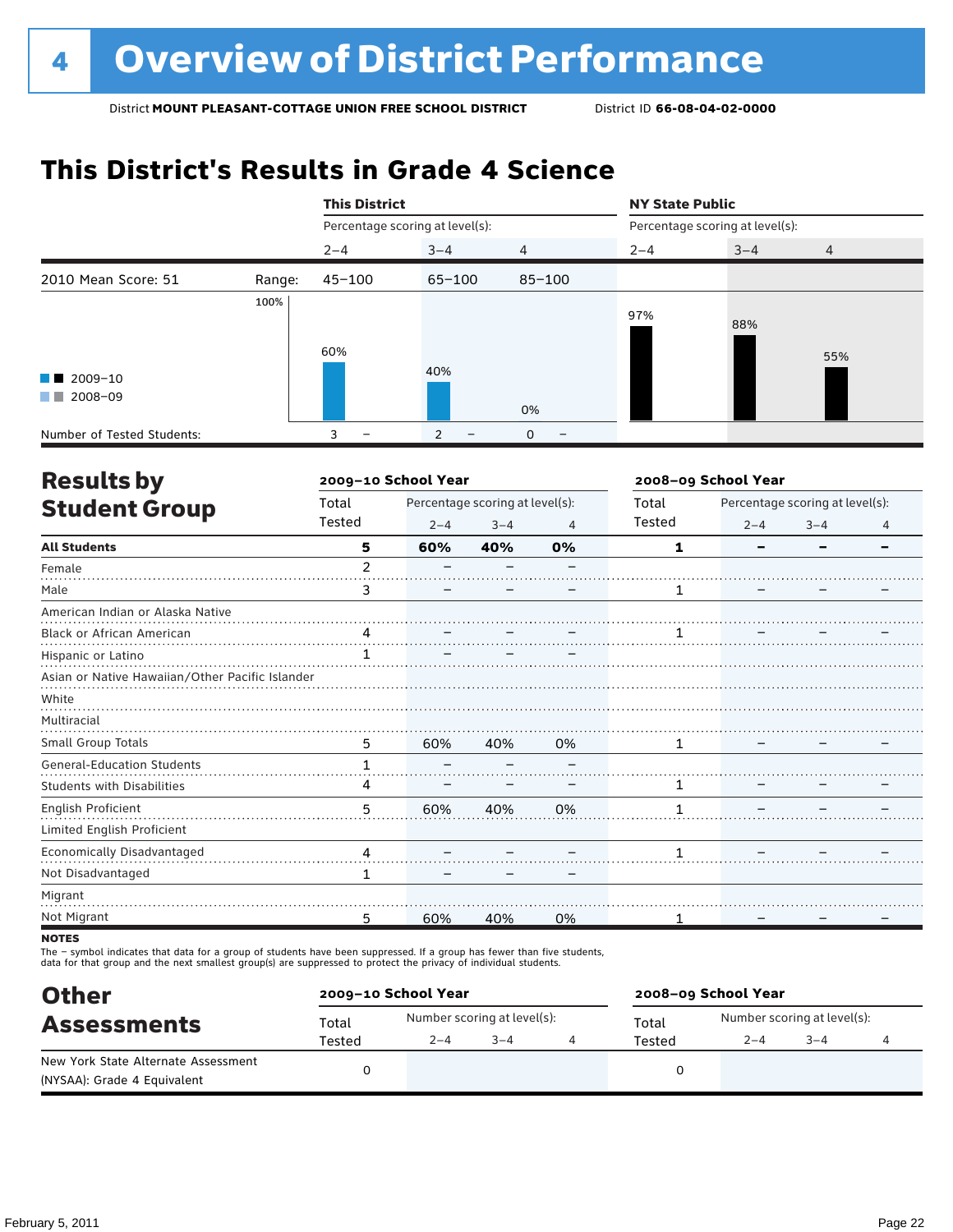# **This District's Results in Grade 5 English Language Arts**

|                                                  |         | <b>This District</b>            |         |                | <b>NY State Public</b>          |            |                |  |
|--------------------------------------------------|---------|---------------------------------|---------|----------------|---------------------------------|------------|----------------|--|
|                                                  |         | Percentage scoring at level(s): |         |                | Percentage scoring at level(s): |            |                |  |
|                                                  |         | $2 - 4$                         | $3 - 4$ | $\overline{4}$ | $2 - 4$                         | $3 - 4$    | $\overline{4}$ |  |
| 2010 Mean Score: 642                             | *Range: | 647-795                         | 666-795 | 700-795        |                                 |            |                |  |
| 2009 Mean Score: 618                             | 100%    | 45%                             |         |                | 99%<br>88%                      | 82%<br>52% |                |  |
| $\blacksquare$ 2009-10<br>2008-09<br>a kacamatan |         | 33%                             | 17% 18% | 0% 0%          |                                 |            | 13% 14%        |  |
| Number of Tested Students:                       |         | 5<br>2                          | 2       | 0<br>0         |                                 |            |                |  |

| <b>Results by</b>                               |               | 2009-10 School Year |                                 |    | 2008-09 School Year |         |                                 |                |
|-------------------------------------------------|---------------|---------------------|---------------------------------|----|---------------------|---------|---------------------------------|----------------|
| <b>Student Group</b>                            | Total         |                     | Percentage scoring at level(s): |    | Total               |         | Percentage scoring at level(s): |                |
|                                                 | Tested        | $2 - 4$             | $3 - 4$                         | 4  | Tested              | $2 - 4$ | $3 - 4$                         | $\overline{4}$ |
| <b>All Students</b>                             | 6             | 33%                 | 17%                             | 0% | 11                  | 45%     | 18%                             | 0%             |
| Female                                          | $\mathcal{P}$ |                     |                                 |    | 3                   |         |                                 |                |
| Male                                            | 4             |                     |                                 |    | 8                   |         |                                 |                |
| American Indian or Alaska Native                |               |                     |                                 |    |                     |         |                                 |                |
| Black or African American                       | 1             |                     |                                 |    | 9                   |         |                                 |                |
| Hispanic or Latino                              | 4             |                     |                                 |    |                     |         |                                 |                |
| Asian or Native Hawaiian/Other Pacific Islander |               |                     |                                 |    |                     |         |                                 |                |
| White                                           | 1             |                     |                                 |    |                     |         |                                 |                |
| Multiracial                                     |               |                     |                                 |    |                     |         |                                 |                |
| Small Group Totals                              | 6             | 33%                 | 17%                             | 0% | 11                  | 45%     | 18%                             | 0%             |
| <b>General-Education Students</b>               | 3             |                     |                                 |    | 2                   |         |                                 |                |
| <b>Students with Disabilities</b>               | 3             |                     |                                 |    | 9                   |         |                                 |                |
| English Proficient                              | 6             | 33%                 | 17%                             | 0% | 11                  | 45%     | 18%                             | 0%             |
| Limited English Proficient                      |               |                     |                                 |    |                     |         |                                 |                |
| Economically Disadvantaged                      | 3             |                     |                                 |    | 4                   |         |                                 |                |
| Not Disadvantaged                               | 3             |                     |                                 |    | 7                   |         |                                 |                |
| Migrant                                         |               |                     |                                 |    |                     |         |                                 |                |
| Not Migrant                                     | 6             | 33%                 | 17%                             | 0% | 11                  | 45%     | 18%                             | 0%             |

**NOTES** 

The – symbol indicates that data for a group of students have been suppressed. If a group has fewer than five students,

data for that group and the next smallest group(s) are suppressed to protect the privacy of individual students.

\* These ranges are for 2009–10 data only. Ranges for the 2008–09 data are available in the 2008–09 Accountability and Overview Reports.

| <b>Other</b>                                                                                      |        | 2009-10 School Year |                             |     | 2008-09 School Year |                             |         |     |
|---------------------------------------------------------------------------------------------------|--------|---------------------|-----------------------------|-----|---------------------|-----------------------------|---------|-----|
| <b>Assessments</b>                                                                                | Total  |                     | Number scoring at level(s): |     |                     | Number scoring at level(s): |         |     |
|                                                                                                   | Tested | $2 - 4$             | $3 - 4$                     | 4   | Tested              | $2 - 4$                     | $3 - 4$ | 4   |
| New York State Alternate Assessment<br>(NYSAA): Grade 5 Equivalent                                |        |                     |                             |     | 0                   |                             |         |     |
| New York State English as a Second Language<br>Achievement Test (NYSESLAT) <sup>+</sup> : Grade 5 |        | N/A                 | N/A                         | N/A | 0                   | N/A                         | N/A     | N/A |
|                                                                                                   | Total  |                     |                             |     | Total               |                             |         |     |
| Recently Arrived LEP Students NOT Tested on<br>the ELA NYSTP: Grade 5                             |        | N/A                 | N/A                         | N/A | N/A                 | N/A                         | N/A     | N/A |

February 5, 2011 Page 23 † These counts represent recently arrived LEP students who used the NYSESLAT to fulfill the English language arts participation requirement.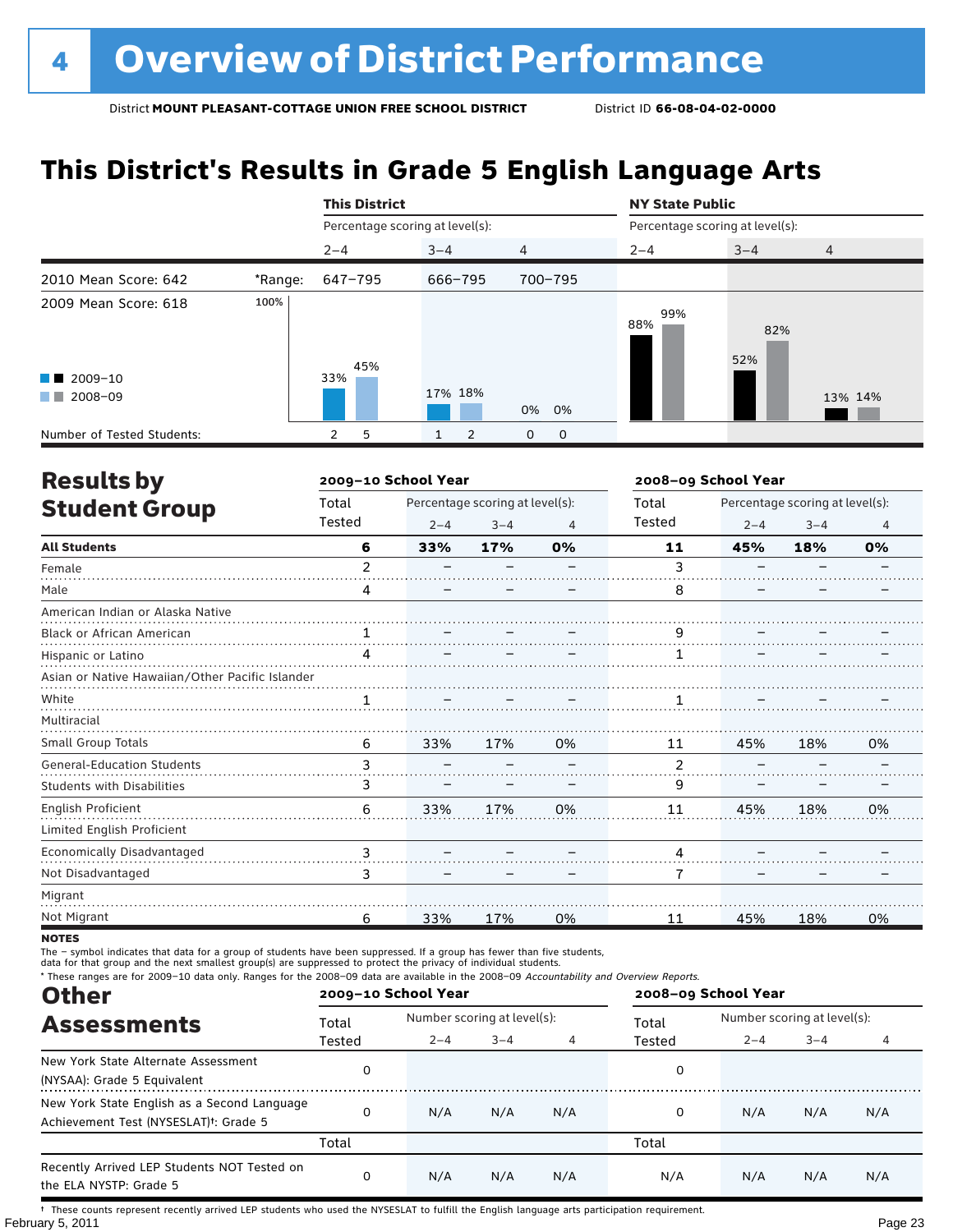### **This District's Results in Grade 5 Mathematics**

|                                                       |         | <b>This District</b>            |                               |                     | <b>NY State Public</b>          |            |                |  |
|-------------------------------------------------------|---------|---------------------------------|-------------------------------|---------------------|---------------------------------|------------|----------------|--|
|                                                       |         | Percentage scoring at level(s): |                               |                     | Percentage scoring at level(s): |            |                |  |
|                                                       |         | $2 - 4$                         | $3 - 4$                       | $\overline{4}$      | $2 - 4$                         | $3 - 4$    | $\overline{4}$ |  |
| 2010 Mean Score: 596                                  | *Range: | 640-780                         | 674-780                       | 702-780             |                                 |            |                |  |
| 2009 Mean Score: 610                                  | 100%    | 50%                             |                               |                     | 94% 98%                         | 88%<br>65% |                |  |
| $\blacksquare$ 2009-10<br>2008-09<br><b>The State</b> |         | 33%                             | 20%<br>0%                     | 0%<br>0%            |                                 |            | 36%<br>24%     |  |
| Number of Tested Students:                            |         | 5<br>2                          | $\mathbf 0$<br>$\overline{2}$ | 0<br>$\overline{0}$ |                                 |            |                |  |

| <b>Results by</b>                               |                | 2009-10 School Year             |         |    | 2008-09 School Year |         |                                 |    |
|-------------------------------------------------|----------------|---------------------------------|---------|----|---------------------|---------|---------------------------------|----|
| <b>Student Group</b>                            | Total          | Percentage scoring at level(s): |         |    | Total               |         | Percentage scoring at level(s): |    |
|                                                 | Tested         | $2 - 4$                         | $3 - 4$ | 4  | <b>Tested</b>       | $2 - 4$ | $3 - 4$                         | 4  |
| <b>All Students</b>                             | 6              | 33%                             | 0%      | 0% | 10                  | 50%     | 20%                             | 0% |
| Female                                          | $\overline{2}$ |                                 |         |    | 3                   |         |                                 |    |
| Male                                            | 4              |                                 |         |    |                     |         |                                 |    |
| American Indian or Alaska Native                |                |                                 |         |    |                     |         |                                 |    |
| Black or African American                       | 1              |                                 |         |    | 8                   |         |                                 |    |
| Hispanic or Latino                              | 4              |                                 |         |    |                     |         |                                 |    |
| Asian or Native Hawaiian/Other Pacific Islander |                |                                 |         |    |                     |         |                                 |    |
| White                                           |                |                                 |         |    |                     |         |                                 |    |
| Multiracial                                     |                |                                 |         |    |                     |         |                                 |    |
| Small Group Totals                              | 6              | 33%                             | 0%      | 0% | 10                  | 50%     | 20%                             | 0% |
| <b>General-Education Students</b>               | 3              |                                 |         |    | 2                   |         |                                 |    |
| <b>Students with Disabilities</b>               | 3              |                                 |         |    | 8                   |         |                                 |    |
| English Proficient                              | 6              | 33%                             | 0%      | 0% | 10                  | 50%     | 20%                             | 0% |
| Limited English Proficient                      |                |                                 |         |    |                     |         |                                 |    |
| Economically Disadvantaged                      | 3              |                                 |         |    | 3                   |         |                                 |    |
| Not Disadvantaged                               | 3              |                                 |         |    | 7                   |         |                                 |    |
| Migrant                                         |                |                                 |         |    |                     |         |                                 |    |
| Not Migrant                                     | 6              | 33%                             | 0%      | 0% | 10                  | 50%     | 20%                             | 0% |

**NOTES** 

The – symbol indicates that data for a group of students have been suppressed. If a group has fewer than five students,

data for that group and the next smallest group(s) are suppressed to protect the privacy of individual students.

\* These ranges are for 2009–10 data only. Ranges for the 2008–09 data are available in the 2008–09 Accountability and Overview Reports.

| <b>Other</b>                                                       |        | 2009-10 School Year |                             | 2008-09 School Year |                             |         |  |  |
|--------------------------------------------------------------------|--------|---------------------|-----------------------------|---------------------|-----------------------------|---------|--|--|
| <b>Assessments</b>                                                 | Total  |                     | Number scoring at level(s): | Total               | Number scoring at level(s): |         |  |  |
|                                                                    | Tested | $2 - 4$             | $3 - 4$                     | Tested              | $2 - 4$                     | $3 - 4$ |  |  |
| New York State Alternate Assessment<br>(NYSAA): Grade 5 Equivalent |        |                     |                             |                     |                             |         |  |  |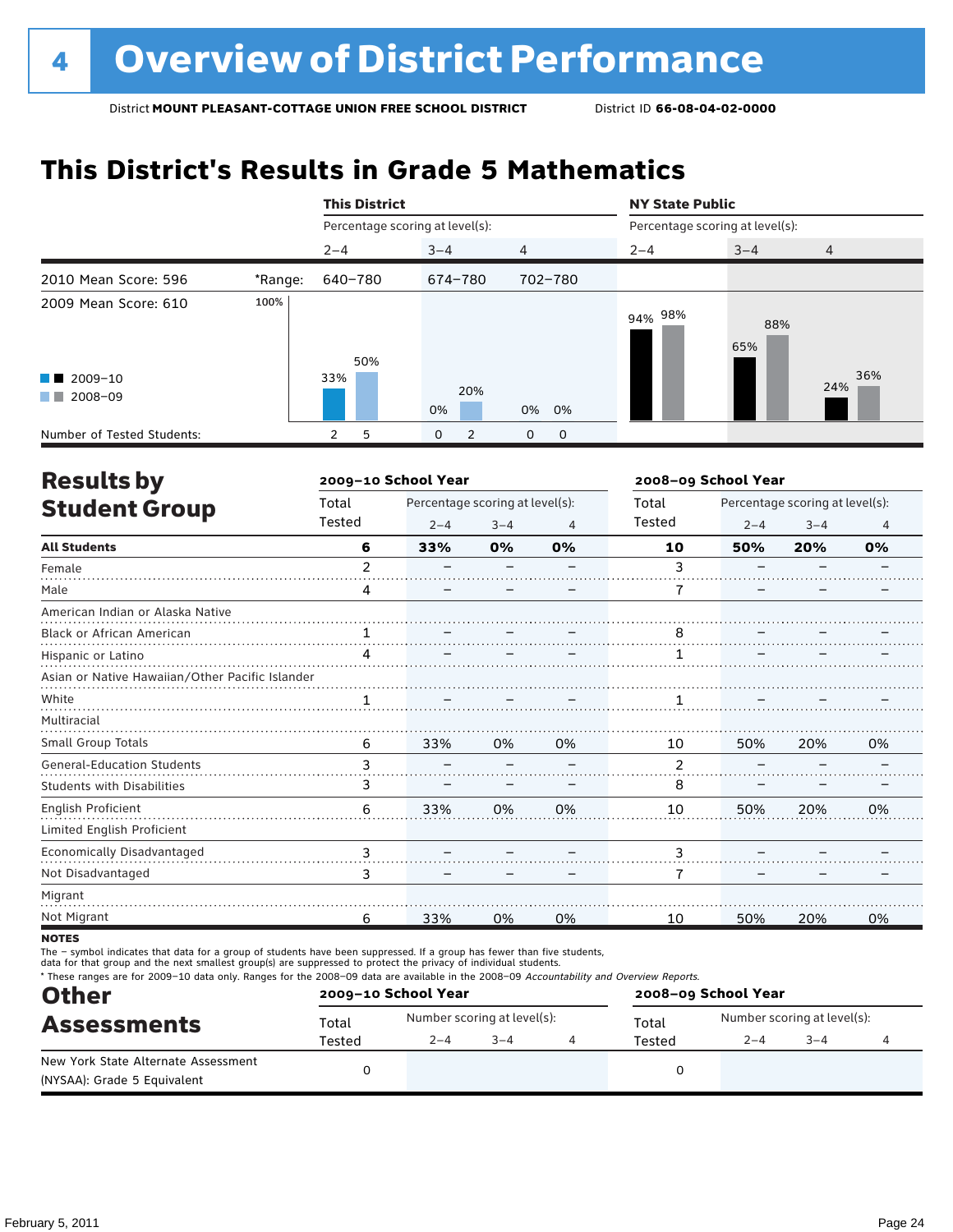# **This District's Results in Grade 6 English Language Arts**

|                                          |         | <b>This District</b>            |           |                | <b>NY State Public</b>          |            |                |
|------------------------------------------|---------|---------------------------------|-----------|----------------|---------------------------------|------------|----------------|
|                                          |         | Percentage scoring at level(s): |           |                | Percentage scoring at level(s): |            |                |
|                                          |         | $2 - 4$                         | $3 - 4$   | $\overline{4}$ | $2 - 4$                         | $3 - 4$    | $\overline{4}$ |
| 2010 Mean Score: 621                     | *Range: | 644-785                         | 662-785   | 694-785        |                                 |            |                |
| 2009 Mean Score: 605                     | 100%    | 75%                             |           |                | 100%<br>89%                     | 81%<br>54% |                |
| $\blacksquare$ 2009-10<br>2008-09<br>. . |         | 25%                             | 25%<br>8% | 0% 0%          |                                 |            | 7% 9%          |
| Number of Tested Students:               |         | 6<br>3                          | 2         | 0<br>0         |                                 |            |                |

| <b>Results by</b>                               |                | 2009-10 School Year |                                 |    | 2008-09 School Year |         |                                 |    |
|-------------------------------------------------|----------------|---------------------|---------------------------------|----|---------------------|---------|---------------------------------|----|
| <b>Student Group</b>                            | Total          |                     | Percentage scoring at level(s): |    | Total               |         | Percentage scoring at level(s): |    |
|                                                 | Tested         | $2 - 4$             | $3 - 4$                         | 4  | Tested              | $2 - 4$ | $3 - 4$                         | 4  |
| <b>All Students</b>                             | 12             | 25%                 | 8%                              | 0% | 8                   | 75%     | 25%                             | 0% |
| Female                                          | 5              | 40%                 | 20%                             | 0% | 1                   |         |                                 |    |
| Male                                            |                | 14%                 | 0%                              | 0% | 7                   |         |                                 |    |
| American Indian or Alaska Native                |                |                     |                                 |    |                     |         |                                 |    |
| Black or African American                       | 6              | 17%                 | 0%                              | 0% | 4                   |         |                                 |    |
| Hispanic or Latino                              | 5              |                     |                                 |    | 4                   |         |                                 |    |
| Asian or Native Hawaiian/Other Pacific Islander |                |                     |                                 |    |                     |         |                                 |    |
| White                                           |                |                     |                                 |    |                     |         |                                 |    |
| Multiracial                                     |                |                     |                                 |    |                     |         |                                 |    |
| <b>Small Group Totals</b>                       | 6              | 33%                 | 17%                             | 0% | 8                   | 75%     | 25%                             | 0% |
| <b>General-Education Students</b>               | 5              | 60%                 | 20%                             | 0% |                     |         |                                 |    |
| <b>Students with Disabilities</b>               | 7              | 0%                  | 0%                              | 0% | 8                   | 75%     | 25%                             | 0% |
| English Proficient                              | 12             | 25%                 | 8%                              | 0% | 8                   | 75%     | 25%                             | 0% |
| Limited English Proficient                      |                |                     |                                 |    |                     |         |                                 |    |
| Economically Disadvantaged                      | $\overline{7}$ | 0%                  | 0%                              | 0% | 1                   |         |                                 |    |
| Not Disadvantaged                               | 5              | 60%                 | 20%                             | 0% | 7                   |         |                                 |    |
| Migrant                                         |                |                     |                                 |    |                     |         |                                 |    |
| Not Migrant                                     | 12             | 25%                 | 8%                              | 0% | 8                   | 75%     | 25%                             | 0% |

**NOTES** 

The – symbol indicates that data for a group of students have been suppressed. If a group has fewer than five students,

data for that group and the next smallest group(s) are suppressed to protect the privacy of individual students.

\* These ranges are for 2009–10 data only. Ranges for the 2008–09 data are available in the 2008–09 Accountability and Overview Reports.

| <b>Other</b>                                                                                      |        | 2009-10 School Year |                             |     | 2008-09 School Year |                             |         |     |
|---------------------------------------------------------------------------------------------------|--------|---------------------|-----------------------------|-----|---------------------|-----------------------------|---------|-----|
| <b>Assessments</b>                                                                                | Total  |                     | Number scoring at level(s): |     |                     | Number scoring at level(s): |         |     |
|                                                                                                   | Tested | $2 - 4$             | $3 - 4$                     | 4   | Tested              | $2 - 4$                     | $3 - 4$ | 4   |
| New York State Alternate Assessment<br>(NYSAA): Grade 6 Equivalent                                |        |                     |                             |     | 0                   |                             |         |     |
| New York State English as a Second Language<br>Achievement Test (NYSESLAT) <sup>t</sup> : Grade 6 |        | N/A                 | N/A                         | N/A | 0                   | N/A                         | N/A     | N/A |
|                                                                                                   | Total  |                     |                             |     | Total               |                             |         |     |
| Recently Arrived LEP Students NOT Tested on<br>the ELA NYSTP: Grade 6                             |        | N/A                 | N/A                         | N/A | N/A                 | N/A                         | N/A     | N/A |

February 5, 2011 Page 25 † These counts represent recently arrived LEP students who used the NYSESLAT to fulfill the English language arts participation requirement.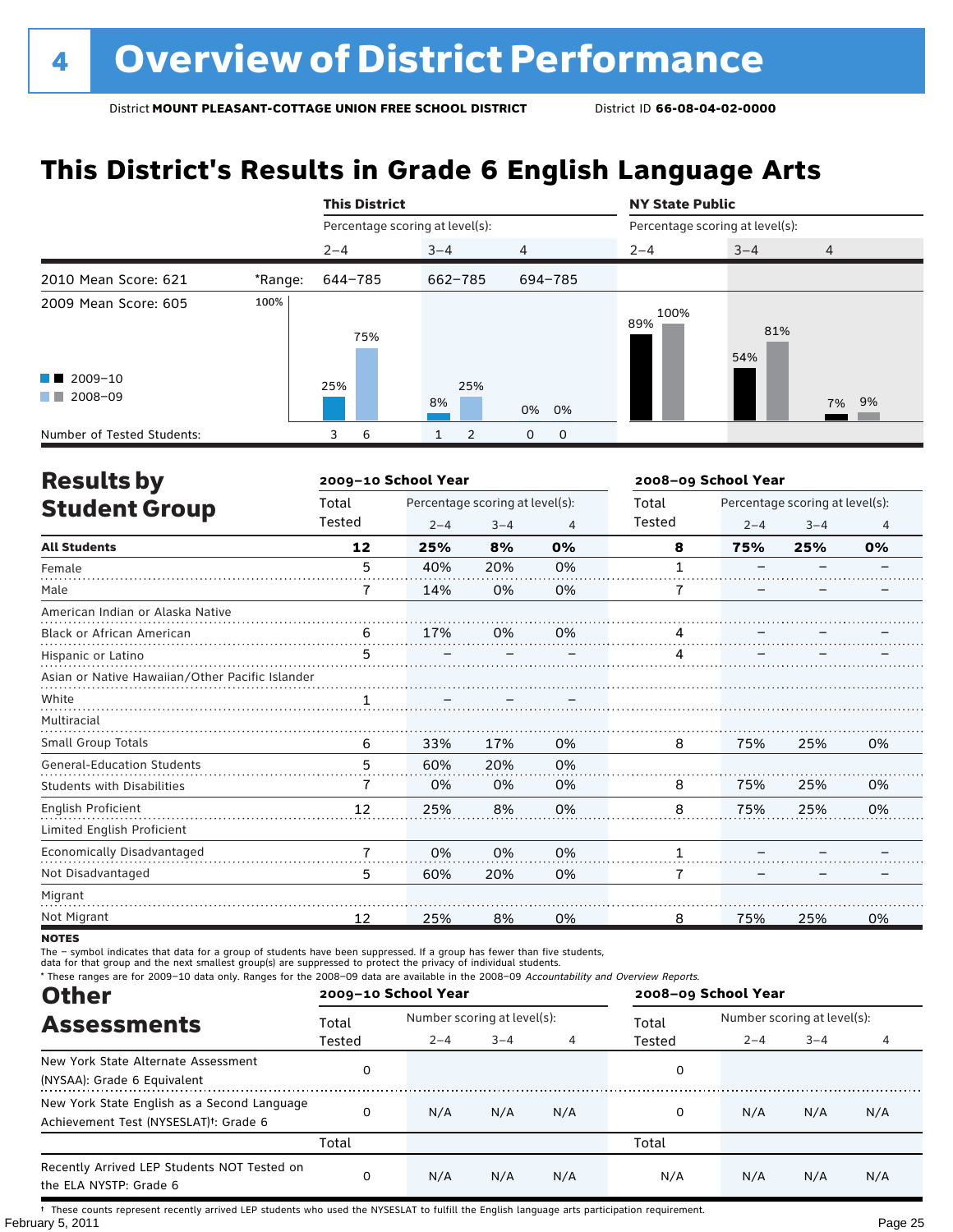### **This District's Results in Grade 6 Mathematics**

|                                                       |         | <b>This District</b>            |           |                | <b>NY State Public</b>          |            |                |  |
|-------------------------------------------------------|---------|---------------------------------|-----------|----------------|---------------------------------|------------|----------------|--|
|                                                       |         | Percentage scoring at level(s): |           |                | Percentage scoring at level(s): |            |                |  |
|                                                       |         | $2 - 4$                         | $3 - 4$   | $\overline{4}$ | $2 - 4$                         | $3 - 4$    | $\overline{4}$ |  |
| 2010 Mean Score: 585                                  | *Range: | 640-780                         | 674-780   | 699-780        |                                 |            |                |  |
| 2009 Mean Score: 595                                  | 100%    | 50%                             |           |                | 92% 96%                         | 83%<br>61% |                |  |
| $\blacksquare$ 2009-10<br>2008-09<br><b>The State</b> |         | 14%                             | 20%<br>7% | 0%<br>0%       |                                 |            | 27% 28%        |  |
| Number of Tested Students:                            |         | 5<br>$\mathbf{2}$               | 2         | 0<br>0         |                                 |            |                |  |

| <b>Results by</b>                               |        | 2009-10 School Year |                                 |    | 2008-09 School Year |         |                                 |                |
|-------------------------------------------------|--------|---------------------|---------------------------------|----|---------------------|---------|---------------------------------|----------------|
| <b>Student Group</b>                            | Total  |                     | Percentage scoring at level(s): |    | Total               |         | Percentage scoring at level(s): |                |
|                                                 | Tested | $2 - 4$             | $3 - 4$                         | 4  | Tested              | $2 - 4$ | $3 - 4$                         | $\overline{4}$ |
| <b>All Students</b>                             | 14     | 14%                 | 7%                              | 0% | 10                  | 50%     | 20%                             | 0%             |
| Female                                          | 6      | 17%                 | 0%                              | 0% | 2                   |         |                                 |                |
| Male                                            | 8      | 13%                 | 13%                             | 0% | 8                   |         |                                 |                |
| American Indian or Alaska Native                |        |                     |                                 |    |                     |         |                                 |                |
| <b>Black or African American</b>                | 7      | 14%                 | 14%                             | 0% | 6                   |         |                                 |                |
| Hispanic or Latino                              | 6      |                     |                                 |    | 4                   |         |                                 |                |
| Asian or Native Hawaiian/Other Pacific Islander |        |                     |                                 |    |                     |         |                                 |                |
| White                                           |        |                     |                                 |    |                     |         |                                 |                |
| Multiracial                                     |        |                     |                                 |    |                     |         |                                 |                |
| <b>Small Group Totals</b>                       | 7      | 14%                 | 0%                              | 0% | 10                  | 50%     | 20%                             | 0%             |
| <b>General-Education Students</b>               | 5      | 20%                 | 0%                              | 0% |                     |         |                                 |                |
| <b>Students with Disabilities</b>               | 9      | 11%                 | 11%                             | 0% | 10                  | 50%     | 20%                             | 0%             |
| English Proficient                              | 14     | 14%                 | 7%                              | 0% | 10                  | 50%     | 20%                             | 0%             |
| Limited English Proficient                      |        |                     |                                 |    |                     |         |                                 |                |
| Economically Disadvantaged                      | 9      | 11%                 | 11%                             | 0% | 2                   |         |                                 |                |
| Not Disadvantaged                               | 5      | 20%                 | 0%                              | 0% | 8                   |         |                                 |                |
| Migrant                                         |        |                     |                                 |    |                     |         |                                 |                |
| Not Migrant                                     | 14     | 14%                 | 7%                              | 0% | 10                  | 50%     | 20%                             | 0%             |
|                                                 |        |                     |                                 |    |                     |         |                                 |                |

**NOTES** 

The – symbol indicates that data for a group of students have been suppressed. If a group has fewer than five students,

data for that group and the next smallest group(s) are suppressed to protect the privacy of individual students.

\* These ranges are for 2009–10 data only. Ranges for the 2008–09 data are available in the 2008–09 Accountability and Overview Reports.

| <b>Other</b>                                                       |        | 2009-10 School Year |                             | 2008-09 School Year |                             |         |  |  |
|--------------------------------------------------------------------|--------|---------------------|-----------------------------|---------------------|-----------------------------|---------|--|--|
| <b>Assessments</b>                                                 | Total  |                     | Number scoring at level(s): | Total               | Number scoring at level(s): |         |  |  |
|                                                                    | Tested | $2 - 4$             | $3 - 4$                     | Tested              | $2 - 4$                     | $3 - 4$ |  |  |
| New York State Alternate Assessment<br>(NYSAA): Grade 6 Equivalent |        |                     |                             |                     |                             |         |  |  |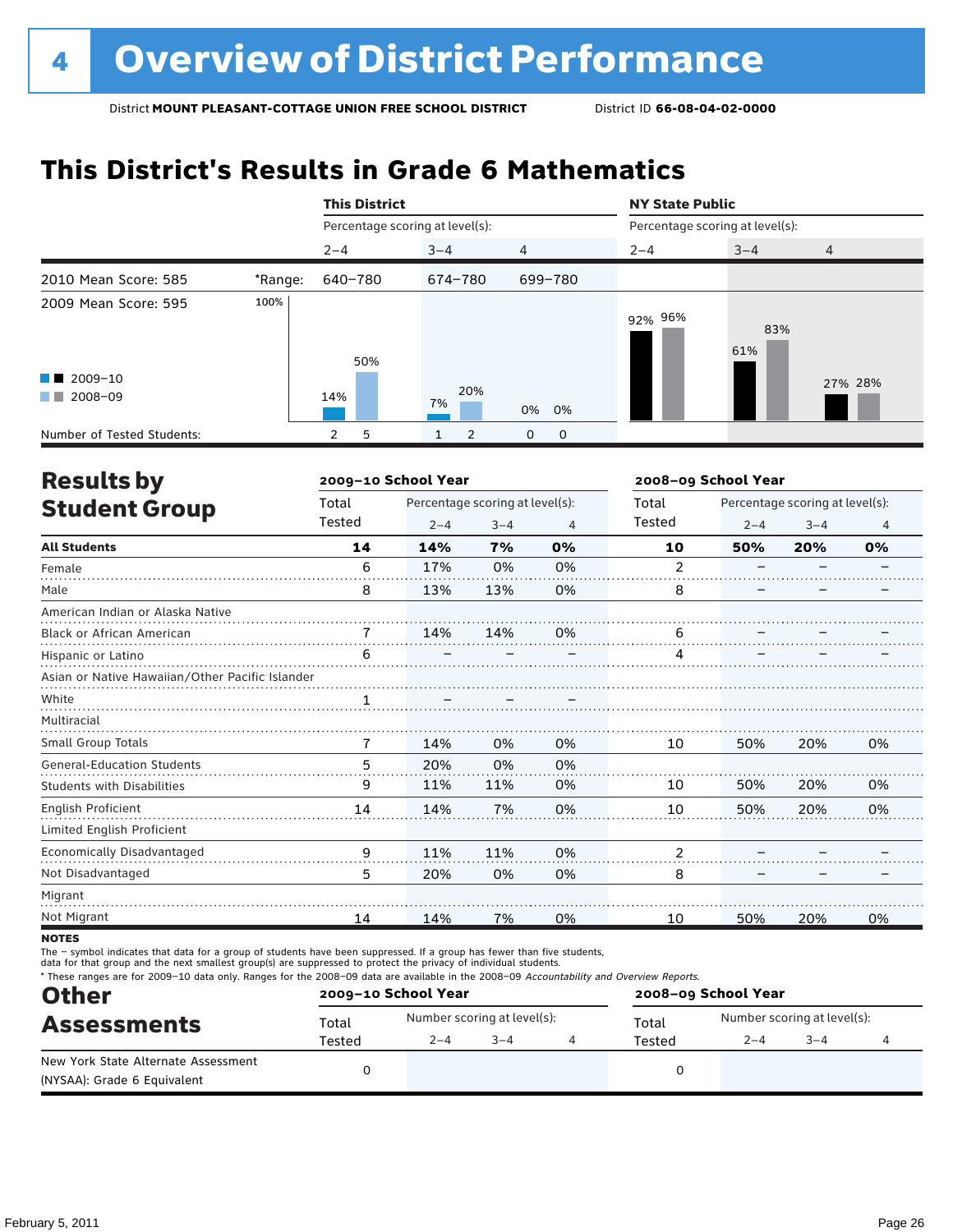# **This District's Results in Grade 7 English Language Arts**

|                                          |         | <b>This District</b>            |           |                | <b>NY State Public</b>          |            |                |
|------------------------------------------|---------|---------------------------------|-----------|----------------|---------------------------------|------------|----------------|
|                                          |         | Percentage scoring at level(s): |           |                | Percentage scoring at level(s): |            |                |
|                                          |         | $2 - 4$                         | $3 - 4$   | $\overline{4}$ | $2 - 4$                         | $3 - 4$    | $\overline{4}$ |
| 2010 Mean Score: 617                     | *Range: | 642-790                         | 664-790   | 698-790        |                                 |            |                |
| 2009 Mean Score: 631                     | 100%    | 93%<br>39%                      |           |                | 100%<br>90%                     | 80%<br>50% |                |
| $\blacksquare$ 2009-10<br>2008-09<br>. . |         |                                 | 28%<br>0% | 0% 0%          |                                 |            | 11% 7%         |
| Number of Tested Students:               |         | 27                              | 8<br>0    | 0<br>0         |                                 |            |                |

| <b>Results by</b>                               |        | 2009-10 School Year             |         |    | 2008-09 School Year |         |                                 |    |
|-------------------------------------------------|--------|---------------------------------|---------|----|---------------------|---------|---------------------------------|----|
| <b>Student Group</b>                            | Total  | Percentage scoring at level(s): |         |    | Total               |         | Percentage scoring at level(s): |    |
|                                                 | Tested | $2 - 4$                         | $3 - 4$ | 4  | Tested              | $2 - 4$ | $3 - 4$                         | 4  |
| <b>All Students</b>                             | 18     | 39%                             | 0%      | 0% | 29                  | 93%     | 28%                             | 0% |
| Female                                          | 8      | 50%                             | 0%      | 0% | 8                   | 100%    | 25%                             | 0% |
| Male                                            | 10     | 30%                             | 0%      | 0% | 21                  | 90%     | 29%                             | 0% |
| American Indian or Alaska Native                |        |                                 |         |    |                     |         |                                 |    |
| <b>Black or African American</b>                | 12     | 33%                             | 0%      | 0% | 17                  | 94%     | 18%                             | 0% |
| Hispanic or Latino                              | 4      |                                 |         |    | 6                   | 83%     | 17%                             | 0% |
| Asian or Native Hawaiian/Other Pacific Islander |        |                                 |         |    |                     |         |                                 |    |
| White                                           |        |                                 |         |    | 5                   |         |                                 |    |
| Multiracial                                     |        |                                 |         |    |                     |         |                                 |    |
| Small Group Totals                              | 6      | 50%                             | 0%      | 0% | 6                   | 100%    | 67%                             | 0% |
| <b>General-Education Students</b>               | 5      | 60%                             | 0%      | 0% | 5                   | 100%    | 40%                             | 0% |
| <b>Students with Disabilities</b>               | 13     | 31%                             | 0%      | 0% | 24                  | 92%     | 25%                             | 0% |
| <b>English Proficient</b>                       | 18     | 39%                             | 0%      | 0% | 29                  | 93%     | 28%                             | 0% |
| Limited English Proficient                      |        |                                 |         |    |                     |         |                                 |    |
| Economically Disadvantaged                      | 13     | 31%                             | 0%      | 0% | 10                  | 100%    | 30%                             | 0% |
| Not Disadvantaged                               | 5      | 60%                             | 0%      | 0% | 19                  | 89%     | 26%                             | 0% |
| Migrant                                         |        |                                 |         |    |                     |         |                                 |    |
| Not Migrant                                     | 18     | 39%                             | 0%      | 0% | 29                  | 93%     | 28%                             | 0% |

**NOTES** 

The – symbol indicates that data for a group of students have been suppressed. If a group has fewer than five students,

data for that group and the next smallest group(s) are suppressed to protect the privacy of individual students.

\* These ranges are for 2009–10 data only. Ranges for the 2008–09 data are available in the 2008–09 Accountability and Overview Reports.

| <b>Other</b>                                                                                      |        | 2009-10 School Year |                             |     | 2008-09 School Year |                             |         |     |
|---------------------------------------------------------------------------------------------------|--------|---------------------|-----------------------------|-----|---------------------|-----------------------------|---------|-----|
| <b>Assessments</b>                                                                                | Total  |                     | Number scoring at level(s): |     |                     | Number scoring at level(s): |         |     |
|                                                                                                   | Tested | $2 - 4$             | $3 - 4$                     |     | Tested              | $2 - 4$                     | $3 - 4$ | 4   |
| New York State Alternate Assessment<br>(NYSAA): Grade 7 Equivalent                                |        |                     |                             |     | 0                   |                             |         |     |
| New York State English as a Second Language<br>Achievement Test (NYSESLAT) <sup>+</sup> : Grade 7 |        | N/A                 | N/A                         | N/A | 0                   | N/A                         | N/A     | N/A |
|                                                                                                   | Total  |                     |                             |     | Total               |                             |         |     |
| Recently Arrived LEP Students NOT Tested on<br>the ELA NYSTP: Grade 7                             |        | N/A                 | N/A                         | N/A | N/A                 | N/A                         | N/A     | N/A |

February 5, 2011 Page 27 † These counts represent recently arrived LEP students who used the NYSESLAT to fulfill the English language arts participation requirement.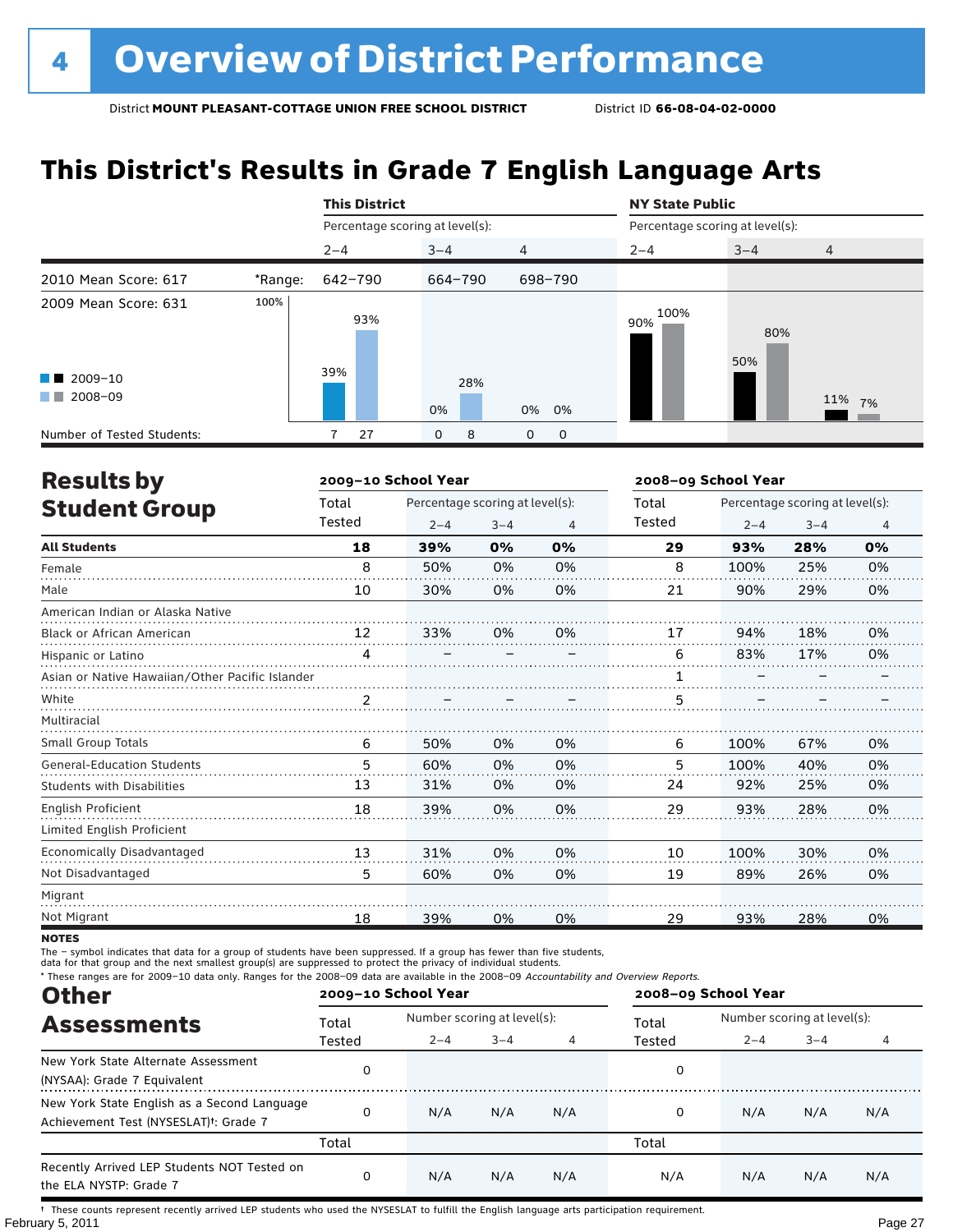### **This District's Results in Grade 7 Mathematics**

|                                                       |         | <b>This District</b>            |                   |                | <b>NY State Public</b>          |            |         |  |
|-------------------------------------------------------|---------|---------------------------------|-------------------|----------------|---------------------------------|------------|---------|--|
|                                                       |         | Percentage scoring at level(s): |                   |                | Percentage scoring at level(s): |            |         |  |
|                                                       |         | $2 - 4$                         | $3 - 4$           | $\overline{4}$ | $2 - 4$                         | $3 - 4$    | 4       |  |
| 2010 Mean Score: 594                                  | *Range: | 639-800                         | 670-800           | 694-800        |                                 |            |         |  |
| 2009 Mean Score: 624                                  | 100%    | 81%                             |                   |                | 99%<br>92%                      | 87%<br>62% |         |  |
| $\blacksquare$ 2009-10<br>2008-09<br><b>The State</b> |         | 35%                             | 19%<br>0%         | 0% 0%          |                                 |            | 29% 30% |  |
| Number of Tested Students:                            |         | 22                              | 5<br>$\mathbf{O}$ | 0<br>0         |                                 |            |         |  |

| <b>Results by</b>                               |        | 2009-10 School Year             |         |    | 2008-09 School Year |         |                                 |    |
|-------------------------------------------------|--------|---------------------------------|---------|----|---------------------|---------|---------------------------------|----|
| <b>Student Group</b>                            | Total  | Percentage scoring at level(s): |         |    | Total               |         | Percentage scoring at level(s): |    |
|                                                 | Tested | $2 - 4$                         | $3 - 4$ | 4  | Tested              | $2 - 4$ | $3 - 4$                         | 4  |
| <b>All Students</b>                             | 20     | 35%                             | 0%      | 0% | 27                  | 81%     | 19%                             | 0% |
| Female                                          | 6      | 50%                             | 0%      | 0% | 8                   | 88%     | 13%                             | 0% |
| Male                                            | 14     | 29%                             | 0%      | 0% | 19                  | 79%     | 21%                             | 0% |
| American Indian or Alaska Native                |        |                                 |         |    |                     |         |                                 |    |
| <b>Black or African American</b>                | 13     | 31%                             | 0%      | 0% | 16                  | 75%     | 6%                              | 0% |
| Hispanic or Latino                              | 5      |                                 |         |    | 6                   | 83%     | 17%                             | 0% |
| Asian or Native Hawaiian/Other Pacific Islander |        |                                 |         |    |                     |         |                                 |    |
| White                                           |        |                                 |         |    | 4                   |         |                                 |    |
| Multiracial                                     |        |                                 |         |    |                     |         |                                 |    |
| Small Group Totals                              | 7      | 43%                             | 0%      | 0% | 5                   | 100%    | 60%                             | 0% |
| <b>General-Education Students</b>               | 4      |                                 |         |    | 4                   |         |                                 |    |
| <b>Students with Disabilities</b>               | 16     |                                 |         |    | 23                  |         |                                 |    |
| English Proficient                              | 20     | 35%                             | 0%      | 0% | 27                  | 81%     | 19%                             | 0% |
| Limited English Proficient                      |        |                                 |         |    |                     |         |                                 |    |
| Economically Disadvantaged                      | 16     |                                 |         |    | 10                  | 90%     | 10%                             | 0% |
| Not Disadvantaged                               | 4      |                                 |         |    | 17                  | 76%     | 24%                             | 0% |
| Migrant                                         |        |                                 |         |    |                     |         |                                 |    |
| Not Migrant                                     | 20     | 35%                             | 0%      | 0% | 27                  | 81%     | 19%                             | 0% |

**NOTES** 

The – symbol indicates that data for a group of students have been suppressed. If a group has fewer than five students,

data for that group and the next smallest group(s) are suppressed to protect the privacy of individual students.

\* These ranges are for 2009–10 data only. Ranges for the 2008–09 data are available in the 2008–09 Accountability and Overview Reports.

| <b>Other</b>                        | 2009-10 School Year |                             |         | 2008-09 School Year |                             |  |  |  |
|-------------------------------------|---------------------|-----------------------------|---------|---------------------|-----------------------------|--|--|--|
| <b>Assessments</b>                  | Total               | Number scoring at level(s): |         | Total               | Number scoring at level(s): |  |  |  |
|                                     | Tested              | Tested                      | $2 - 4$ | $-3-4$              |                             |  |  |  |
| New York State Alternate Assessment |                     |                             |         |                     |                             |  |  |  |
| (NYSAA): Grade 7 Equivalent         |                     |                             |         |                     |                             |  |  |  |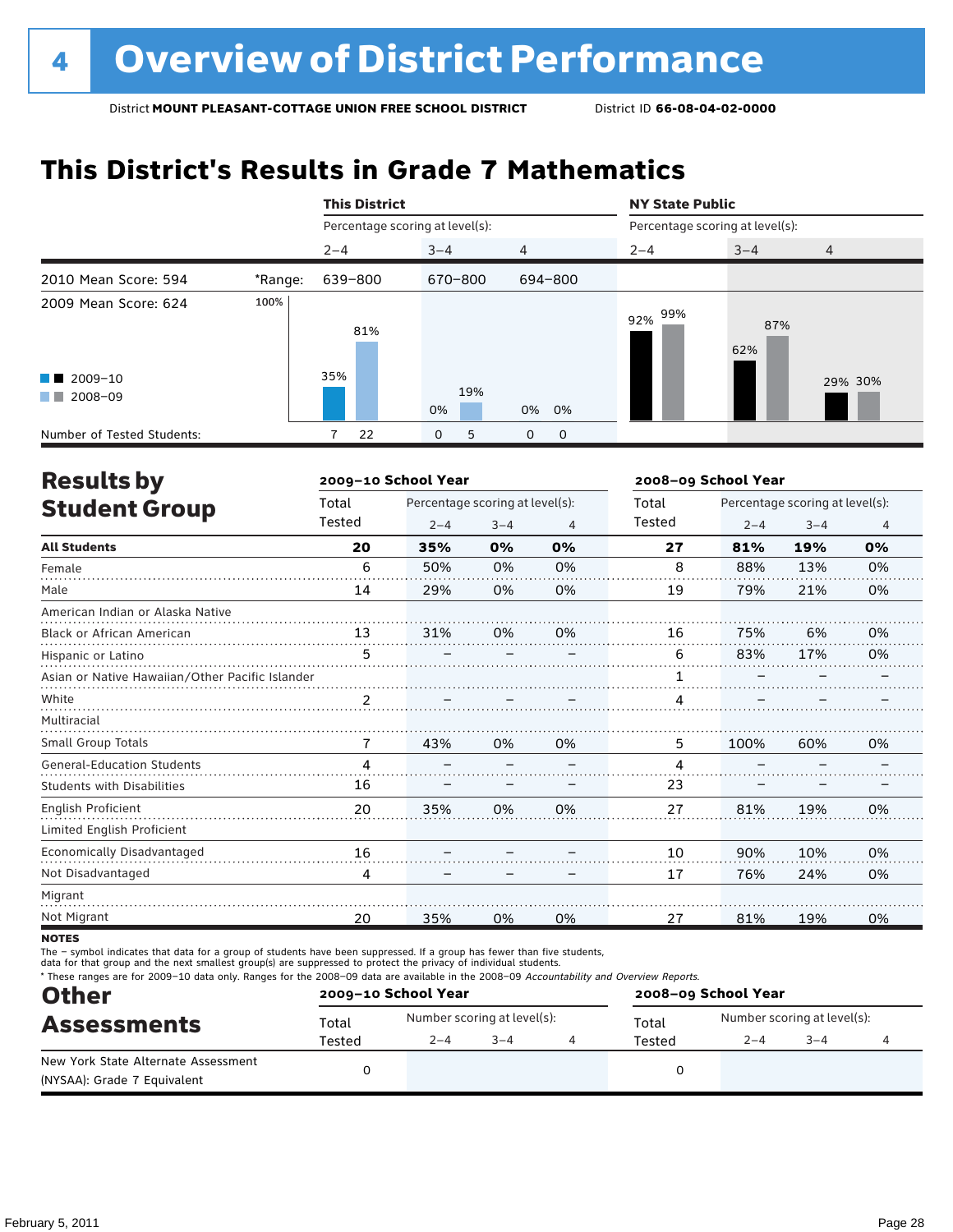# **This District's Results in Grade 8 English Language Arts**

|                                              |         | <b>This District</b>            |                     |                | <b>NY State Public</b>          |            |                |
|----------------------------------------------|---------|---------------------------------|---------------------|----------------|---------------------------------|------------|----------------|
|                                              |         | Percentage scoring at level(s): |                     |                | Percentage scoring at level(s): |            |                |
|                                              |         | $2 - 4$                         | $3 - 4$             | $\overline{4}$ | $2 - 4$                         | $3 - 4$    | $\overline{4}$ |
| 2010 Mean Score: 605                         | *Range: | 627-790                         | 658-790             | 699-790        |                                 |            |                |
| 2009 Mean Score: 604                         | 100%    | 70%<br>41%                      |                     |                | 98%<br>91%                      | 69%<br>51% |                |
| $\blacksquare$ 2009-10<br>2008-09<br>and the |         |                                 | 5% 5%               | 0% 0%          |                                 |            | 8%<br>5%       |
| Number of Tested Students:                   |         | 26<br>16                        | 2<br>$\overline{2}$ | 0<br>0         |                                 |            |                |

| <b>Results by</b>                               |        | 2009-10 School Year             |         |    | 2008-09 School Year |         |                                 |                |
|-------------------------------------------------|--------|---------------------------------|---------|----|---------------------|---------|---------------------------------|----------------|
| <b>Student Group</b>                            | Total  | Percentage scoring at level(s): |         |    | Total               |         | Percentage scoring at level(s): |                |
|                                                 | Tested | $2 - 4$                         | $3 - 4$ | 4  | Tested              | $2 - 4$ | $3 - 4$                         | $\overline{4}$ |
| <b>All Students</b>                             | 39     | 41%                             | 5%      | 0% | 37                  | 70%     | 5%                              | 0%             |
| Female                                          | 18     | 50%                             | 6%      | 0% | 18                  | 78%     | 11%                             | 0%             |
| Male                                            | 21     | 33%                             | 5%      | 0% | 19                  | 63%     | 0%                              | 0%             |
| American Indian or Alaska Native                |        |                                 |         |    |                     |         |                                 |                |
| <b>Black or African American</b>                | 19     | 37%                             | 5%      | 0% | 16                  |         |                                 |                |
| Hispanic or Latino                              | 15     | 47%                             | 7%      | 0% | 19                  | 74%     | 5%                              | 0%             |
| Asian or Native Hawaiian/Other Pacific Islander | 1      |                                 |         |    |                     |         |                                 |                |
| White                                           | 4      |                                 |         |    |                     |         |                                 |                |
| Multiracial                                     |        |                                 |         |    |                     |         |                                 |                |
| <b>Small Group Totals</b>                       | 5      | 40%                             | 0%      | 0% | 18                  | 67%     | 6%                              | 0%             |
| <b>General-Education Students</b>               | 13     | 38%                             | 15%     | 0% | 5                   | 80%     | 20%                             | 0%             |
| <b>Students with Disabilities</b>               | 26     | 42%                             | 0%      | 0% | 32                  | 69%     | 3%                              | 0%             |
| English Proficient                              | 39     | 41%                             | 5%      | 0% | 37                  | 70%     | 5%                              | 0%             |
| Limited English Proficient                      |        |                                 |         |    |                     |         |                                 |                |
| Economically Disadvantaged                      | 26     | 42%                             | 0%      | 0% | 9                   | 78%     | 11%                             | 0%             |
| Not Disadvantaged                               | 13     | 38%                             | 15%     | 0% | 28                  | 68%     | 4%                              | 0%             |
| Migrant                                         |        |                                 |         |    |                     |         |                                 |                |
| Not Migrant                                     | 39     | 41%                             | 5%      | 0% | 37                  | 70%     | 5%                              | 0%             |

**NOTES** 

The – symbol indicates that data for a group of students have been suppressed. If a group has fewer than five students,

data for that group and the next smallest group(s) are suppressed to protect the privacy of individual students.

\* These ranges are for 2009–10 data only. Ranges for the 2008–09 data are available in the 2008–09 Accountability and Overview Reports.

| <b>Other</b>                                                                                      |        | 2009-10 School Year |                             |     | 2008-09 School Year |                             |         |     |  |
|---------------------------------------------------------------------------------------------------|--------|---------------------|-----------------------------|-----|---------------------|-----------------------------|---------|-----|--|
| <b>Assessments</b>                                                                                | Total  |                     | Number scoring at level(s): |     |                     | Number scoring at level(s): |         |     |  |
|                                                                                                   | Tested | $2 - 4$             | $3 - 4$                     |     | Total<br>Tested     | $2 - 4$                     | $3 - 4$ | 4   |  |
| New York State Alternate Assessment<br>(NYSAA): Grade 8 Equivalent                                |        |                     |                             |     | 0                   |                             |         |     |  |
| New York State English as a Second Language<br>Achievement Test (NYSESLAT) <sup>+</sup> : Grade 8 |        | N/A                 | N/A                         | N/A | 0                   | N/A                         | N/A     | N/A |  |
|                                                                                                   | Total  |                     |                             |     | Total               |                             |         |     |  |
| Recently Arrived LEP Students NOT Tested on<br>the ELA NYSTP: Grade 8                             |        | N/A                 | N/A                         | N/A | N/A                 | N/A                         | N/A     | N/A |  |

February 5, 2011 **Page 29** † These counts represent recently arrived LEP students who used the NYSESLAT to fulfill the English language arts participation requirement.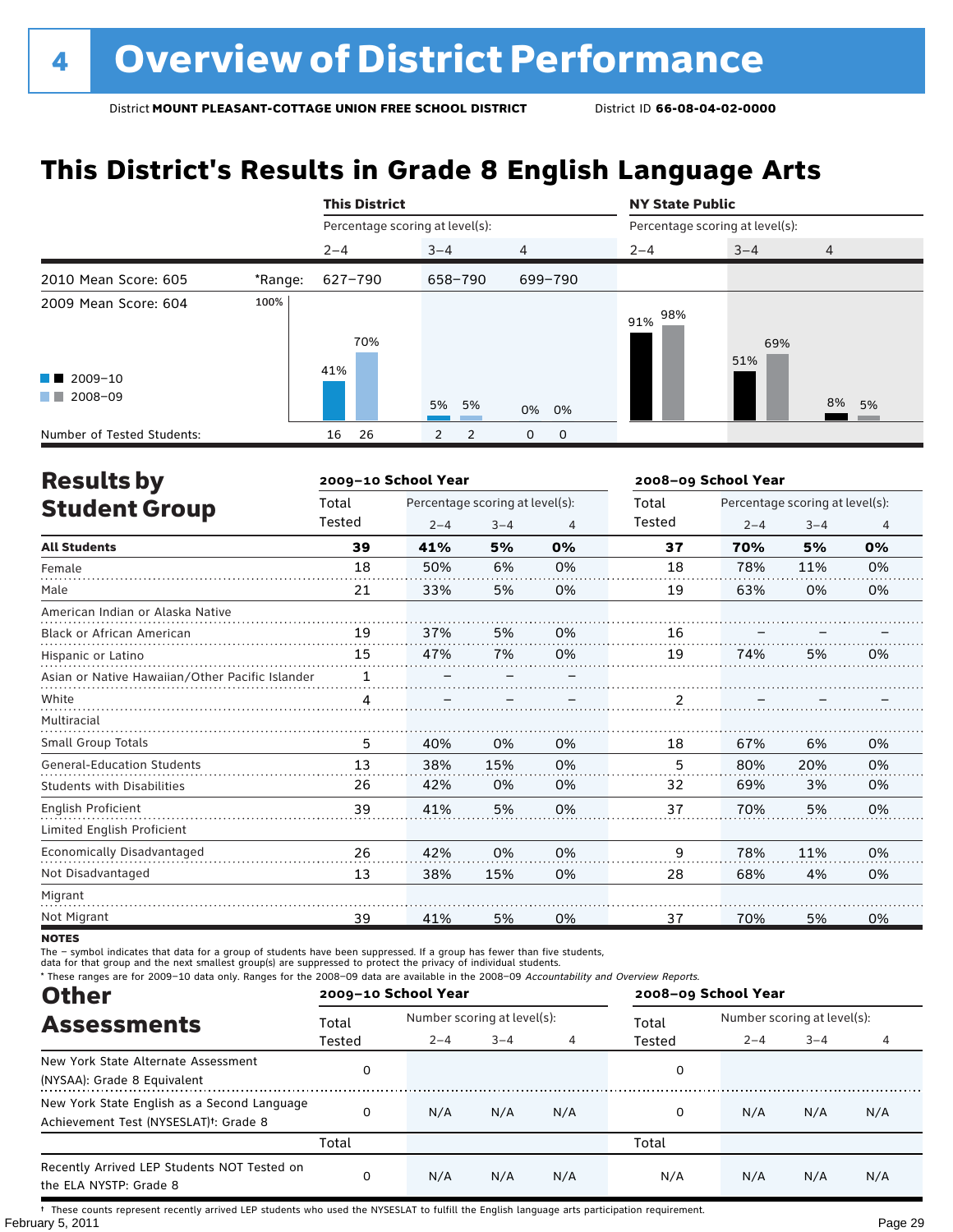### **This District's Results in Grade 8 Mathematics**

|                                                                                                                                                                                                                                                                                                   |         | <b>This District</b>            |                   |                |                                 | <b>NY State Public</b> |                |  |  |  |
|---------------------------------------------------------------------------------------------------------------------------------------------------------------------------------------------------------------------------------------------------------------------------------------------------|---------|---------------------------------|-------------------|----------------|---------------------------------|------------------------|----------------|--|--|--|
|                                                                                                                                                                                                                                                                                                   |         | Percentage scoring at level(s): |                   |                | Percentage scoring at level(s): |                        |                |  |  |  |
|                                                                                                                                                                                                                                                                                                   |         | $2 - 4$                         | $3 - 4$           | $\overline{4}$ | $2 - 4$                         | $3 - 4$                | $\overline{4}$ |  |  |  |
| 2010 Mean Score: 600                                                                                                                                                                                                                                                                              | *Range: | 639-775                         | 673-775           | 702-775        |                                 |                        |                |  |  |  |
| 2009 Mean Score: 609<br>$\blacksquare$ 2009-10<br>2008-09<br><b>The Contract of the Contract of the Contract of the Contract of the Contract of the Contract of the Contract of the Contract of the Contract of the Contract of the Contract of the Contract of The Contract of The Contract </b> | 100%    | 44%<br>26%                      | 15%<br>0%         | 0% 0%          | 91% 96%                         | 80%<br>55%             | 18% 19%        |  |  |  |
| Number of Tested Students:                                                                                                                                                                                                                                                                        |         | 15<br>10                        | 5<br>$\mathbf{O}$ | 0<br>0         |                                 |                        |                |  |  |  |

| <b>Results by</b>                               |        | 2009-10 School Year             |         | 2008-09 School Year |        |                                 |         |                |  |
|-------------------------------------------------|--------|---------------------------------|---------|---------------------|--------|---------------------------------|---------|----------------|--|
| <b>Student Group</b>                            | Total  | Percentage scoring at level(s): |         |                     | Total  | Percentage scoring at level(s): |         |                |  |
|                                                 | Tested | $2 - 4$                         | $3 - 4$ | 4                   | Tested | $2 - 4$                         | $3 - 4$ | $\overline{4}$ |  |
| <b>All Students</b>                             | 39     | 26%                             | 0%      | 0%                  | 34     | 44%                             | 15%     | 0%             |  |
| Female                                          | 20     | 35%                             | 0%      | 0%                  | 16     | 50%                             | 19%     | 0%             |  |
| Male                                            | 19     | 16%                             | 0%      | 0%                  | 18     | 39%                             | 11%     | 0%             |  |
| American Indian or Alaska Native                |        |                                 |         |                     |        |                                 |         |                |  |
| <b>Black or African American</b>                | 19     | 26%                             | 0%      | 0%                  | 18     | 39%                             | 11%     | 0%             |  |
| Hispanic or Latino                              | 16     |                                 |         |                     | 14     |                                 |         |                |  |
| Asian or Native Hawaiian/Other Pacific Islander |        |                                 |         |                     |        |                                 |         |                |  |
| White                                           | 3      |                                 |         |                     | 2      |                                 |         |                |  |
| Multiracial                                     |        |                                 |         |                     |        |                                 |         |                |  |
| Small Group Totals                              | 20     | 25%                             | 0%      | 0%                  | 16     | 50%                             | 19%     | 0%             |  |
| <b>General-Education Students</b>               | 13     | 38%                             | 0%      | 0%                  | 5      | 60%                             | 20%     | 0%             |  |
| <b>Students with Disabilities</b>               | 26     | 19%                             | 0%      | 0%                  | 29     | 41%                             | 14%     | 0%             |  |
| <b>English Proficient</b>                       | 39     | 26%                             | 0%      | 0%                  | 34     | 44%                             | 15%     | 0%             |  |
| Limited English Proficient                      |        |                                 |         |                     |        |                                 |         |                |  |
| Economically Disadvantaged                      | 26     | 19%                             | 0%      | 0%                  | 11     | 55%                             | 27%     | 0%             |  |
| Not Disadvantaged                               | 13     | 38%                             | 0%      | 0%                  | 23     | 39%                             | 9%      | 0%             |  |
| Migrant                                         |        |                                 |         |                     |        |                                 |         |                |  |
| Not Migrant                                     | 39     | 26%                             | 0%      | 0%                  | 34     | 44%                             | 15%     | 0%             |  |

**NOTES** 

The – symbol indicates that data for a group of students have been suppressed. If a group has fewer than five students,

data for that group and the next smallest group(s) are suppressed to protect the privacy of individual students.

\* These ranges are for 2009–10 data only. Ranges for the 2008–09 data are available in the 2008–09 Accountability and Overview Reports.

| <b>Other</b>                                                       |        | 2009-10 School Year         |         | 2008-09 School Year |                             |         |  |  |
|--------------------------------------------------------------------|--------|-----------------------------|---------|---------------------|-----------------------------|---------|--|--|
| <b>Assessments</b>                                                 | Total  | Number scoring at level(s): |         | Total               | Number scoring at level(s): |         |  |  |
|                                                                    | Tested | $2 - 4$                     | $3 - 4$ | Tested              | $2 - 4$                     | $3 - 4$ |  |  |
| New York State Alternate Assessment<br>(NYSAA): Grade 8 Equivalent |        |                             |         |                     |                             |         |  |  |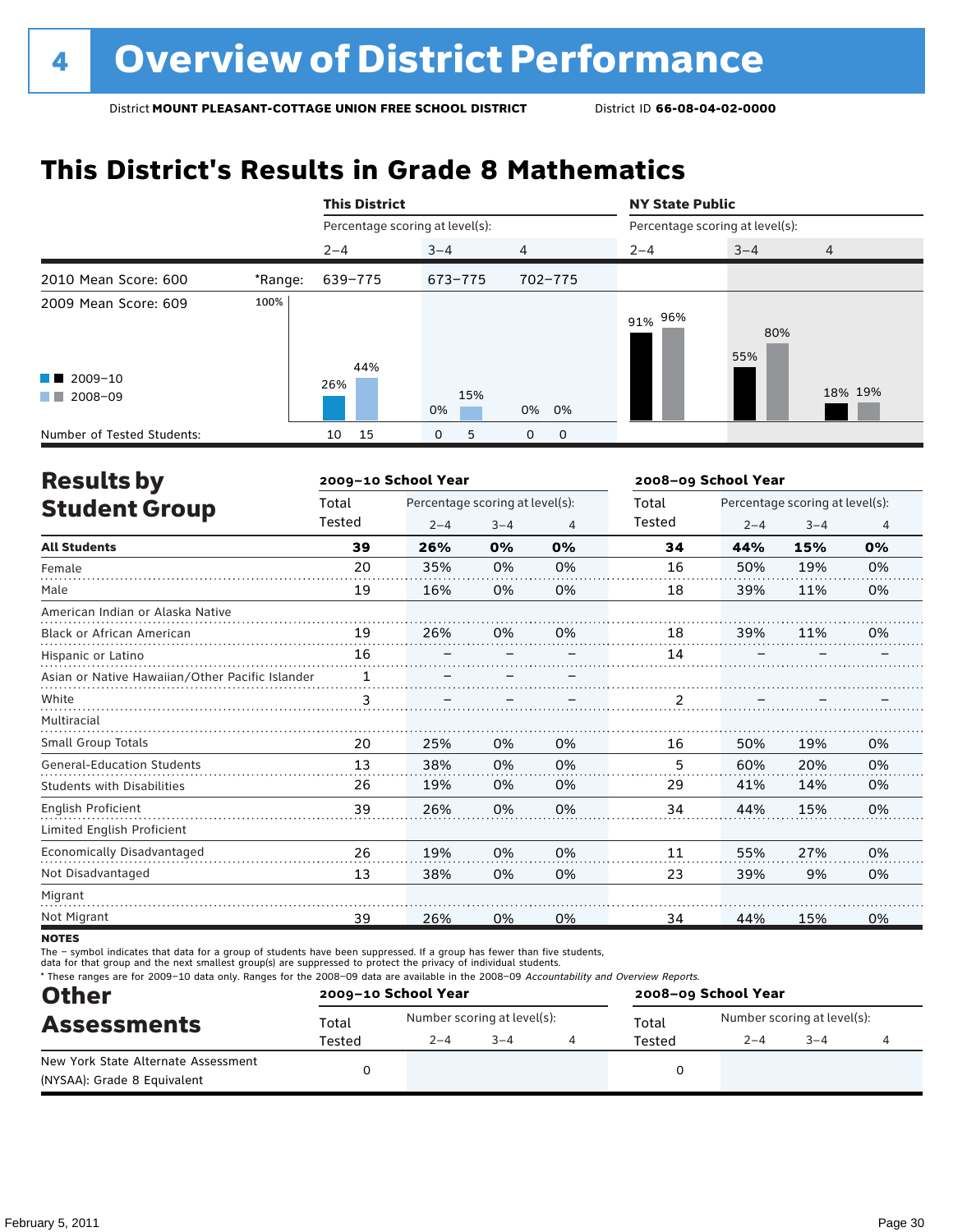## **This District's Results in Grade 8 Science**

|                                              |      | <b>This District</b>            |                                  |                  | <b>NY State Public</b><br>Percentage scoring at level(s): |         |                |  |  |
|----------------------------------------------|------|---------------------------------|----------------------------------|------------------|-----------------------------------------------------------|---------|----------------|--|--|
|                                              |      | Percentage scoring at level(s): |                                  |                  |                                                           |         |                |  |  |
|                                              |      | $2 - 4$                         | $3 - 4$                          | $\overline{4}$   | $2 - 4$                                                   | $3 - 4$ | $\overline{4}$ |  |  |
|                                              |      |                                 |                                  |                  |                                                           |         |                |  |  |
| $\blacksquare$ 2009-10<br>2008-09<br>a sa Ba | 100% | 35%<br>26%                      |                                  |                  | 94% 94%                                                   | 74% 71% | 33% 26%        |  |  |
|                                              |      |                                 | 6% 6%                            | 0% 0%            |                                                           |         |                |  |  |
| Number of Tested Students:                   |      | 8<br>11                         | $\overline{2}$<br>$\overline{2}$ | $\mathbf 0$<br>0 |                                                           |         |                |  |  |

| <b>Results by</b>                               |        | 2009-10 School Year             |         |                | 2008-09 School Year |         |                                 |                |  |
|-------------------------------------------------|--------|---------------------------------|---------|----------------|---------------------|---------|---------------------------------|----------------|--|
| <b>Student Group</b>                            | Total  | Percentage scoring at level(s): |         |                | Total               |         | Percentage scoring at level(s): |                |  |
|                                                 | Tested | $2 - 4$                         | $3 - 4$ | $\overline{4}$ | Tested              | $2 - 4$ | $3 - 4$                         | $\overline{4}$ |  |
| <b>All Students</b>                             | 31     | 35%                             | 6%      | 0%             | 31                  | 26%     | 6%                              | 0%             |  |
| Female                                          | 14     | 43%                             | 7%      | 0%             | 10                  | 40%     | 10%                             | 0%             |  |
| Male                                            | 17     | 29%                             | 6%      | 0%             | 21                  | 19%     | 5%                              | 0%             |  |
| American Indian or Alaska Native                |        |                                 |         |                |                     |         |                                 |                |  |
| <b>Black or African American</b>                | 14     | 21%                             | 7%      | 0%             | 16                  | 38%     | 6%                              | 0%             |  |
| Hispanic or Latino                              | 11     | 36%                             | 0%      | 0%             | 13                  |         |                                 |                |  |
| Asian or Native Hawaiian/Other Pacific Islander |        |                                 |         |                |                     |         |                                 |                |  |
| White                                           | 5      |                                 |         |                | 2                   |         |                                 |                |  |
| Multiracial                                     |        |                                 |         |                |                     |         |                                 |                |  |
| <b>Small Group Totals</b>                       | 6      | 67%                             | 17%     | 0%             | 15                  | 13%     | 7%                              | 0%             |  |
| <b>General-Education Students</b>               | 11     | 36%                             | 18%     | 0%             | 3                   |         |                                 |                |  |
| <b>Students with Disabilities</b>               | 20     | 35%                             | 0%      | 0%             | 28                  |         |                                 |                |  |
| English Proficient                              | 31     | 35%                             | 6%      | 0%             | 31                  | 26%     | 6%                              | 0%             |  |
| Limited English Proficient                      |        |                                 |         |                |                     |         |                                 |                |  |
| Economically Disadvantaged                      | 20     | 35%                             | 0%      | 0%             | 12                  | 33%     | 8%                              | 0%             |  |
| Not Disadvantaged                               | 11     | 36%                             | 18%     | 0%             | 19                  | 21%     | 5%                              | 0%             |  |
| Migrant                                         |        |                                 |         |                |                     |         |                                 |                |  |
| Not Migrant                                     | 31     | 35%                             | 6%      | 0%             | 31                  | 26%     | 6%                              | 0%             |  |

**NOTES** 

The – symbol indicates that data for a group of students have been suppressed. If a group has fewer than five students,<br>data for that group and the next smallest group(s) are suppressed to protect the privacy of individual

| <b>Other</b>                        |                 | 2009-10 School Year         |         |  | 2008-09 School Year |                             |         |  |  |
|-------------------------------------|-----------------|-----------------------------|---------|--|---------------------|-----------------------------|---------|--|--|
| <b>Assessments</b>                  | Total<br>Tested | Number scoring at level(s): |         |  | Total               | Number scoring at level(s): |         |  |  |
|                                     |                 | $2 - 4$                     | $3 - 4$ |  | Tested              | $2 - 4$                     | $3 - 4$ |  |  |
| New York State Alternate Assessment |                 |                             |         |  |                     |                             |         |  |  |
| (NYSAA): Grade 8 Equivalent         |                 |                             |         |  |                     |                             |         |  |  |
| <b>Regents Science</b>              |                 |                             |         |  |                     |                             |         |  |  |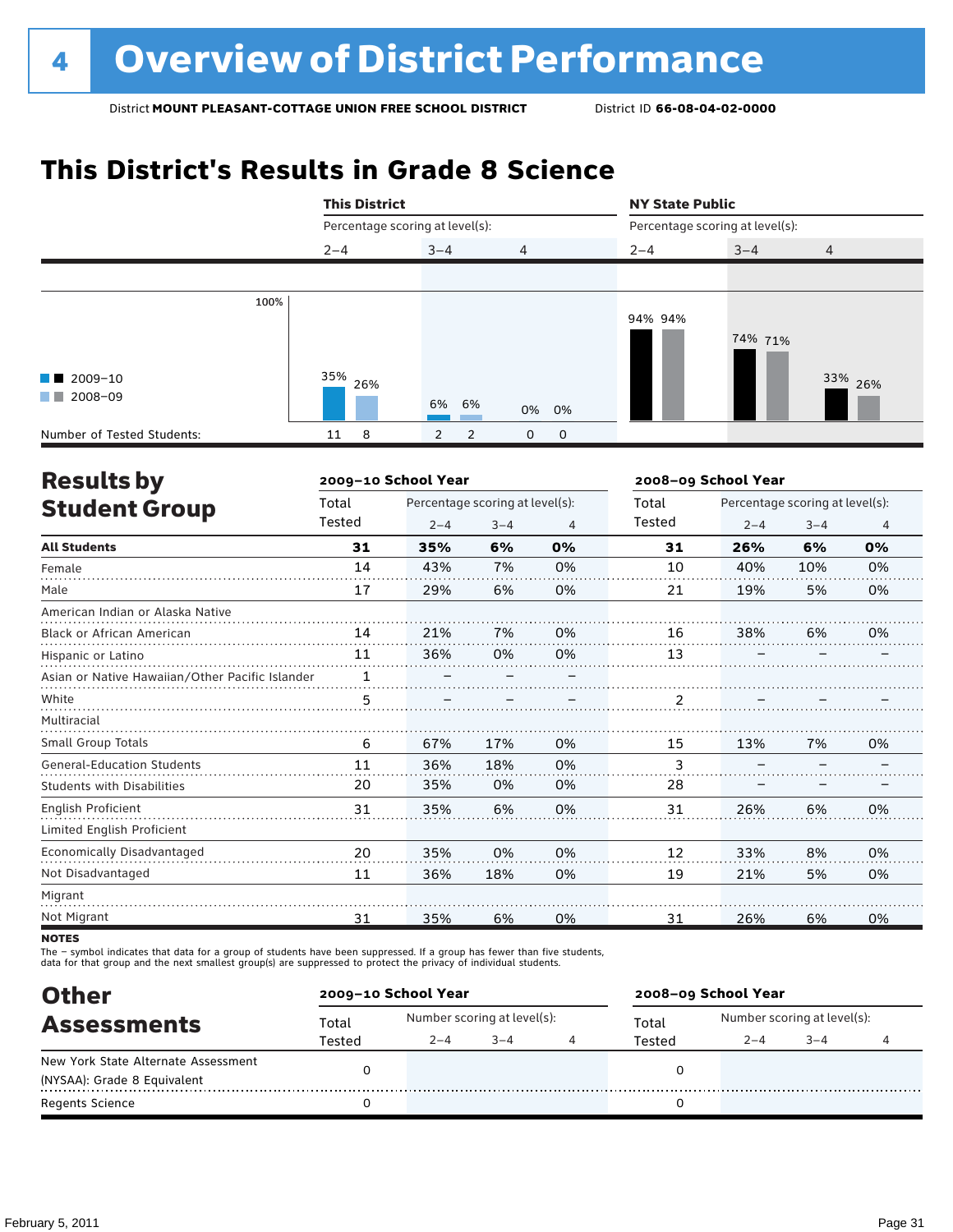### **This District's Total Cohort\* Results in Secondary-Level English after Four Years of Instruction**

|                                           |      | <b>This District</b>            |         |                | <b>NY State Public</b>          |         |         |  |
|-------------------------------------------|------|---------------------------------|---------|----------------|---------------------------------|---------|---------|--|
|                                           |      | Percentage scoring at level(s): |         |                | Percentage scoring at level(s): |         |         |  |
|                                           |      | $2 - 4$                         | $3 - 4$ | $\overline{4}$ | $2 - 4$                         | $3 - 4$ | 4       |  |
| $\blacksquare$ 2006 Cohort<br>2005 Cohort | 100% | 13%<br>5%                       | 5% 9%   | 0% 2%          | 82% 81%                         | 79% 77% | 32% 32% |  |

| <b>Results by</b>                 | 2006 Cohort |                                 |         | 2005 Cohort** |               |         |                                 |                |
|-----------------------------------|-------------|---------------------------------|---------|---------------|---------------|---------|---------------------------------|----------------|
|                                   | Number      | Percentage scoring at level(s): |         |               | <b>Number</b> |         | Percentage scoring at level(s): |                |
| <b>Student Group</b>              | of Students | $2 - 4$                         | $3 - 4$ | 4             | of Students   | $2 - 4$ | $3 - 4$                         | $\overline{4}$ |
| <b>All Students</b>               | 41          | 5%                              | 5%      | 0%            | 64            | 13%     | 9%                              | 2%             |
| Female                            | 16          | 6%                              | 6%      | 0%            | 33            | 12%     | 6%                              | 0%             |
| Male                              | 25          | 4%                              | 4%      | 0%            | 31            | 13%     | 13%                             | 3%             |
| American Indian or Alaska Native  |             |                                 |         |               |               |         |                                 |                |
| <b>Black or African American</b>  | 25          | 8%                              | 8%      | 0%            | 44            | 14%     | 11%                             | 0%             |
| Hispanic or Latino                | 15          |                                 |         |               | 16            |         |                                 |                |
| Asian or Native Hawaiian/Other    |             |                                 |         |               |               |         |                                 |                |
| Pacific Islander                  |             |                                 |         |               |               |         |                                 |                |
| White                             |             |                                 |         |               | 4             |         |                                 |                |
| Multiracial                       |             |                                 |         |               |               |         |                                 |                |
| Small Group Totals                | 16          | 0%                              | 0%      | 0%            | 20            | 10%     | 5%                              | 5%             |
| <b>General-Education Students</b> | 5           | 0%                              | 0%      | 0%            | 14            | 0%      | 0%                              | 0%             |
| <b>Students with Disabilities</b> | 36          | 6%                              | 6%      | 0%            | 50            | 16%     | 12%                             | 2%             |
| English Proficient                | 41          | 5%                              | 5%      | 0%            | 64            | 13%     | 9%                              | 2%             |
| Limited English Proficient        |             |                                 |         |               |               |         |                                 |                |
| Economically Disadvantaged        | 28          | 4%                              | 4%      | 0%            | 33            | 0%      | 0%                              | 0%             |
| Not Disadvantaged                 | 13          | 8%                              | 8%      | 0%            | 31            | 26%     | 19%                             | 3%             |
| Migrant                           |             |                                 |         |               |               |         |                                 |                |
| Not Migrant                       | 41          | 5%                              | 5%      | 0%            | 64            | 13%     | 9%                              | 2%             |

**NOTES** 

The – symbol indicates that data for a group of students have been suppressed. If a group has fewer than five students,

data for that group and the next smallest group(s) are suppressed to protect the privacy of individual students.

 \* A total cohort consists of all students who first entered Grade 9 in a particular year, and all ungraded students with disabilities who reached their seventeenth birthday in that year, and were enrolled in the school/district for five months. Students are excluded from the cohort if they transferred to another school district, nonpublic school, or criminal justice facility, or left the U.S. and its territories or died before the report date. Statewide total cohort also includes students who were enrolled for fewer than five months.

 \*\* 2005 cohort data are those reported in the 2008–09 *Accountability and Overview Report*.